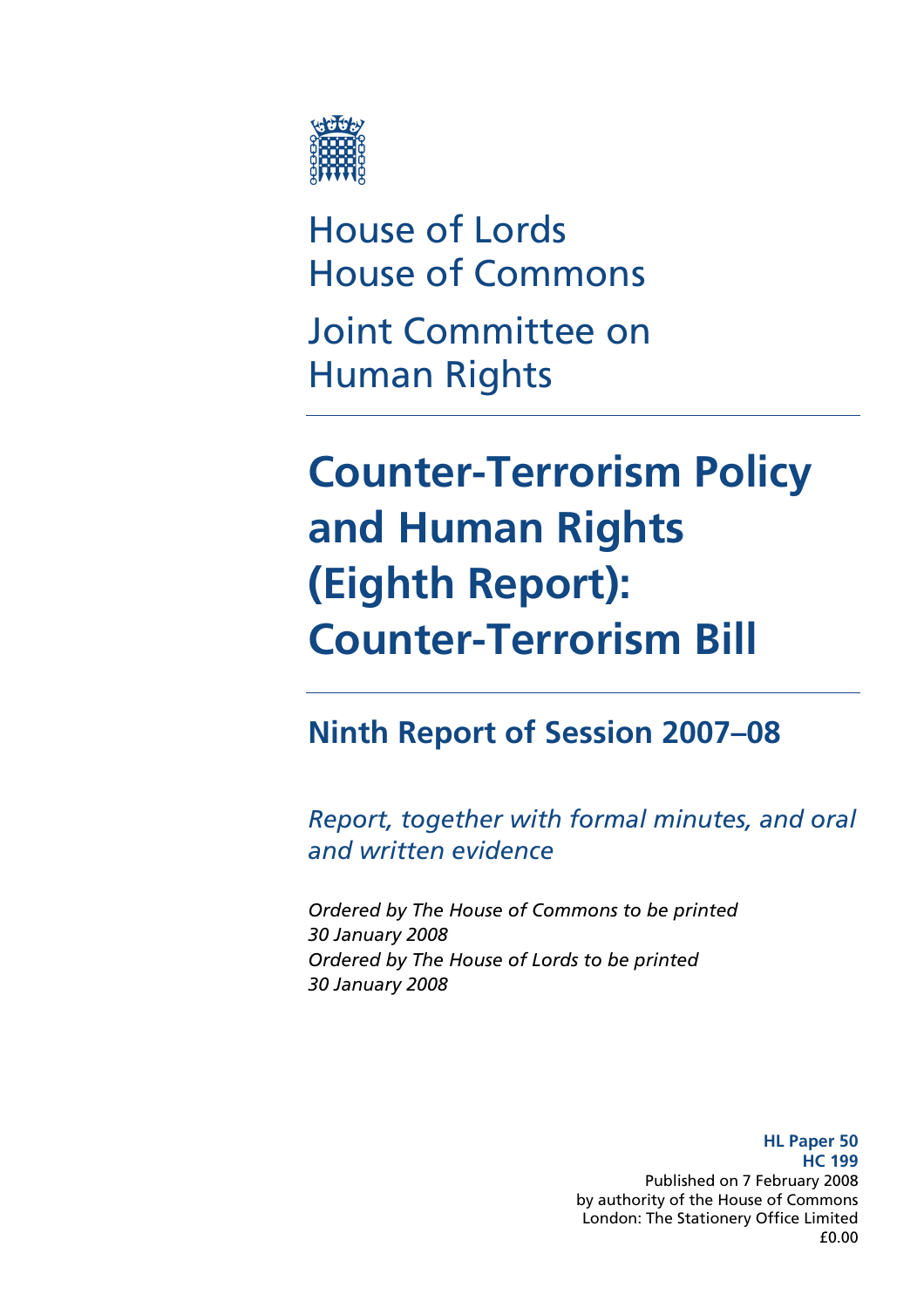### **Joint Committee on Human Rights**

The Joint Committee on Human Rights is appointed by the House of Lords and the House of Commons to consider matters relating to human rights in the United Kingdom (but excluding consideration of individual cases); proposals for remedial orders, draft remedial orders and remedial orders.

The Joint Committee has a maximum of six Members appointed by each House, of whom the quorum for any formal proceedings is two from each House.

#### **Current membership**

| John Austin MP (Labour, Erith & Thamesmead)<br>Lord Dubs<br>Mr Douglas Carswell MP (Conservative, Harwich)<br>Lord Fraser of Carmyllie<br>Lord Lester of Herne Hill<br>Mr Andrew Dismore MP (Labour, Hendon) (Chairman)<br>Lord Morris of Handsworth OJ<br>Dr Evan Harris MP (Liberal Democrat, Oxford West &<br>The Earl of Onslow<br>Abingdon)<br><b>Baroness Stern</b><br>Virendra Sharma MP (Labour, Ealing, Southall)<br>Mr Richard Shepherd MP (Conservative, Aldridge-Brownhills) | <b>HOUSE OF LORDS</b> | <b>HOUSE OF COMMONS</b> |
|------------------------------------------------------------------------------------------------------------------------------------------------------------------------------------------------------------------------------------------------------------------------------------------------------------------------------------------------------------------------------------------------------------------------------------------------------------------------------------------|-----------------------|-------------------------|
|                                                                                                                                                                                                                                                                                                                                                                                                                                                                                          |                       |                         |

#### **Powers**

The Committee has the power to require the submission of written evidence and documents, to examine witnesses, to meet at any time (except when Parliament is prorogued or dissolved), to adjourn from place to place, to appoint specialist advisers, and to make Reports to both Houses. The Lords Committee has power to agree with the Commons in the appointment of a Chairman.

#### **Publications**

The Reports and evidence of the Joint Committee are published by The Stationery Office by Order of the two Houses. All publications of the Committee (including press notices) are on the internet at www.parliament.uk/commons/selcom/hrhome.htm.

#### **Current Staff**

The current staff of the Committee are: Mark Egan (Commons Clerk), Bill Sinton (Lords Clerk), Murray Hunt (Legal Adviser), Angela Patrick and Joanne Sawyer (Committee Specialists), Jackie Recardo (Committee Assistant), Karen Barrett (Committee Secretary) and Jacqueline Baker (Senior Office Clerk).

#### **Contacts**

All correspondence should be addressed to The Clerk of the Joint Committee on Human Rights, Committee Office, House of Commons, 7 Millbank, London SW1P 3JA. The telephone number for general inquiries is: 020 7219 2467; the Committee's e-mail address is jchr@parliament.uk.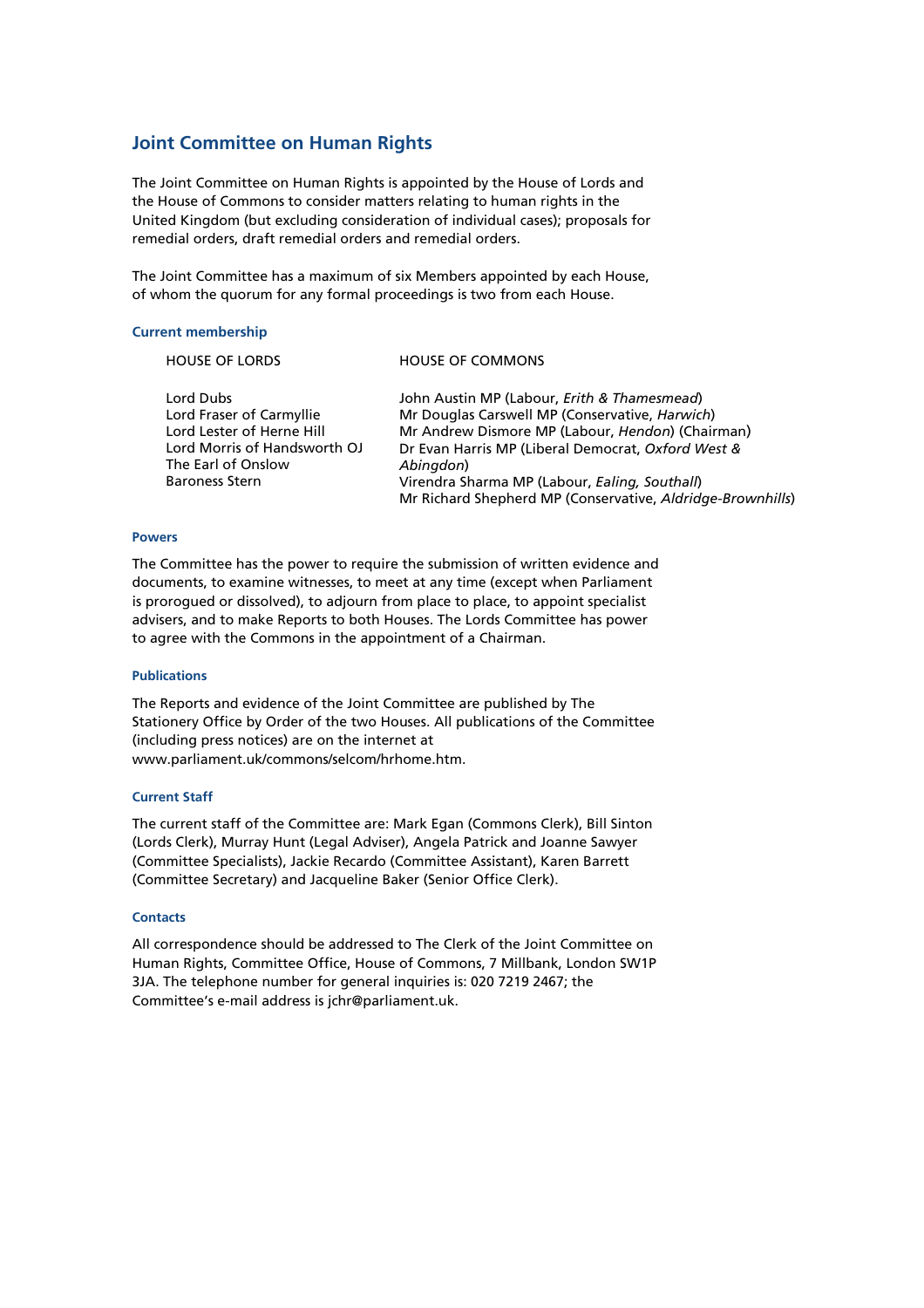# **Contents**

| <b>Report</b><br>Page                                                                                                                                                                                                                                                      |                                  |
|----------------------------------------------------------------------------------------------------------------------------------------------------------------------------------------------------------------------------------------------------------------------------|----------------------------------|
| <b>Summary</b>                                                                                                                                                                                                                                                             | 3.                               |
| <b>Introduction</b><br>1                                                                                                                                                                                                                                                   | 5                                |
| <b>Pre-charge detention</b><br>2<br>Background<br>Compatibility with the right to liberty                                                                                                                                                                                  | 7<br>7<br>8                      |
| <b>Post-charge Questioning</b><br>3<br>The provision in the Bill<br>The range of views about post-charge questioning<br>The need for adequate and effective safeguards                                                                                                     | 11<br>11<br>11<br>14             |
| <b>Control Orders and Special Advocates</b><br>4<br>Introduction<br>Special advocates and the right to a fair hearing<br>The House of Lords judgment in MB<br>The fairness of the special advocate regime<br>Amendments to the control orders regime to make hearings fair | 17<br>17<br>17<br>17<br>19<br>21 |
| 5<br><b>The Threshold Test for Charging</b><br>Introduction<br>Independent safeguards<br>Statutory authority for lowering charging threshold<br>The threshold test for charging: conclusion                                                                                | 25<br>25<br>25<br>27<br>27       |
| <b>Intercept</b><br>6                                                                                                                                                                                                                                                      | 28                               |
| <b>Conclusions and recommendations</b>                                                                                                                                                                                                                                     | 29                               |
| <b>Formal Minutes</b>                                                                                                                                                                                                                                                      | 33                               |
| <b>List of Witnesses</b>                                                                                                                                                                                                                                                   | 34                               |
| <b>List of Written Evidence</b>                                                                                                                                                                                                                                            | 35                               |
| Reports from the Joint Committee on Human Rights in this Parliament                                                                                                                                                                                                        | 36                               |
| <b>Oral Evidence</b>                                                                                                                                                                                                                                                       | Ev <sub>1</sub>                  |
| <b>Written Evidence</b>                                                                                                                                                                                                                                                    | <b>Ev 10</b>                     |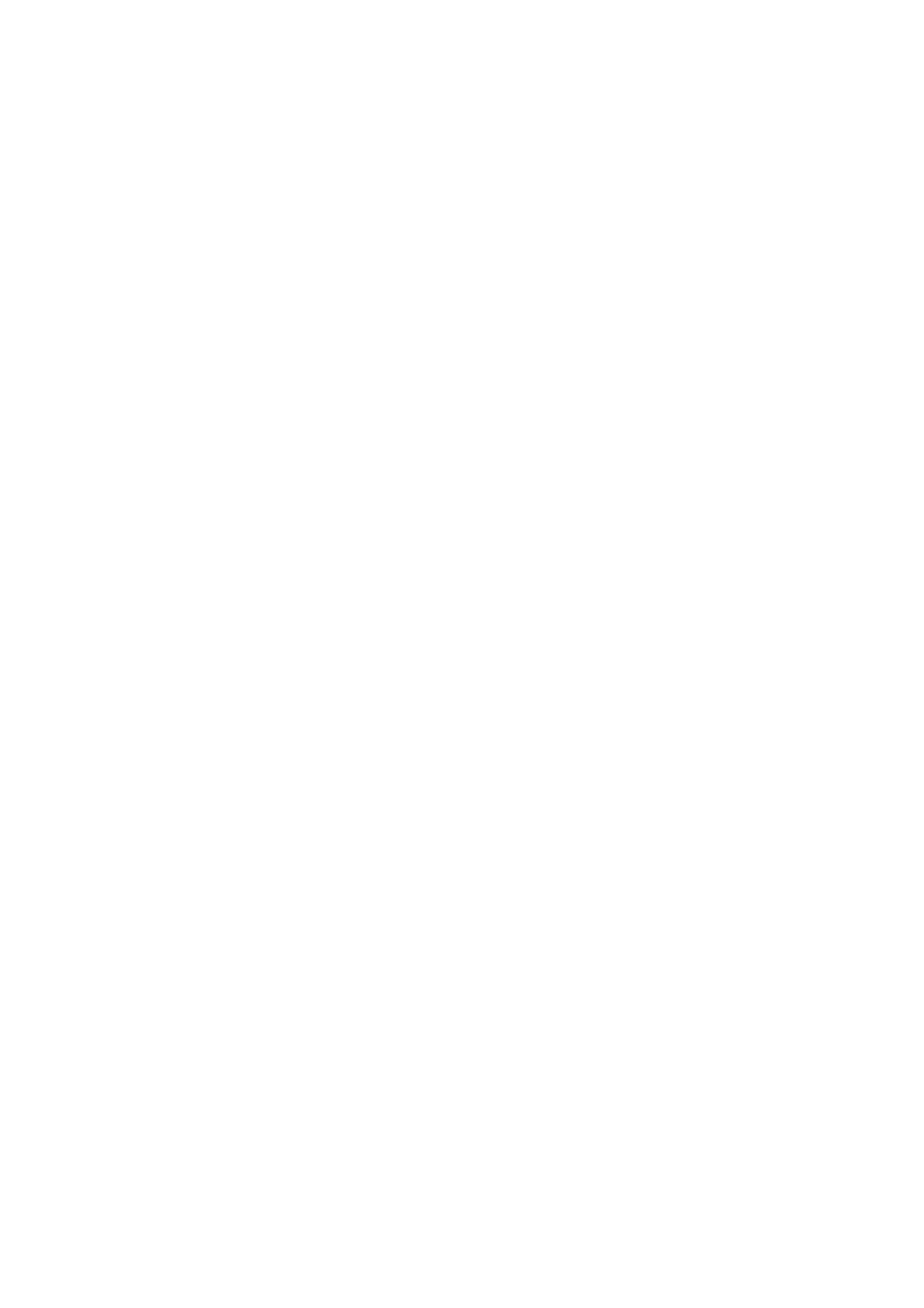# <span id="page-4-0"></span>Summary

The Committee reports on the Government's Counter-Terrorism Bill before its Second Reading in the Commons and concentrates on five significant human rights issues needing thorough parliamentary scrutiny: pre-charge detention; post-charge questioning; control orders and special advocates; the threshold test for charging; and the admissibility of intercept. The Committee will report again on the detail of the Bill and is likely to comment on a number of other significant human rights issues raised by the Bill. Meanwhile it draws to the attention of both Houses a new measure about coroners' inquests involving material affecting national security. In the Committee's preliminary view it has the most serious implications for the UK's ability to comply with the obligation in Article 2 of the ECHR to provide an adequate and effective investigation where an individual has been killed as a result of the use of force (paragraphs 1-9).

In its Report of December 2007 on the Government's outline proposal to extend the period of pre-charge detention from 28 to 42 days, the Committee concluded that the Government had not made a compelling, evidence-based case for the change. This Bill's provisions on pre-charge detention are substantially the same as that proposal. The Committee welcomes provisions for limits on the scope of statements to Parliament about extended detention but still doubts that parliamentary safeguards would be meaningful. The Committee reaffirms the analysis in its previous Report and emphasises that, in its view, the Government's proposals for pre-charge detention are not compatible with the right to liberty in Article 5 ECHR. In particular, it considers that the proposals are in breach of the right of a detained person to be informed "promptly" of any charge against him; are an unnecessary and disproportionate means of achieving the aim of protecting the public; and fail to provide sufficient guarantees against arbitrariness. As such they are incompatible with Articles  $5(1)$ ,  $5(2)$ ,  $5(3)$  and  $5(4)$  ECHR. (paragraphs 10-21).

The Bill provides for a new power of post-charge questioning. The Committee and others have already expressed support for such a power, subject to safeguards, although concerns have also been voiced by some. The Committee recommends amendments on the face of the Bill to include important safeguards against the power being used oppressively (paragraphs 22-38).

The Bill contains detailed amendments to the control orders regime, some of which are in the Committee's view beneficial from a human rights perspective. But they do not address its most controversial aspects, including the fairness of control order proceedings. In the Committee's view it would have been more consistent with the democratic scheme of the Human Rights Act if in the *MB* case the House of Lords had made a declaration of incompatibility under the Human Rights Act. The Committee believes that Parliament should consider again what a "fair hearing" requires in this context and recommends amendments to the control order regime to make hearings fair (paragraphs 39-73).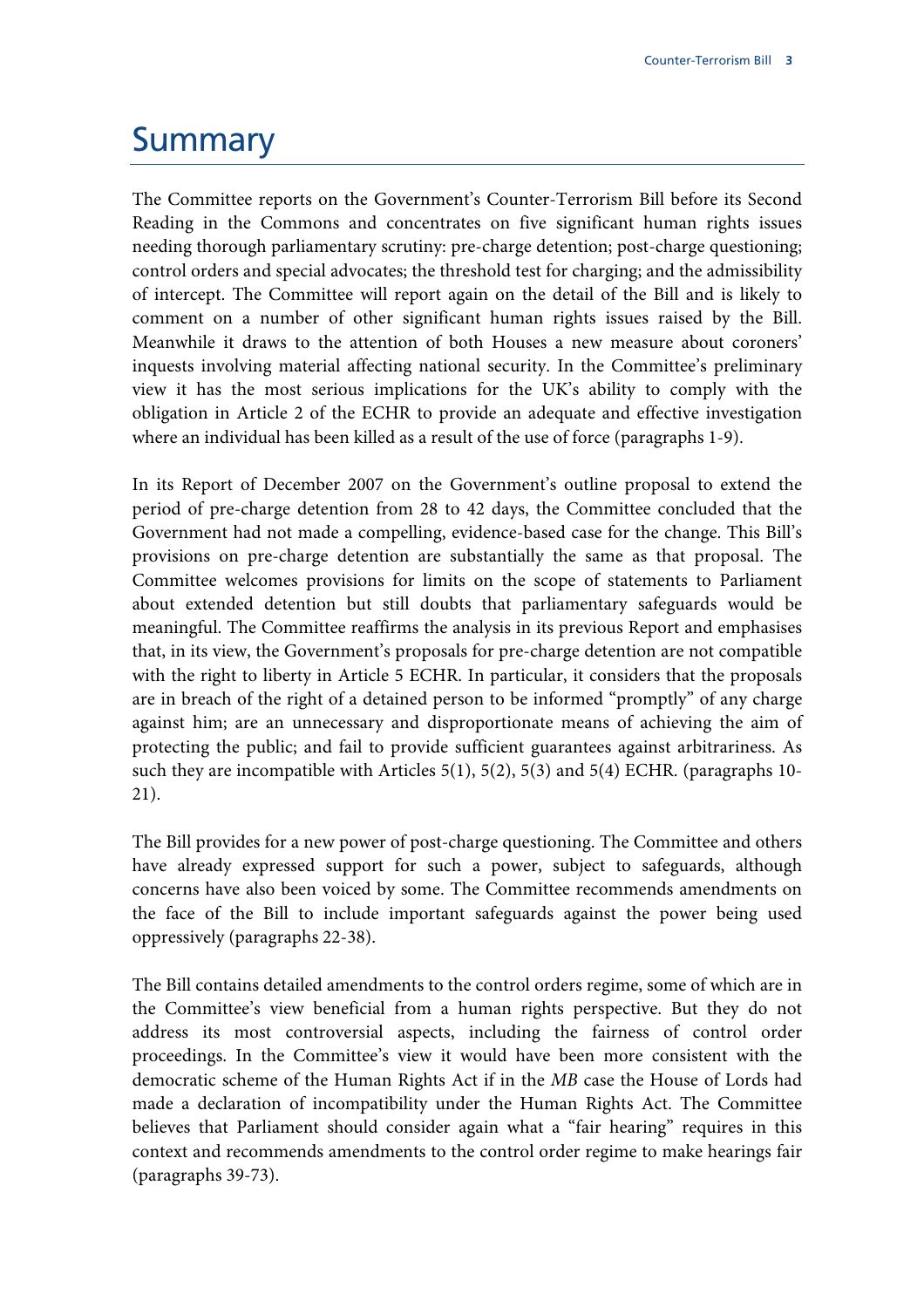The Committee continues to welcome the use of the "threshold test" for charging in terrorist cases but has concerns about the lack of parliamentary scrutiny of the introduction of the measure and the lack of independent safeguards. It recommends amendments including putting the threshold test on an express statutory footing and introducing some independent safeguards (paragraphs 74-85).

The Committee is disappointed by the limited scope of provisions to extend exceptions to the statutory prohibition on the admissibility of intercept evidence. In the Committee's view it is essential that the Chilcot review should report in time to enable any proposal to relax the ban in terrorism prosecutions to be brought forward as part of this Bill. It calls on the Government to publish the product of its review of this question, including the "public interest immunity plus model" (paragraphs 86-89).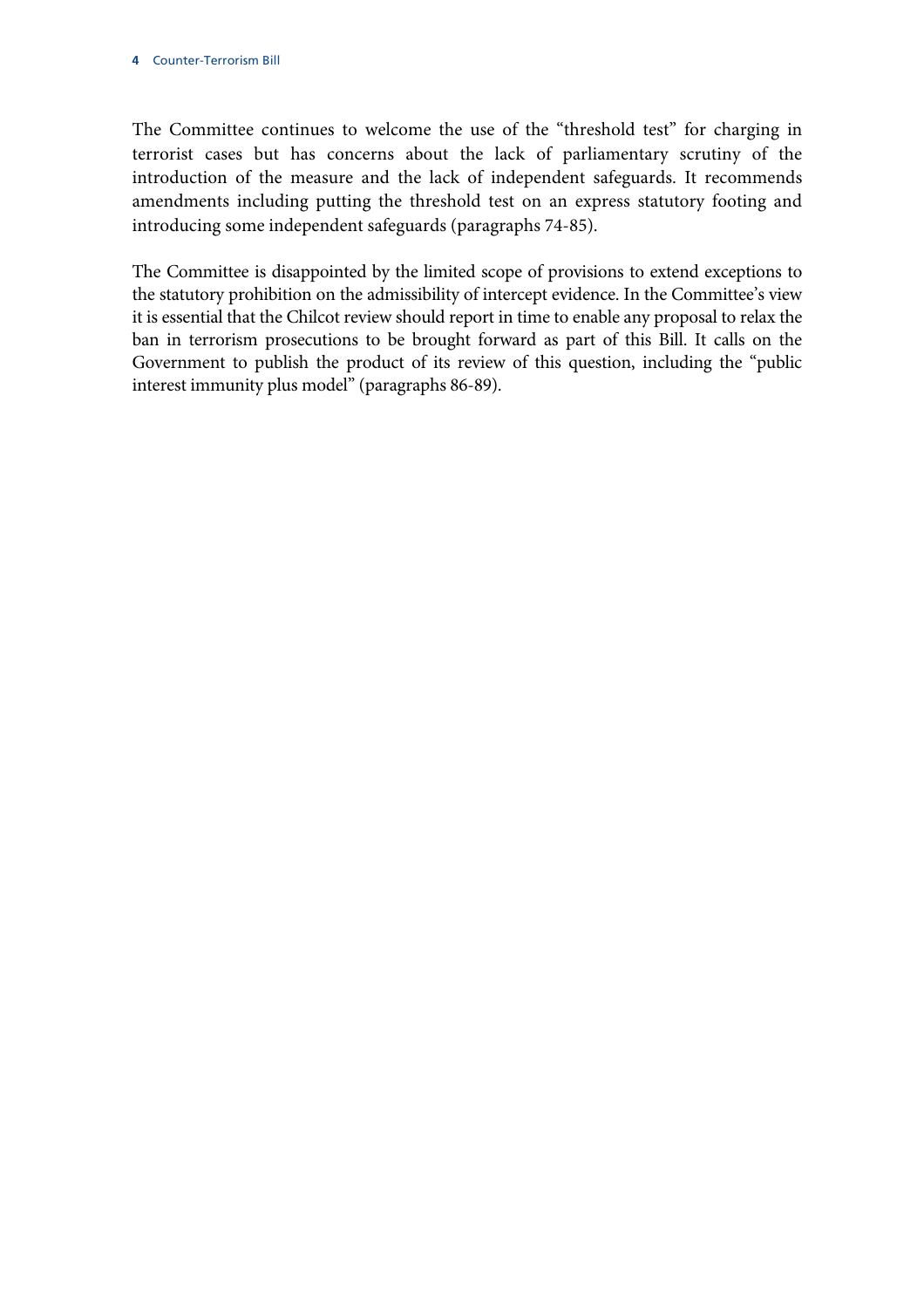# <span id="page-6-0"></span>1 Introduction

1. The purpose of this report is to identify, in advance of the Second Reading in the Commons of the Government's Counter-Terrorism Bill,<sup>[1](#page-6-1)</sup> some of the most significant human rights issues raised by the Government's proposals, and to indicate some of what we consider to be the most important debates which should take place in Parliament during the passage of the Bill.

2. In our view the five most significant human rights issues which are in need of thoroughgoing parliamentary scrutiny and debate are:

- (1) Pre-charge detention
- (2) Post-charge questioning
- (3) Control orders and special advocates
- (4) The threshold test for charging
- (5) The admissibility of intercept.

3. This Report concentrates on those five issues, with a view to framing the debate on the Bill. We will report again on the detailed provisions of the Bill when we have had an opportunity to carry out careful scrutiny of its clauses. We are grateful to the Government for affording us the opportunity to ask questions about draft clauses covering many (though not all) of the topics in the Bill. We have corresponded with the Home Office in relation to a number of subjects and anticipate that we will wish to comment on a number of those issues in any future scrutiny report, including:

- The disclosure and use of information by the intelligence services
- The retention and use of DNA samples
- Notification requirements
- The need for legal certainty in the definition of terrorism

4. The Bill also contains a number of measures which were not mentioned in the Government's consultation documents published in July 2007, for example:

- provisions concerning coroners' inquests involving material affecting national security
- provisions relating to the use of closed source material in terrorist asset freezing cases.<sup>[2](#page-6-2)</sup>

5. These raise significant human rights issues, but, because of their late introduction, we have not yet had the opportunity to question the Government about them. We are particularly concerned about the insertion into the Bill at this late stage, without any prior consultation, of the measures concerning coroners' inquests. The Bill provides for the

<span id="page-6-1"></span><sup>&</sup>lt;sup>1</sup> HC Bill 63, introduced in the House of Commons on 24 January 2008.

<span id="page-6-2"></span><sup>&</sup>lt;sup>2</sup> Letter from the Home Secretary to the Rt Hon David Davis MP, 10 December 2007, Appendix 1.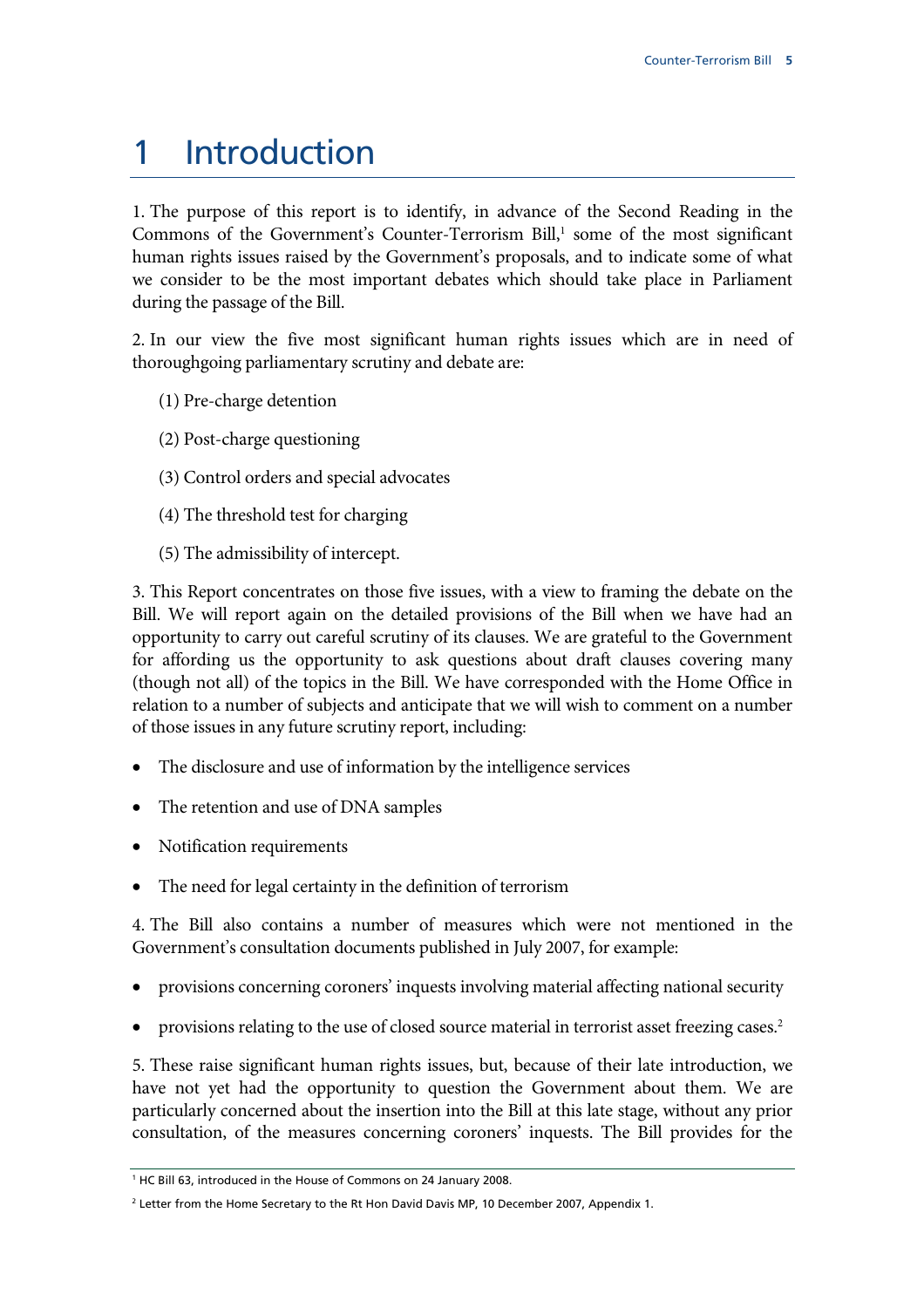Secretary of State herself to appoint a "specially appointed coroner" and to require the inquest to be conducted without a jury where, in her opinion, the inquest will involve the consideration of material that should not be made public in the interests of national security, in the interests of the relationship between the UK and another country, or otherwise in the public interest.<sup>3</sup> We are disappointed to note that the Explanatory Notes to the Bill contain no analysis of the human rights implications of these provisions. A letter from the Home Secretary dated 21 January 2008, however, claims that "the proposed changes are necessary in order to ensure that we are able to comply with our Article 2 obligations while protecting the integrity of the material in question.["4](#page-7-1)

6. **On first inspection we find this an astonishing provision with the most serious implications for the UK's ability to comply with the positive obligation in Article 2 ECHR to provide an adequate and effective investigation where an individual has been killed as a result of the use of force, particularly where the death is the result of the use of force by state agents.** 

7. It is well established in both ECHR and UK case law that Article 2 requires, for example, that the person carrying out the investigation must be independent from those implicated in the events, there must be a sufficient element of public scrutiny to secure accountability in practice as well as theory, and the investigation must involve the next of kin of the deceased to the extent necessary to protect their legitimate interests.<sup>5</sup> We are alarmed at the prospect that under these provisions inquests into the death of Jean Charles de Menezes, or British servicemen killed by US forces in Iraq, could be held by a coroner appointed by the Secretary of State, sitting without a jury.

8. We will be writing to the Home Secretary about the compatibility of these provisions with the UK's obligations to investigate deaths in Article 2 ECHR and will be reporting to Parliament in due course. **We think that the significance of the provision in the Bill concerning coroners' inquests warrants it being drawn to the attention of both Houses at the earliest possible stage.**

9. In the meantime, we confine ourselves in this Report to the issues identified in paragraph 2 above. **As always, we ground our analysis in the human rights standards with which the Government's counter-terrorism measures must be compatible, and we proceed from a full recognition that the Government has a duty to protect people from terrorism, a duty imposed by human rights law itself.**

<span id="page-7-0"></span><sup>&</sup>lt;sup>3</sup> Clauses 64 and 65 of the Bill, amending the Coroners Act 1988.

<span id="page-7-1"></span><sup>4</sup> Letter from the Home Secretary to the Rt Hon David Davis MP, 21 January 2008, Appendix 2.

<span id="page-7-2"></span><sup>5</sup> See e.g. *Jordan v UK* (2003) 37 EHRR 52; *R (Amin) v Secretary of State for the Home Department* [2003] 3 WLR 1169.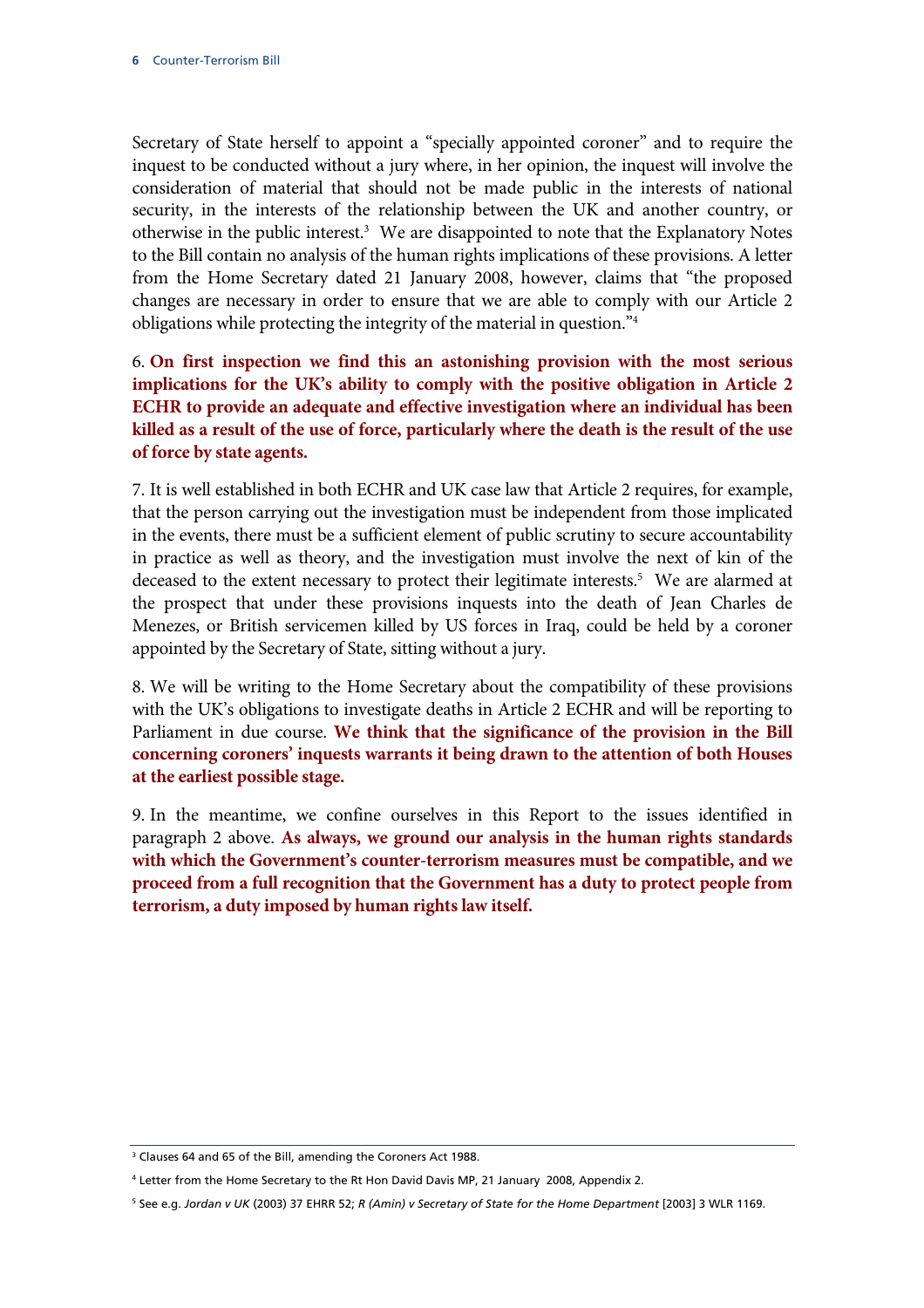# <span id="page-8-0"></span>2 Pre-charge detention

# **Background**

10. We reported in December on the human rights compatibility of the Government's outline proposal to extend the period of pre-charge detention from 28 to 42 days. [6](#page-8-1) **We concluded that the Government had not made a compelling, evidence-based case for extending pre-charge detention beyond the current limit of 28 days** because:

- i) we could find no clear evidence of likely need in the near future, and considered the evidence of the Director of Public Prosecutions and the Head of the CPS's Counter Terrorism Division, that the CPS had managed comfortably so far with a 28 day limit, to be devastating to the Government's argument that there was a demonstrable risk that the present limit is inadequate;
- ii) alternatives to extension, such as the threshold test and broad offences like acts preparatory to terrorism, and possible future developments such as post-charge questioning and the admissibility of intercept, do enough, in combination, to protect the public and are much more proportionate;
- iii) there are no additional judicial safeguards accompanying the new power; and the existing judicial safeguards are inadequate because they do not provide a proper opportunity, at a truly judicial hearing at which the parties are on equal terms, to challenge the reasonableness of the suspicion on the basis of which they are detained;
- iv) the proposed parliamentary safeguards are virtually worthless because the risk of prejudicing the fair trial of suspects is likely to prevent Parliament from considering the justification for the exercise of the power in specific, ongoing cases, and because Parliament is only likely to consider the matter after the suspects have already been detained for the full 42 days.

11. To date, we have received no reply to our report from the Government.

12. The Bill gives effect to the Government's outline proposals by introducing a "reserve power" to extend further the maximum period of pre-charge detention[.7](#page-8-2) **The detailed provisions in the Bill are substantially the same as the proposals we considered in our report in December** and we therefore refer back to our analysis in that report rather than repeat it here. [8](#page-8-3) Most of the detail in the Schedule to the Bill concerns the parliamentary safeguards. The Bill acknowledges the danger of reports to and debates in Parliament prejudicing the future trial of individuals who are detained at the time of the extension, by expressly providing that the Home Secretary's statements to Parliament about the need for an extension of the limit and about actual extensions beyond 28 days must not include the

<span id="page-8-1"></span><sup>6</sup> Second Report of Session 2007-08, *Counter-Terrorism Policy and Human Rights: 42 days*, HL Paper 23/HC 156 (hereafter "Report on 42 days").

<span id="page-8-2"></span><sup>7</sup> Clause 22 and Schedule 1.

<span id="page-8-3"></span><sup>8</sup> JCHR Report on 42 days, above. The Government's outline proposals are summarised at paras 13-23 of that Report. Our assessment of the human rights compatibility of those proposals is set out at paras 24-101 of that Report.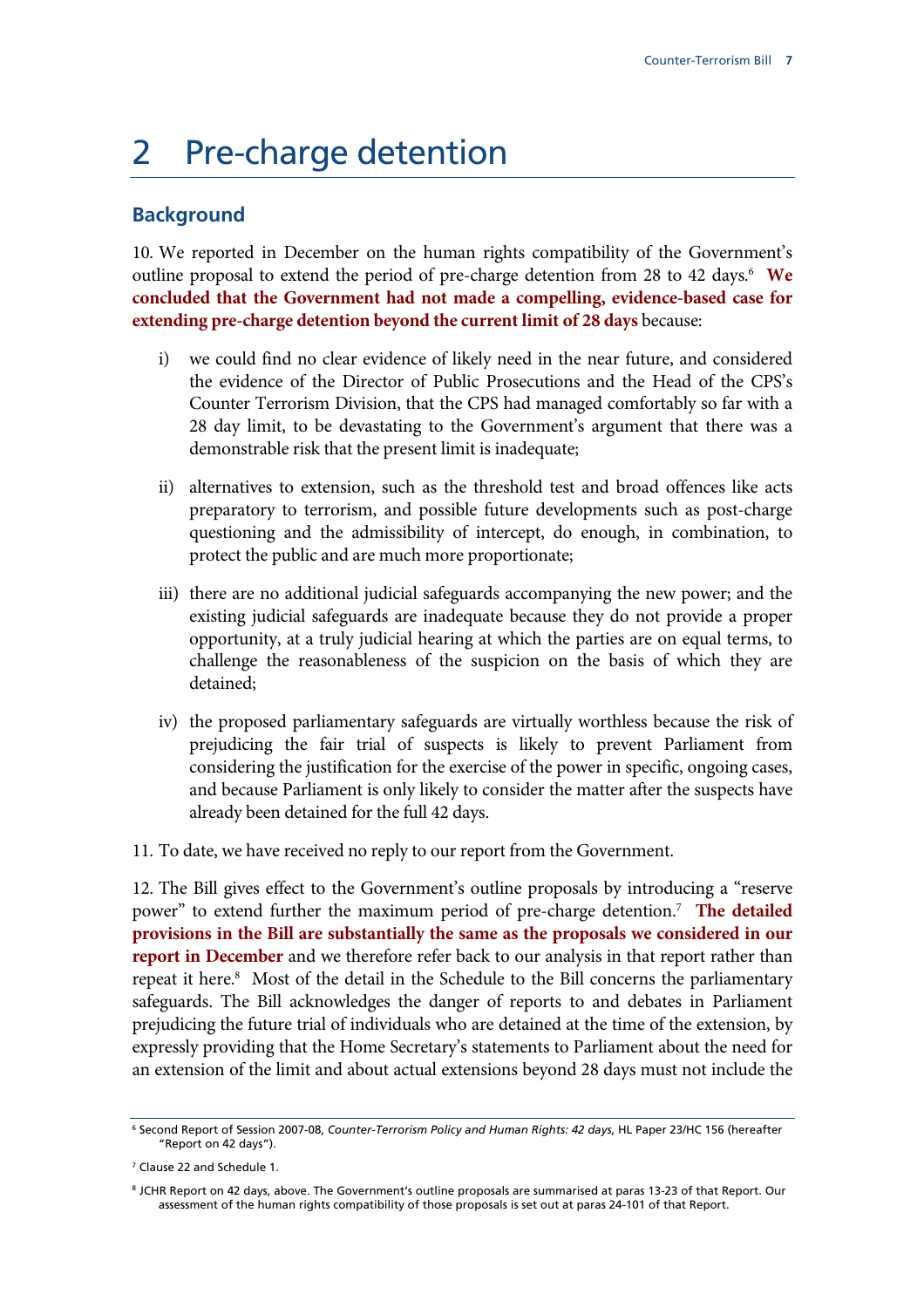<span id="page-9-0"></span>name of any person currently detained or any material that might prejudice the prosecution of any person.<sup>9</sup>

13. **These limits on the scope of the Home Secretary's statements are a welcome recognition of the danger of prejudicing future trials, but only serve to demonstrate the very limited extent to which Parliament will be able to provide any meaningful safeguard against the wrongful exercise of the power. It also remains the case that the order by which the Secretary of State can make the reserve power available is a wholly executive order which is not subject to any parliamentary procedure[,10](#page-9-2) and by the time Parliament expresses a view on whether the reserve power should be made available it is likely that the full 42 day period will have expired.**

## **Compatibility with the right to liberty**

14. The Explanatory Notes to the Bill state that the Secretary of State considers that the provisions in the Bill for extending pre-charge detention of terrorist suspects to 42 days are compatible with the right to liberty in Article 5 ECHR.<sup>11</sup> They point out that there is no specific European Court of Human Rights jurisprudence on the length of time that a person can be detained before he is charged, but accept that detention under Article 5 must not be arbitrary and must be proportionate to the attainment of its purpose.

15. The Notes state that detention for up to 42 days is not arbitrary in light of the following safeguards:

- i) the 42 day limit will only be available when the Home Secretary is satisfied that there is an operational need for it, a judgment which she can only make if she has received a report from both the DPP and the police that this is their view, and which she is required to report to Parliament;
- ii) the 42 day limit will only remain in force for 60 days, and then only if Parliament has positively approved its continuance in force within 30 days;
- iii) extensions of pre-charge detention must be authorised by a High Court judge at least every 7 days and applications for extensions beyond 28 days require the consent of the DPP;
- iv) extensions of detention up to 42 days can only be made if the existing grounds for  $extension<sup>12</sup>$  are made out, namely if the judge is satisfied that there are reasonable grounds for believing that further detention is necessary to obtain or preserve relevant evidence or pending the outcome of an examination or analysis of relevant evidence or that could lead to relevant evidence, and that the investigation is being conducted diligently and expeditiously;

<span id="page-9-1"></span><sup>9</sup> Schedule, paras 41(5) and 44(5).

<span id="page-9-2"></span><sup>10</sup> Schedule, para. 40(3).

<span id="page-9-3"></span><sup>11</sup> Bill 63-EN paras 269-273.

<span id="page-9-4"></span><sup>12</sup> In para 32(1) and (1A) of Schedule 8 to the Terrorism Act 2000.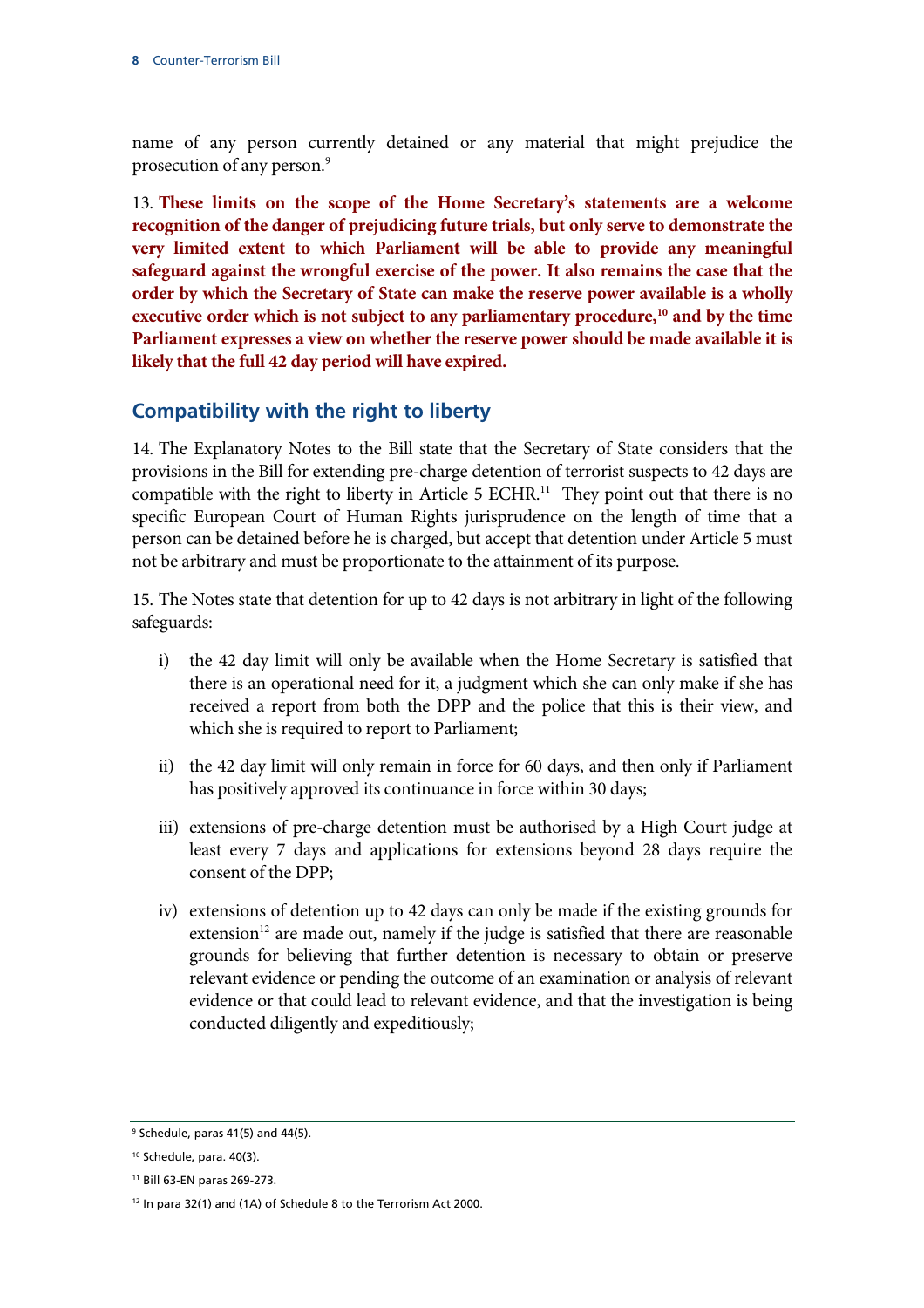- v) a suspect must be released immediately if at any point their detention no longer meets the test for detention; [13](#page-10-0)
- vi) there is parliamentary oversight in the form of requirements that the Home Secretary must report to Parliament on each occasion pre-charge detention is extended beyond 28 days, and that the reviewer of terrorism legislation report annually to Parliament on the exercise of the power, a report which will be debated.

16. The Notes also state that pre-charge detention for up to 42 days is proportionate for three main reasons:

- i) the need to ensure public safety in the face of attacks designed to cause mass casualties means that arrests need to be made at an earlier stage in investigations, when less evidence has been gathered, so more time is needed to gather sufficient evidence to charge a suspect;
- ii) terrorist networks are often international, requiring enquiries to be made in many different countries and often requiring hard-to-find interpreters;
- iii) terrorist networks are increasingly using sophisticated technology and communications techniques, sometimes requiring searches of encrypted data on hundreds of computers and hard drives.

17. We have addressed all of these arguments in detail in our Report on 42 days. Here we simply summarise the main reasons why, in our view, both the legal framework which will be created by the Bill is not compatible with the right to liberty in Article 5 ECHR, and that framework will inevitably lead to breaches of the rights in Article 5 in individual cases[.14](#page-10-1)

18. First, a person arrested on suspicion of terrorism has a right under Article 5(2) ECHR to be informed "promptly" not only of the reasons for his arrest but also "of any charge against him." Although it is correct to say that there is no decision of the European Court of Human Rights establishing precisely how promptly a suspect must be informed of the charge against him, we consider that on any view a period of more than 28 days cannot be considered to be "prompt". We are fortified in this view by the evidence we have heard that terrorism suspects are often provided with very little information about the reasons for their arrest other than that they are a suspected terrorist, $15$  and by the very limited opportunity to challenge the reasons for detention at the hearings to extend pre-charge detention[.16](#page-10-3) **We therefore think that charging suspects only after more than 28 days in detention is likely to be in breach of Article 5(2) ECHR.**

19. Second, we do not consider that pre-charge detention for up to 42 days is proportionate to the stated purpose of protecting the public from the risk posed by suspected terrorists being at large while an investigation proceeds. For the reasons we have given in our Report on 42 days, we consider the evidence of the Director of Public Prosecutions and the Head of the CPS's Counter Terrorism Division, that the CPS has so far managed comfortably

<span id="page-10-0"></span><sup>13</sup> Para 37 of Schedule 8 to the Terrorism Act 2000.

<span id="page-10-1"></span><sup>&</sup>lt;sup>14</sup> See Report on 42 days at para 74 for a summary of the specific rights under Article 5 ECHR which are relevant.

<span id="page-10-2"></span><sup>15</sup> Ibid. at para. 85.

<span id="page-10-3"></span><sup>16</sup> Ibid. at paras 90-96.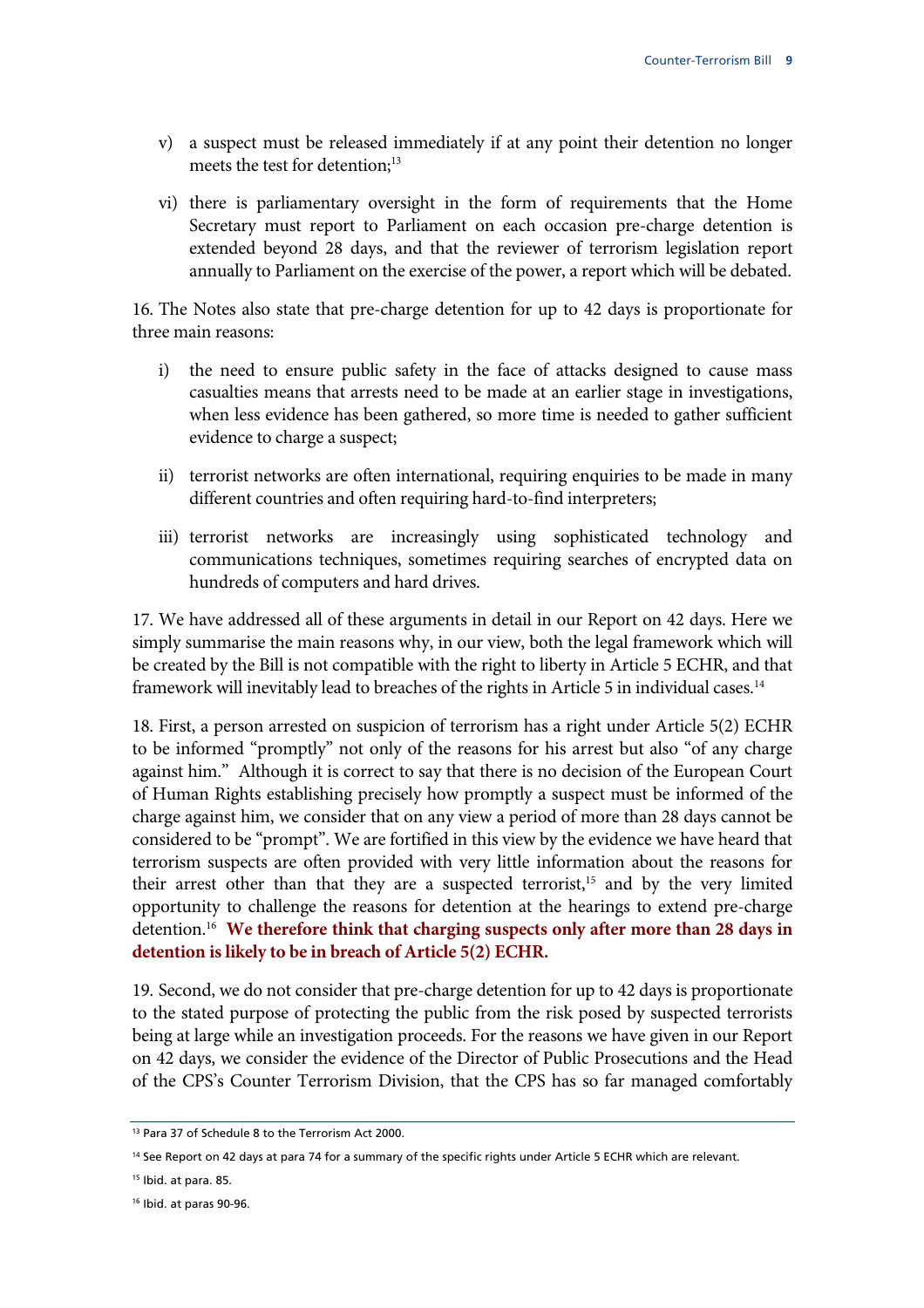within the 28 day limit, to be fatal to the argument that there is any proven need to go beyond the current limit. We also consider that there are more proportionate alternatives which achieve the Government's aim, especially the combination of the threshold test for charging, broad offences such as acts preparatory to terrorism, post-charge questioning and allowing intercept to be used in evidence. We note that the Explanatory Notes to the Bill do not seek to justify the longer limit by reference to any increase in the level or seriousness of the threat since the increase to 28 days. **We therefore think that providing for pre-charge detention up to a maximum of 42 days is disproportionate.**

20. Third, we have given very careful consideration to all of the safeguards which would apply to extensions of pre-charge detention up to 42 days under the Bill, including the judicial safeguards which already exist, and we are firmly of the view that the legal framework as a whole does not provide sufficient guarantees against arbitrariness in the exercise of the power. Article 5(1) requires that deprivations of liberty must be "lawful", which means there must be sufficient guarantees against the detention being either arbitrary or disproportionate. Article 5(3) requires a person arrested on reasonable suspicion of having committed an offence to be brought promptly before a judge. Article 5(4) guarantees the right of an arrested or detained person to a judicial hearing to determine the lawfulness of their detention. In our view the legal framework which the Bill would put in place would be incompatible with each of these requirements, because, for the reasons we give in detail in our Report on 42 days, the suspect does not have a guaranteed right to a truly judicial hearing before the judge, on equal terms with the prosecution, and the test for further detention is set too low.<sup>17</sup> The Government has not yet explained why our analysis of the inadequacy of the judicial safeguards is wrong. The Bill, however, contains no additional judicial safeguards. The parliamentary safeguards proposed do not make up for the inadequacy of the judicial safeguards for the reasons given above. **We therefore think that the legal framework does not provide sufficient guarantees against arbitrariness and is incompatible with Articles 5(1), 5(3) and 5(4) for that reason alone.**

21. As we indicated in our report on 42 days, we will be proposing amendments to the Bill to amend Schedule 8 of the Terrorism Act 2000 to ensure that the judicial safeguards which apply at hearings to extend pre-charge detention comply fully with the requirement in Article 5(4) ECHR that there is a truly "judicial" procedure, that is, one in which the suspect has an effective opportunity, at an open hearing and with access to the relevant material, to challenge the reasonableness of the suspicion on which the prosecution relies as the basis for the original arrest and continued detention.

<span id="page-11-0"></span><sup>&</sup>lt;sup>17</sup> As we reported in our Report on 42 days, at para. 92, Mr Bajwa's evidence was that the test is set so low that anyone with a computer and a mobile phone would struggle to resist an application for an extension of detention up to 28 days.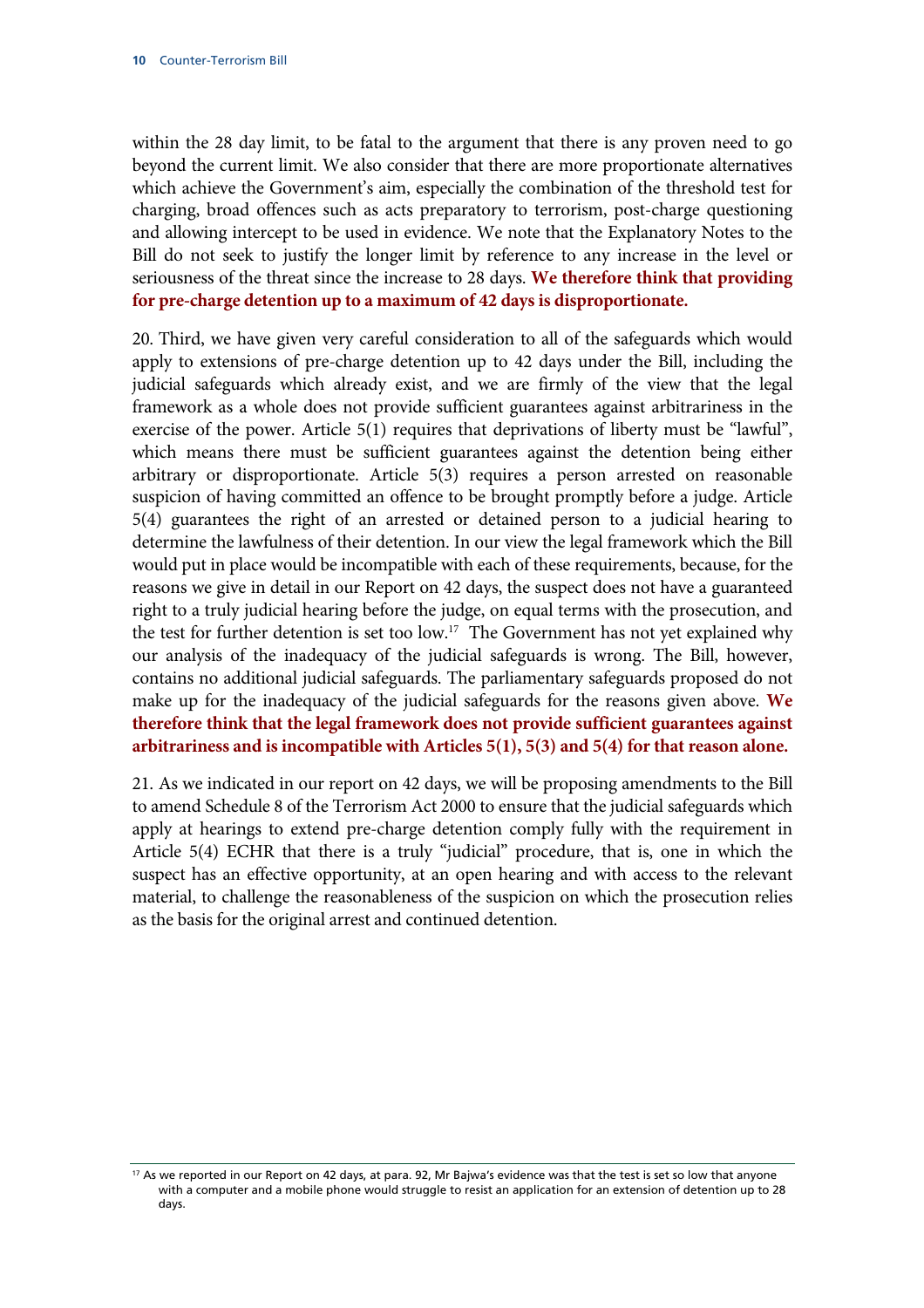# <span id="page-12-0"></span>3 Post-charge Questioning

## **The provision in the Bill**

22. The Bill includes a new power for a constable to question a person about a terrorism offence<sup>18</sup> after they have been charged with the offence or been officially informed that they may be prosecuted for it. [19](#page-12-2) The Bill also provides for adverse inferences to be drawn from the accused's silence in the face of such post-charge questioning.<sup>20</sup>

23. The Explanatory Notes to the Bill merely assert that since the European Court of Human Rights has held that the drawing of negative inferences from silence is not, of itself, a breach of the privilege against self-incrimination in Article 6(2) ECHR, it is therefore considered by the Secretary of State that these provisions are compatible with Article  $6(2).^{21}$  $6(2).^{21}$  $6(2).^{21}$ 

## **The range of views about post-charge questioning**

24. In our Report on *Prosecution and Pre-Charge Detention* in July 2006, we took the view that human rights law presents no obstacle in principle to the relaxation of the current restriction on post-charge questioning, nor to the drawing of adverse inferences from a defendant's refusal to answer questions at such post-charge interviews. We said that such a measure would not necessarily breach the privilege against self-incrimination, *provided* it is accompanied by adequate and effective safeguards (including some additional to those that exist for pre-charge questioning), such as access to legal advice, a requirement that the prosecution have already established a prima facie case, and limits to the inferences that would be proper.<sup>22</sup>

25. We therefore recommended that the Government amend the PACE Codes to permit post-charge questioning and the drawing of adverse inferences, as a measure which would significantly reduce the need for a further extension of pre-charge detention, but we made clear that we expected an opportunity to scrutinise the adequacy of the safeguards proposed[.23](#page-12-6) We repeated the recommendation in our more recent report on 28 days, intercept and post-charge questioning (July 2007), again emphasising the critical importance of the accompanying safeguards. [24](#page-12-7) In the interests of introducing the change as soon as possible, we questioned whether it was necessary to make the change by legislation

<span id="page-12-6"></span>23 Ibid. at para. 135.

<span id="page-12-1"></span><sup>&</sup>lt;sup>18</sup> A "terrorism offence" for this purpose is defined by clause 26 to include most of the offences under the Terrorism Act 2000 and the Terrorism Act 2006, as well as conspiracy, attempt and incitement to commit such offences.

<span id="page-12-2"></span><sup>&</sup>lt;sup>19</sup> Clause 23(2). Post-charge questioning is also allowed where a person has been sent for trial for a terrorism offence or a judge of the Crown Court has made an order for a preparatory hearing to be held in the case (under s. 29 of the Criminal Procedure and Investigations Act 1996) and did so on the basis that the offence has a terrorism connection: clause 23(3). Clauses 24 and 25 make equivalent provision for Scotland and Northern Ireland.

<span id="page-12-3"></span><sup>20</sup> Clause 23(6), amending s. 34(1) of the Criminal Justice and Public Order Act 1994.

<span id="page-12-4"></span><sup>21</sup> EN para. 275.

<span id="page-12-5"></span><sup>22</sup> Twenty-fourth Report of Session 2005-06, *Counter-Terrorism Policy and Human Rights: Prosecution and Pre-charge Detention*, HL Paper 240/HC 1576 (hereafter "Report on Prosecution and Pre-charge Detention"), at paras 132-135.

<span id="page-12-7"></span><sup>24</sup> Nineteenth Report of Session 2006-07, *Counter-Terrorism Policy and Human Rights: 28 days, intercept and post-charge questioning*, HL Paper 157/HC 394 (hereafter "Report on 28 days"), paras 163-172.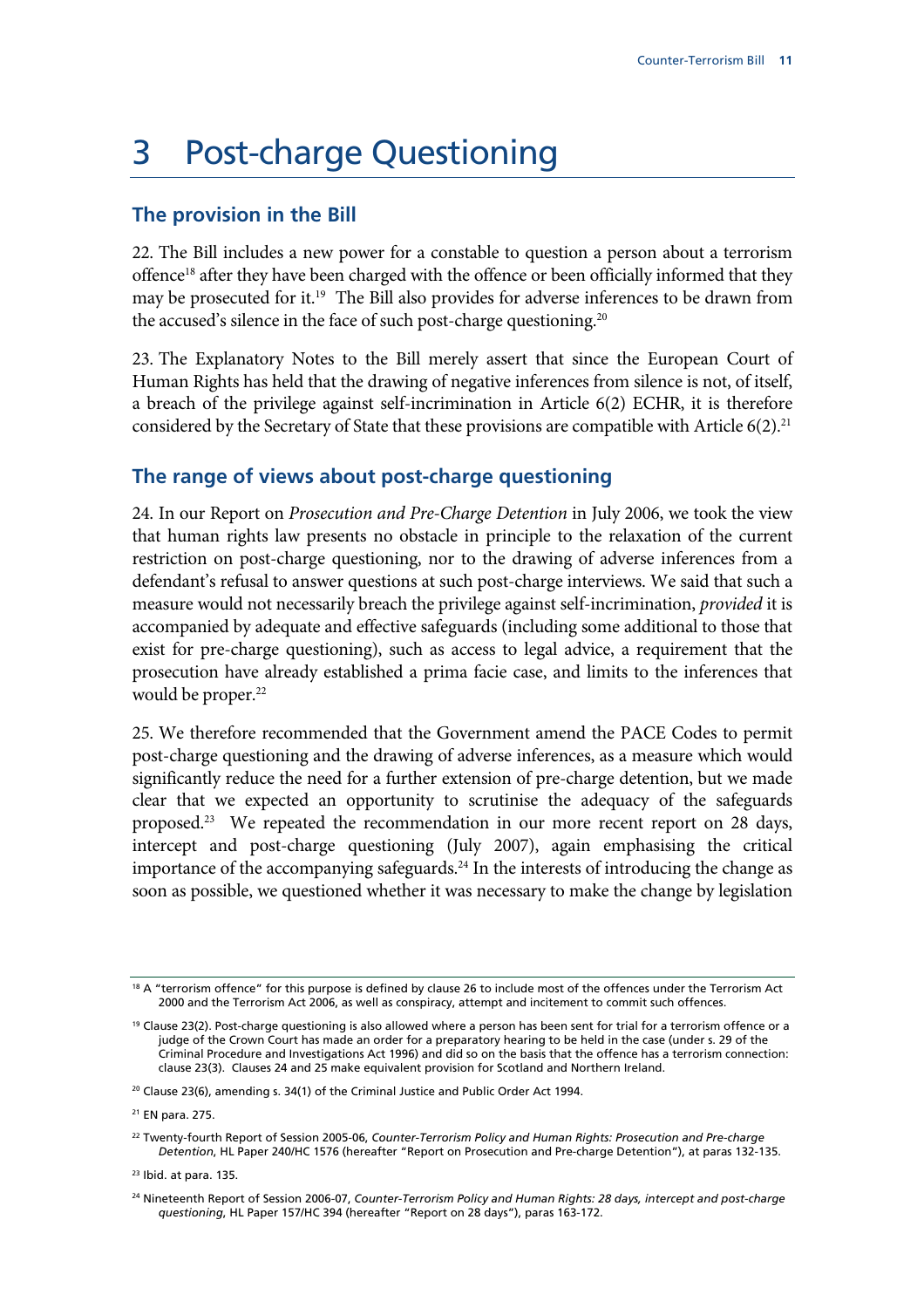rather than amending the PACE Codes of Practice. We now accept that the important safeguards against oppressive use of the power should be spelt out in primary legislation.<sup>25</sup>

26. The Home Affairs Committee, in its recent report on *The Government's Counter-Terrorism Proposals*, concluded on post-charge questioning:<sup>[26](#page-13-1)</sup>

We support allowing the use as evidence of information obtained in post-charge questioning of terrorist suspects, including the ability to draw an adverse inference against an individual who refuses to answer, subject to the same safeguards as apply to pre-charge questioning: the right to legal advice, the right against selfincrimination and freedom from oppressive questioning.

27. Lord Carlile of Berriew QC, the reviewer of terrorism legislation, in his report on the Government's proposed measures for inclusion in a Counter Terrorism Bill, expressed some words of caution about post-charge questioning.<sup>27</sup>

Whilst it is my view that it is sensible that provision should be made for suspects to be questioned further after charge in terrorism cases, it is right that I should utter a word of caution. Historically, the prohibition on post-charge questioning has existed to protect the rights of accused persons, by forcing the police to charge only where there is sufficient evidence to justify doing so, and in a timely fashion. If they are unable to do this then the suspect must be released. An unfettered ability to question after charge might give rise to at least two possible situations, each of which is wholly foreseeable and, equally, each of which is wholly unacceptable. First, a suspect could be charged with a minor offence (such as criminal damage). He or she could then be held pending trial, with virtually no judicial scrutiny or protection, whilst the police investigated the offences in which they were really interested, with the intention of adding more serious charges at a later stage. Alternatively, a suspect could be charged with a serious offence for which the police had strong suspicion but scant evidence, hoping that the pre-trial period would permit them to discover the evidence to justify the charge. As ever, I am concerned that the effort to protect the right to safety of the law-abiding public should not remove provisions designed to protect a wrongly-accused individual. I wish to make it plain that the ability to question after charge is not of itself a panacea for the ills of extended periods of pre-charge detention. However, with proper safeguards in place, it may be a practical and effective way of balancing the two competing principles referred to above.

For these reasons, this innovation would require careful amendment to the current Police and Criminal Evidence Act 1984 Codes of Practice, or an additional and specific Code. It would be necessary to provide clarity for the particular threshold for such questioning, limitations on its extent, and other provisions to ensure protection of the suspect from arbitrariness. The Government should consider judicial supervision of the exercise of the power, perhaps making provision for

<span id="page-13-0"></span><sup>25</sup> Ibid., para. 169.

<span id="page-13-1"></span><sup>26</sup> First Report of Session 2007-08, *The Government's Counter-Terrorism Proposals*, Volume I, HC 43-I, at para. 92.

<span id="page-13-2"></span><sup>27</sup> *Report on Proposed Measures for Inclusion in a Counter Terrorism Bill*, Cm 7262, December 2007, at paras 22-24.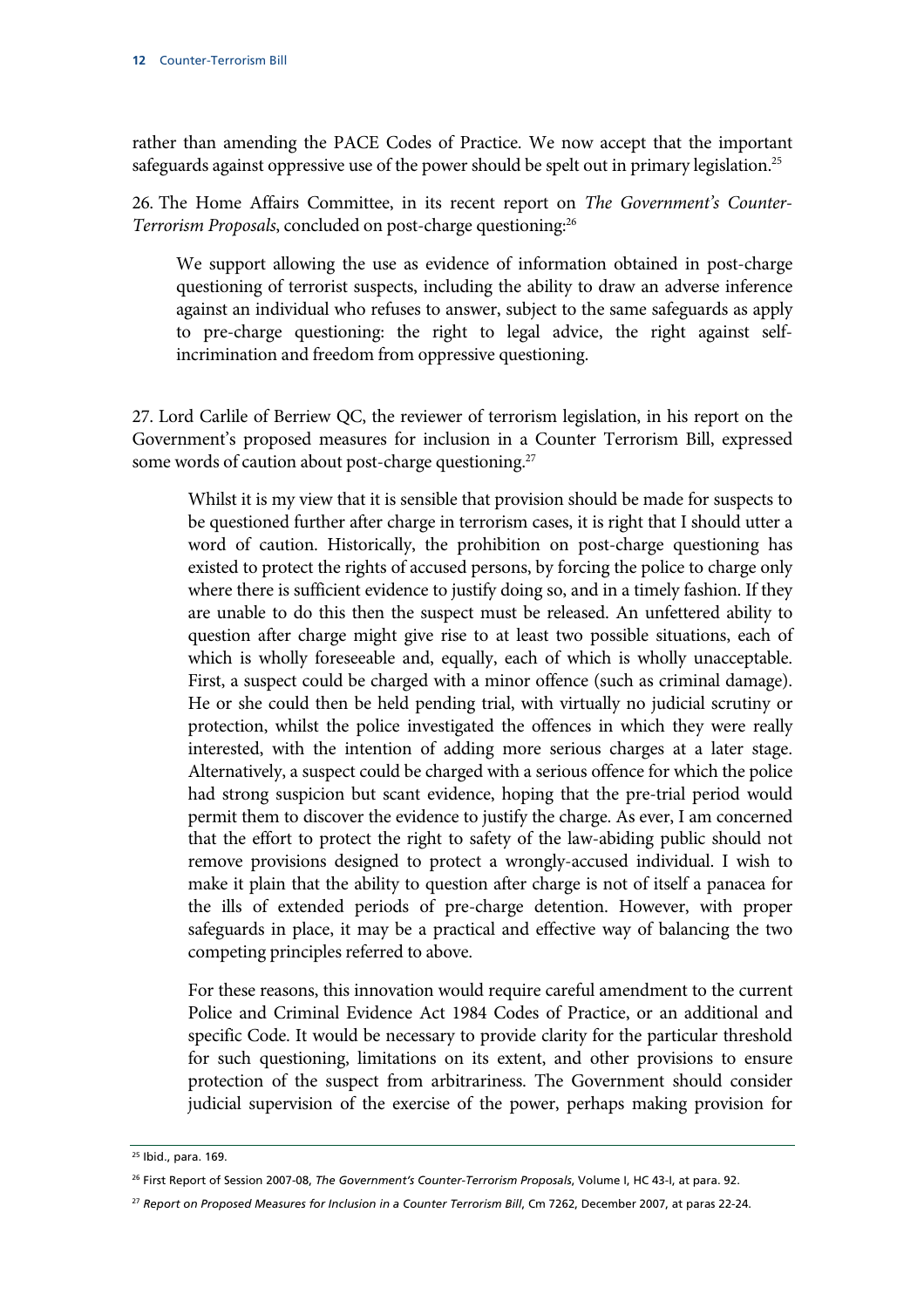judicial examination at an early stage of the evidence said to be sufficient to justify charge. However, judicial supervision should not extend to judicial presence at the questioning itself.

My early reaction to this proposal included misgivings about the availability in court of an adverse inference against a defendant in the event of a failure to answer questions asked in post-charge police interviews. I have some doubts, founded on experience of court cases, of the efficacy of the adverse inference provisions. On reflection I have concluded that where post-charge questioning takes place on matters to which a defendant, properly advised by lawyers, could reasonably be expected to reply, an adverse inference should be available where there is a refusal. However, the new or amended Code must include protection against repetitive or oppressive questioning.

28. Considerable concern, however, has also been expressed about the emergence of an apparent consensus about the desirability of allowing post-charge questioning with adverse inferences. Lord Lloyd of Berwick, for example, in the debate on the Queen's Speech, said:<sup>[28](#page-14-0)</sup>

First, there is the issue of post-charge questioning. I knew that as soon as ever that idea was floated everyone would jump on the bandwagon and even claim that they had thought of it first. It seems to be such an easy and in a sense obvious solution to what everyone agrees is a difficult problem.

But it will not do. Why not? For the simple reason that if post-charge questioning is allowed, there is a very real risk that the suspect will not get a fair trial. That needs some explanation, along these lines. The courts have always made it their primary function to ensure that trials are fair. That applies not only to the conduct of the trial itself but to what happens before the trial starts. Let me give a recent example. Not long ago, a defendant was brought to stand trial in England by being forcibly placed on an aircraft in South Africa without any judicial process of any kind. The Court of Appeal, to its shame, held that he could still have a fair trial here, even though the manner in which he had been brought here was so obviously unjust. That decision was unanimously reversed by the House of Lords. I could give other examples.

So judges are very much concerned with not only what happens at the trial but what happens in the process by which suspects are brought to trial. It is for that reason that over the years they have formulated certain rules that have always been known as the "judges' rules". Two of the best known of those rules are that as soon as there is enough evidence to charge a suspect he must be charged forthwith. The second rule is like unto it and is obviously a corollary of it; that once he has been charged no further questioning is permissible in relation to that offence. The reason for both those fundamental rules is the need to protect a suspect from oppressive questioning. The rules have a long history and they have long had the force of statute. They are currently to be found in Code C of the codes made under PACE the Police and Criminal Evidence Act 1984. The current code took effect as recently as July 2006. Paragraph 16.4 provides:

<span id="page-14-0"></span><sup>28</sup> HL Deb 12 November 2007 col. 263.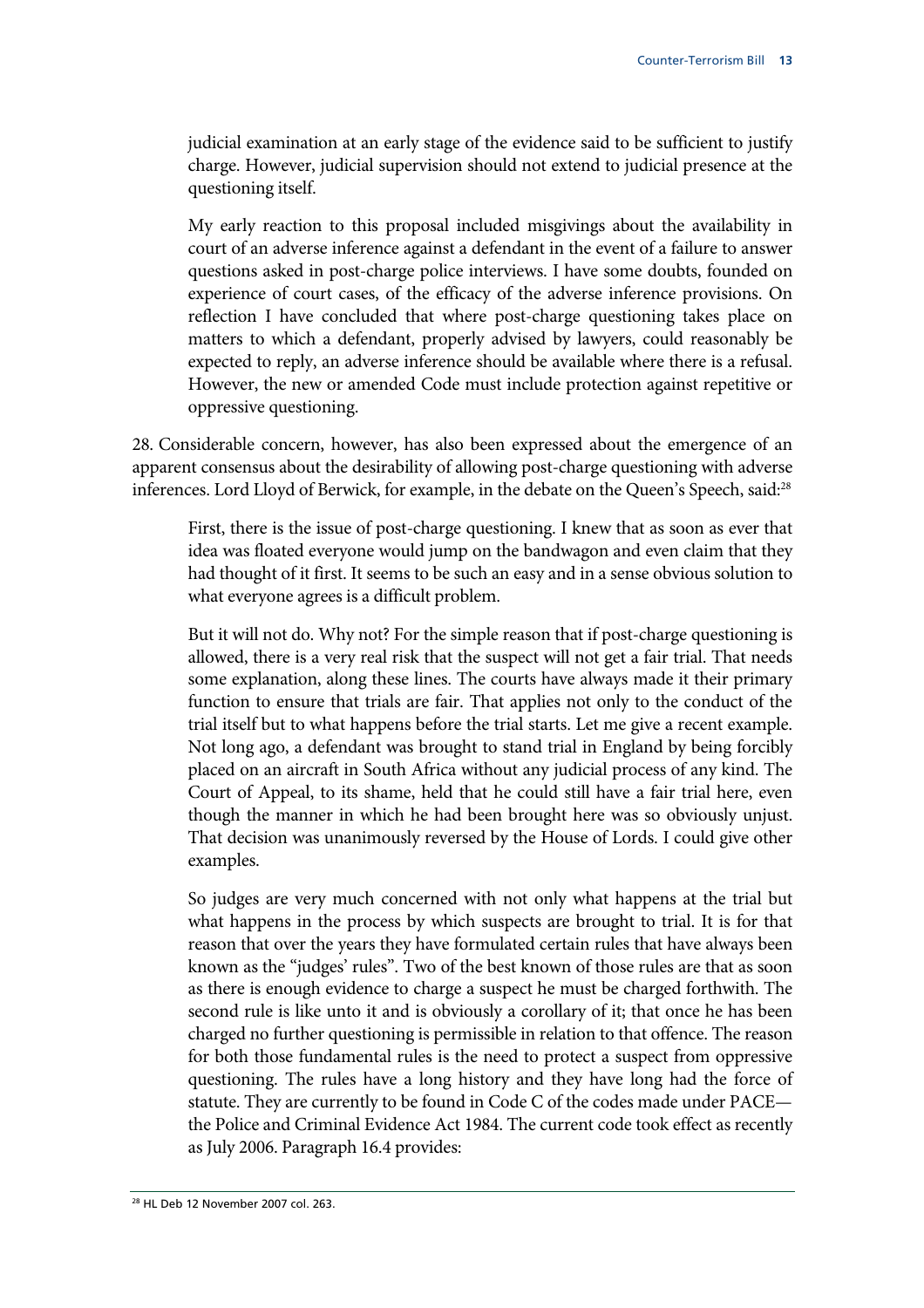"A detainee may not be interviewed about an offence after they have been charged".

<span id="page-15-0"></span>It is not very good grammar, but the meaning is perfectly clear. There are some very limited exceptions, which only go to prove how important the rule is.

Those are just two of the rules that underpin our concept of a fair trial. Yet it is now proposed to abrogate the second of those rules in relation to terrorism. But a terrorist suspect is entitled to a fair trial, the same as any other suspect. Our notion of what constitutes a fair trial surely cannot depend on what the suspect is supposed to have done. Post-charge questioning is not the easy way out and we should resist it as vigorously as we should resist any extension beyond 28 days.

Even if it were to be allowed, where would it stop—at the door of the court? To allow a defendant to be questioned by the police up to the moment that he goes into the dock would be quite intolerable. No one would seek to defend that; but where else is the line to be drawn, once post-charge questioning is allowed? Of course the police can continue their investigation. Of course the suspect can be rearrested and questioned in relation to some other offence. But once he has been charged and the case handed over to the Crown Prosecution Service, questioning in relation to that offence must stop.

# **The need for adequate and effective safeguards**

29. When we were given sight of the draft clauses prior to the publication of the Counter-Terrorism Bill, we noted that no safeguards were included on the face of the draft clauses themselves. Instead, the draft clauses provide that the PACE Codes of Practice may make provision about post-charge questioning. Since, in our view, the crucial human rights issue in relation to post-charge questioning is the adequacy of the accompanying safeguards against the abuse of what is potentially an oppressive power, we wrote to the Home Secretary<sup>29</sup> asking her to provide more detail about precisely what safeguards are intended, and in particular whether any form of judicial control is envisaged, such as prior judicial authorisation of questioning or even judicial supervision of such questioning, as suggested by Professor Clive Walker.

30. The Home Secretary's response contained, for the first time, a little detail about the safeguards being contemplated:<sup>[30](#page-15-2)</sup>

The proposed measures will only allow an individual to be questioned in relation to the offence for which they have been charged. … An initial period of 24 hours to question a person after charge can be authorised by a senior police officer, thereafter any questioning after charge would be limited to a maximum period of 5 days and would have to be authorised by a Magistrate's Court. If there is a need for any subsequent post charge questioning, the police must return to the Magistrate's Court for further authorisation. The safeguards in the PACE codes will apply as they do pre charge as regards the conditions of custody, questioning, etc.

<span id="page-15-1"></span><sup>&</sup>lt;sup>29</sup> Letter from the Chair to the Home Secretary, 12 November 2007, Appendix 3.

<span id="page-15-2"></span><sup>&</sup>lt;sup>30</sup> Letter from the Home Secretary to the Chair, 5 December 2007, Appendix 4.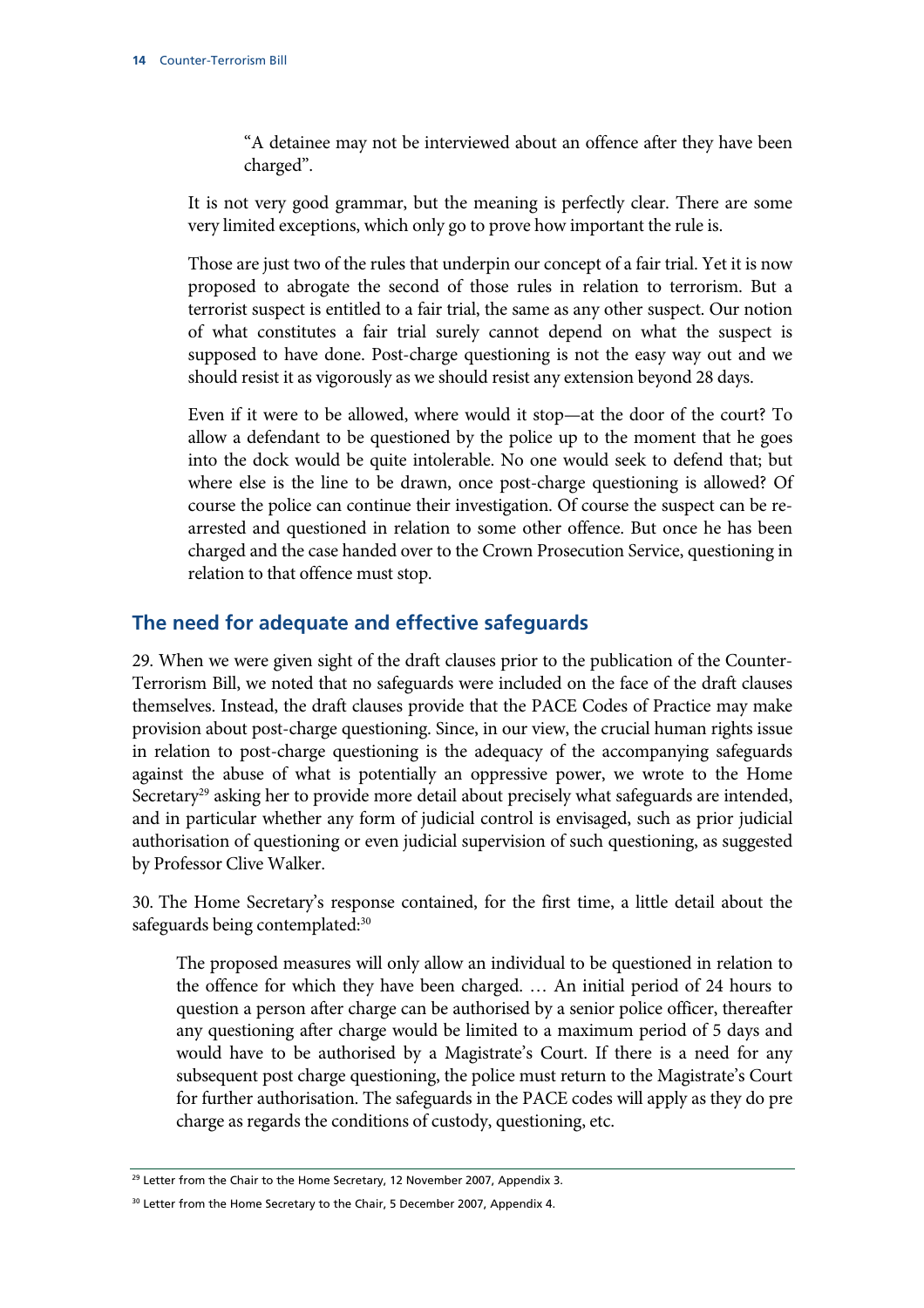31. Professor Clive Walker and Professor Ed Cape both submitted evidence to us in which they expressed strong concern about the introduction of post-charge questioning, and suggest a number of detailed safeguards which they say should accompany any such measure if it were introduced.<sup>31</sup>

32. Like Lord Lloyd, we have been concerned about whether the apparent consensus about the desirability of post-charge questioning has led to a neglect of the question of the appropriate safeguards.<sup>32</sup> We therefore took oral evidence on this subject from Professor Clive Walker.

33. Professor Walker told us that in his view human rights law does not impose any absolute prohibition on post-charge questioning, rather the issue is how to devise a process which is likely to be fair to the person who has been charged. However, he disagreed with the Home Affairs Committee that it was enough simply to apply pre-charge protections which mainly exist under PACE Code C. The situation is different after charge, because the accused is in a particularly vulnerable position, the police and the prosecution are building a case, and in our traditional adversarial process it is for the judge, acting as a sort of umpire, to ensure that what is being done is fair in all the circumstances.<sup>[33](#page-16-2)</sup>

34. In Professor Walker's view, many of the physical conditions of questioning post-charge could be dealt with in the PACE Codes, but it is important to establish in primary legislation many of the other parameters of post-charge questioning, such as the purposes of such questioning, and the limitation that it must be about new evidence rather than about the same issues that were the subject of questioning pre-charge. Careful judicial oversight is also needed to ensure that the police do not use post-charge questioning as a way round the process of disclosure of evidence pre-trial. Professor Walker also advocates judicial control of post-charge questioning after the event, to enable the court to supervise the purposes and length of time for which questioning has taken place, and taping of such interviews to facilitate such supervision.

35. Professor Walker said that, provided there is appropriate judicial umpiring of postcharge questioning, "it is difficult to argue that it is necessarily wrong to draw adverse inferences".<sup>34</sup> However, he would like to see a special warning to the jury to do with postcharge questioning, to remind them that, post-charge, the reliability of silences or statements might be questionable because of the particularly fraught stage of being a suspect.

36. We found Professor Walker's evidence compelling on the question of the detailed safeguards which should accompany post-charge questioning. **We support the introduction of post-charge questioning as a measure which reduces the pressure for an extension of pre-charge detention, but we agree that it should be accompanied by a number of detailed safeguards on the face of the Bill, to ensure that this potentially oppressive power is not used oppressively in practice.**

<span id="page-16-0"></span><sup>&</sup>lt;sup>31</sup> Appendices 5 and 6.

<span id="page-16-1"></span><sup>32</sup> In our Report on 28 days, for example, at paras 171-172, we pointed to the need for post-charge questioning to be accompanied by certain minimum safeguards to ensure that its use is not oppressive.

<span id="page-16-2"></span><sup>33</sup> Oral evidence, 17 December 2007, Q2, Ev 1.

<span id="page-16-3"></span><sup>34</sup> Q6, Ev3.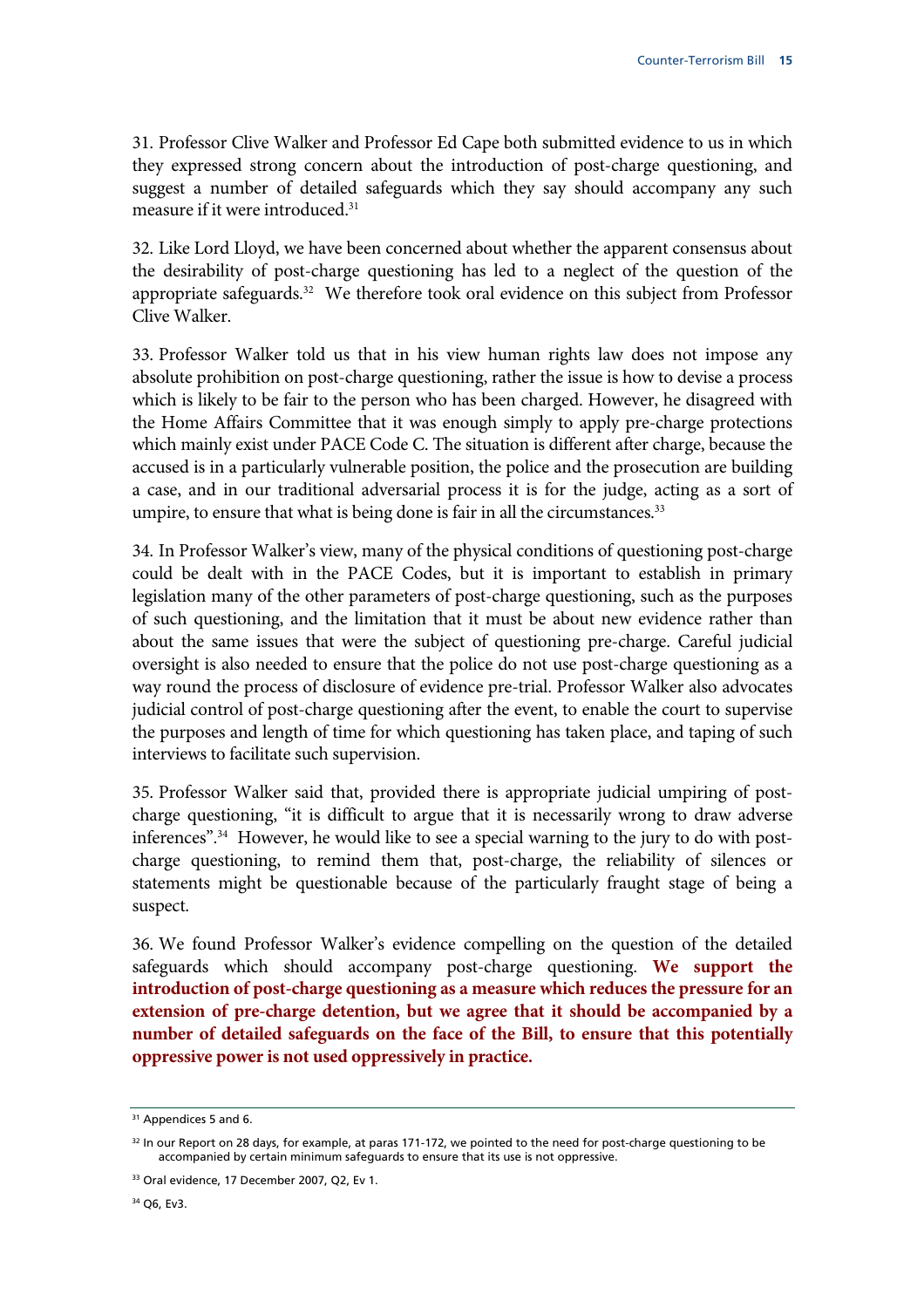37. **We recommend that the Bill should be amended to include the following safeguards on the face of the legislation:**

**(1) that there should be a requirement that post-charge questioning be judicially authorised;**

**(2) that the purpose of post-charge questioning be confined to questioning about new evidence which has come to light since the accused person was charged;**

**(3) that the total period of post-charge questioning last for no more than 5 days in aggregate;**

**(4) that post-charge questioning always take place in the presence of the defendant's lawyer;**

**(5) that post-charge questioning always be DVD- or video-recorded;** 

**(6) that the judge which authorised post-charge questioning review the transcript of the questioning after it has taken place, to ensure that it remained within the permitted scope of questioning and was completed within the time allowed; and**

**(7) that there should be no post-charge questioning after the beginning of the trial.**

38. **The overriding requirement must be to ensure that a fair trial is possible and judicial oversight should be geared towards this end. For example, particular attention should be paid to the gap between the end of post-charge questioning and the beginning of the trial to ensure that the defendant's rights are respected.**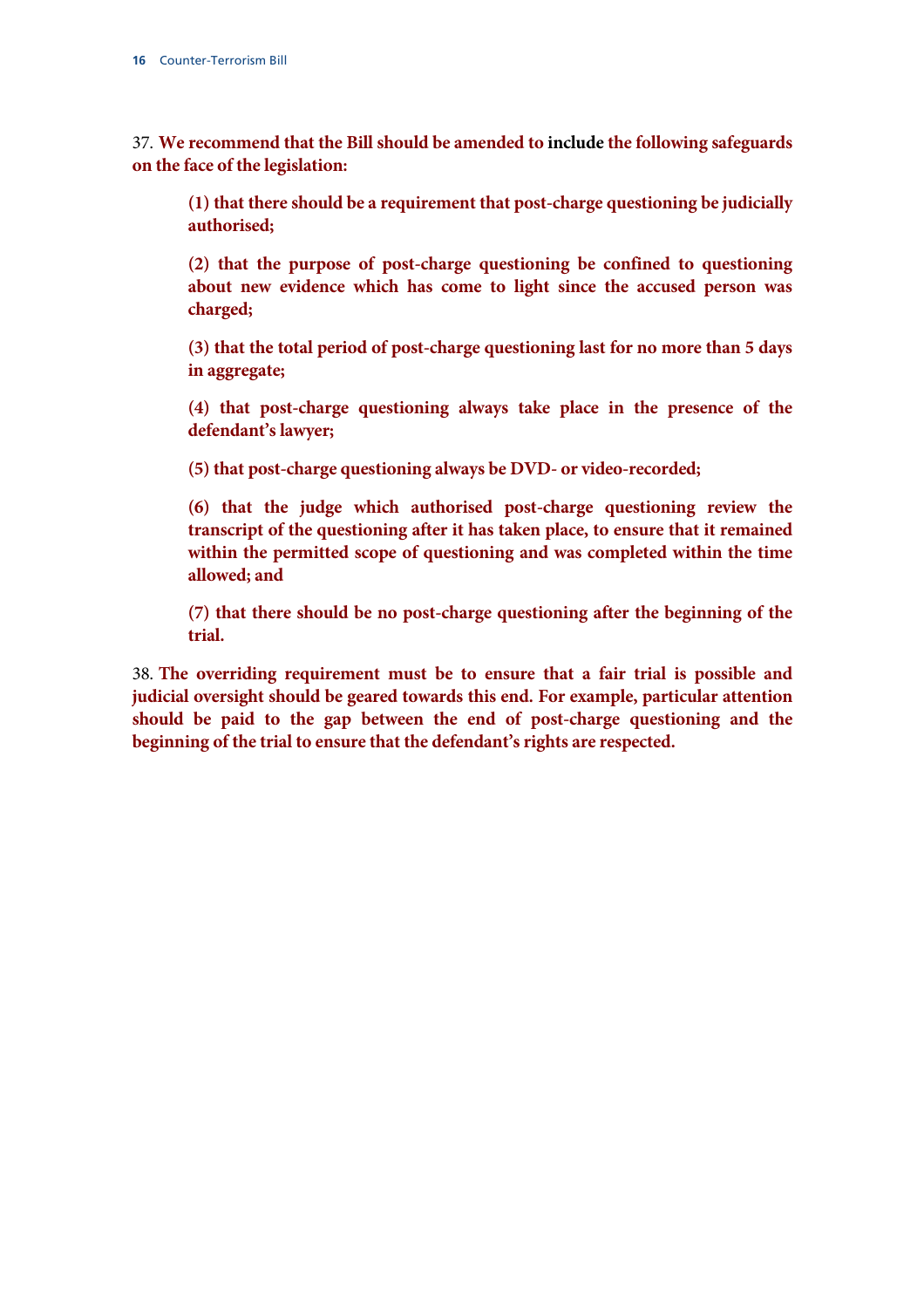# <span id="page-18-0"></span>4 Control Orders and Special Advocates

## **Introduction**

39. The Bill contains some detailed amendments to the control order regime contained in the Prevention of Terrorism Act 2005 ("the PTA 2005").<sup>35</sup> Some of these are broadly beneficial from a human rights perspective. For example, the Bill narrows the definition of "involvement in terrorism-related activity" so as to make clear that only support or assistance given directly to someone involved in terrorism-related activity is caught by the definition.<sup>36</sup> It makes clear that the time allowed for representations by controlled persons when a control order is made following permission from the court is seven days from the time that the order is served upon him, not seven days from the time the court gives permission.[37](#page-18-3) It also enables the anonymity of individuals subject to control orders to be protected from the very beginning of the process when the Secretary of State is seeking the court's permission to make the control order. [38](#page-18-4)

40. These amendments to the control orders regime, however, are largely in the nature of relatively minor "tidying up" amendments in the light of the first few years of the regime's operation. They do not address at all the most controversial aspects of the control orders regime which have been the subject of intense parliamentary debate; frequent adverse comment by us; and now, important judgments of the House of Lords in the first cases concerning control orders to reach them.<sup>39</sup> In our view, for the reasons we explain below, the Bill provides an opportunity for Parliament to rectify some of the most significant defects in the control orders regime which have been identified in the course of the many legal challenges to that regime and to particular orders made under it.

## **Special advocates and the right to a fair hearing**

### *The House of Lords judgment in MB*

41. The House of Lords recently considered, in the case of *MB*, the compatibility of the control order special advocate regime with the right to a fair hearing, including under Article 6(1) ECHR. [40](#page-18-6)

42. The House of Lords held that control order proceedings do not amount to the determination of a criminal charge for the purposes of Article 6(1). The criminal trial guarantees in that Article therefore do not apply, but nevertheless the Lords held that the

<span id="page-18-1"></span><sup>&</sup>lt;sup>35</sup> Clauses 71-74.

<span id="page-18-2"></span><sup>36</sup> Clause 72, amending s. 1(9) PTA 2005.

<span id="page-18-3"></span><sup>&</sup>lt;sup>37</sup> Clause 73, amending s. 3 PTA 1005.

<span id="page-18-4"></span><sup>38</sup> Clause 74, amending para. 5 of the Schedule to the PTA 2005.

<span id="page-18-5"></span><sup>39</sup> *Secretary of State for the Home Department v JJ* [2007] UKHL 45; *Secretary of State for the Home Department v MB* [2007] UKHL 46; *Secretary of State for the Home Department v E* [2007] UKHL 47 (31 October 2007).

<span id="page-18-6"></span><sup>40</sup> *Secretary of State for the Home Department v MB* [2007] UKHL 46 (31 October 2007).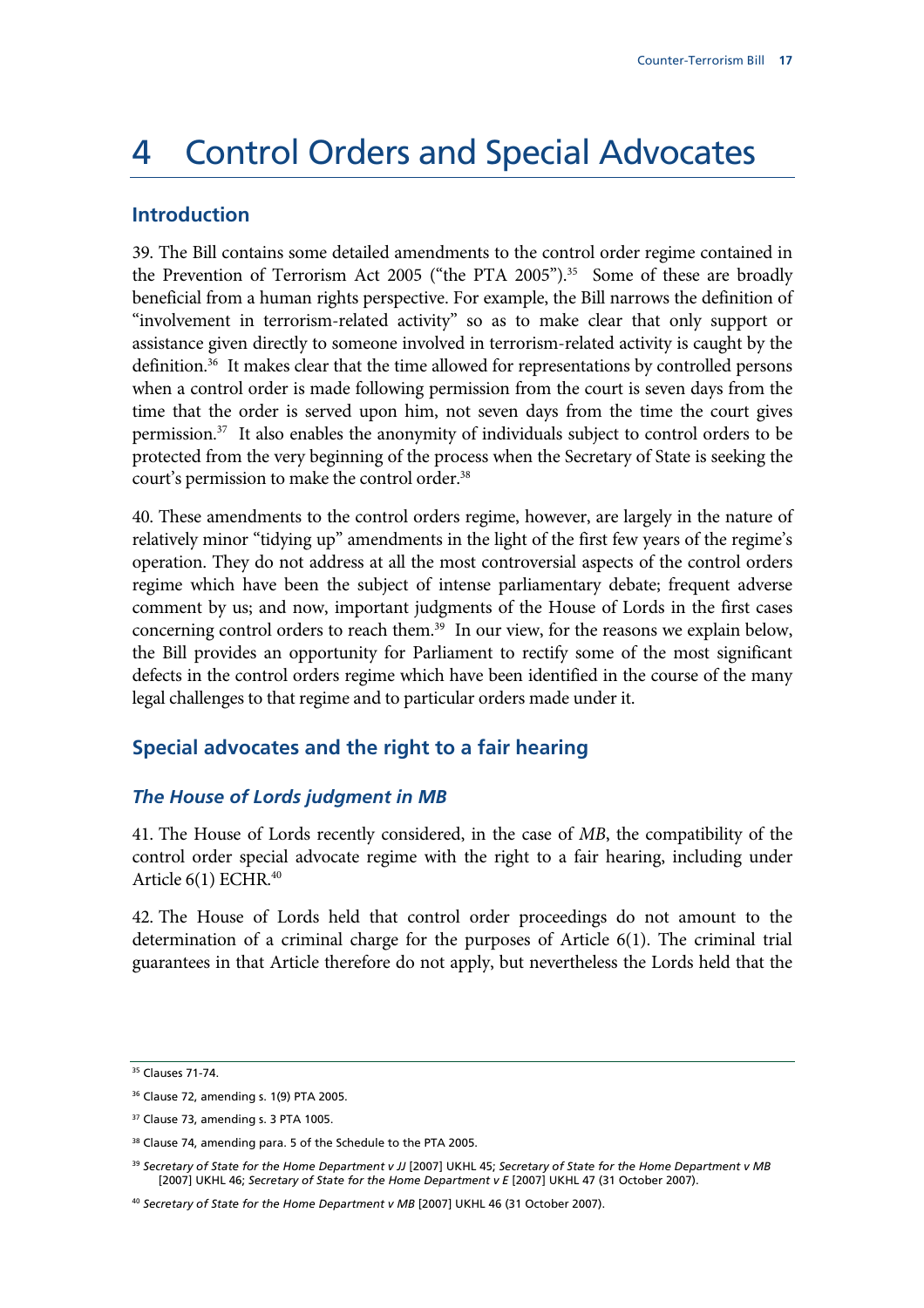procedural protections must be "commensurate with the gravity of the potential consequences" for the controlled person.<sup>41</sup>

43. The Lords also decided, by a majority of  $4-1$ ,<sup> $42$ </sup> that the procedures contained in s. 3 of the Prevention of Terrorism Act 2005 and the Rules of Court would not be compatible with the right to a fair hearing in Article 6(1) ECHR, if they permitted the essence of the case against a controlee to be entirely undisclosed to him. This accords with concerns we have repeatedly expressed about the fairness of control order proceedings. [43](#page-19-2)

44. However, the House of Lords held that the statutory regime must be interpreted under s. 3 of the Human Rights Act so as to guarantee the right to a fair hearing, and that it was capable of being so interpreted, instead of declaring the statutory scheme to be incompatible with Article  $6(1)$  under s. 4 of the Human Rights Act, $44$  which would have provided Parliament with an opportunity to consider the detail of the procedural framework again.

45. The House of Lords has therefore left it to the courts to work out, on a case by case basis, exactly what is required to ensure that the right to a fair hearing is properly respected in the practical application of the statutory framework. In the recent case of *Bullivant*, [45](#page-19-4) the difficulties presented by this in practice were demonstrated. The High Court grappled with exactly what was required to give effect to the House of Lords judgment in *MB*, and found considerable difficulty in deciding exactly what it requires.

46. We welcome the decision of the House of Lords in *MB* that it would be a breach of an individual's right to a fair hearing if a control order could be made where the essence of the case against him is entirely undisclosed to him. We have frequently made the same observation in our reports on the control order legislation. However, **we are surprised at the Lords' interpretation of the scope of their power under s. 3 of the Human Rights Act to read words into a statute to avoid an incompatibility with a Convention right.** In 2005, in the Prevention of Terrorism Act, Parliament grappled with how to strike the right balance between the right to a fair hearing and keeping sensitive information secret. It decided (against our advice) to strike that balance by placing a duty on courts in control order proceedings to receive and act on material even the gist of which is not disclosed to the controlled person. It used mandatory language to make that intention clear.<sup>46</sup> To weaken Parliament's clear mandatory language by "reading in" the words "except where to

<span id="page-19-0"></span><sup>41</sup> Ibid., Lord Bingham at para. 24.

<span id="page-19-1"></span><sup>42</sup> Ibid., Lord Hoffmann dissenting.

<span id="page-19-2"></span><sup>&</sup>lt;sup>43</sup> See e.g. chapter 6 of our Report on 28 days, above, concerning special advocates, and our reports on the annual renewal of the control orders regime: Twelfth Report of Session 2005-06, *Counter-Terrorism Policy and Human Rights: Draft Prevention of Terrorism Act 2005 (Continuance in force of sections 1 to 9) Order 2006*, HL Paper 122, HC 915; Eighth Report of Session 2006-07, *Counter-Terrorism Policy and Human Rights: Draft Prevention of Terrorism Act 2005 (Continuance in force of sections 1 to 9) Order 2007*, HL Paper 60, HC 365.

<span id="page-19-3"></span><sup>44</sup> A declaration of incompatibility would have been Lord Bingham's preference: see *MB* para. 44.

<span id="page-19-4"></span><sup>45</sup> *Re Bullivant* [2007] EWHC 2938 (Admin) (11 December 2007).

<span id="page-19-5"></span><sup>46</sup> See e.g. para. 4(3)(d) of the Schedule to the PTA 2005: "Rules of court … must secure … that the relevant court is required to give permission for material not to be disclosed where it considers that the disclosure of the material would be contrary to the public interest."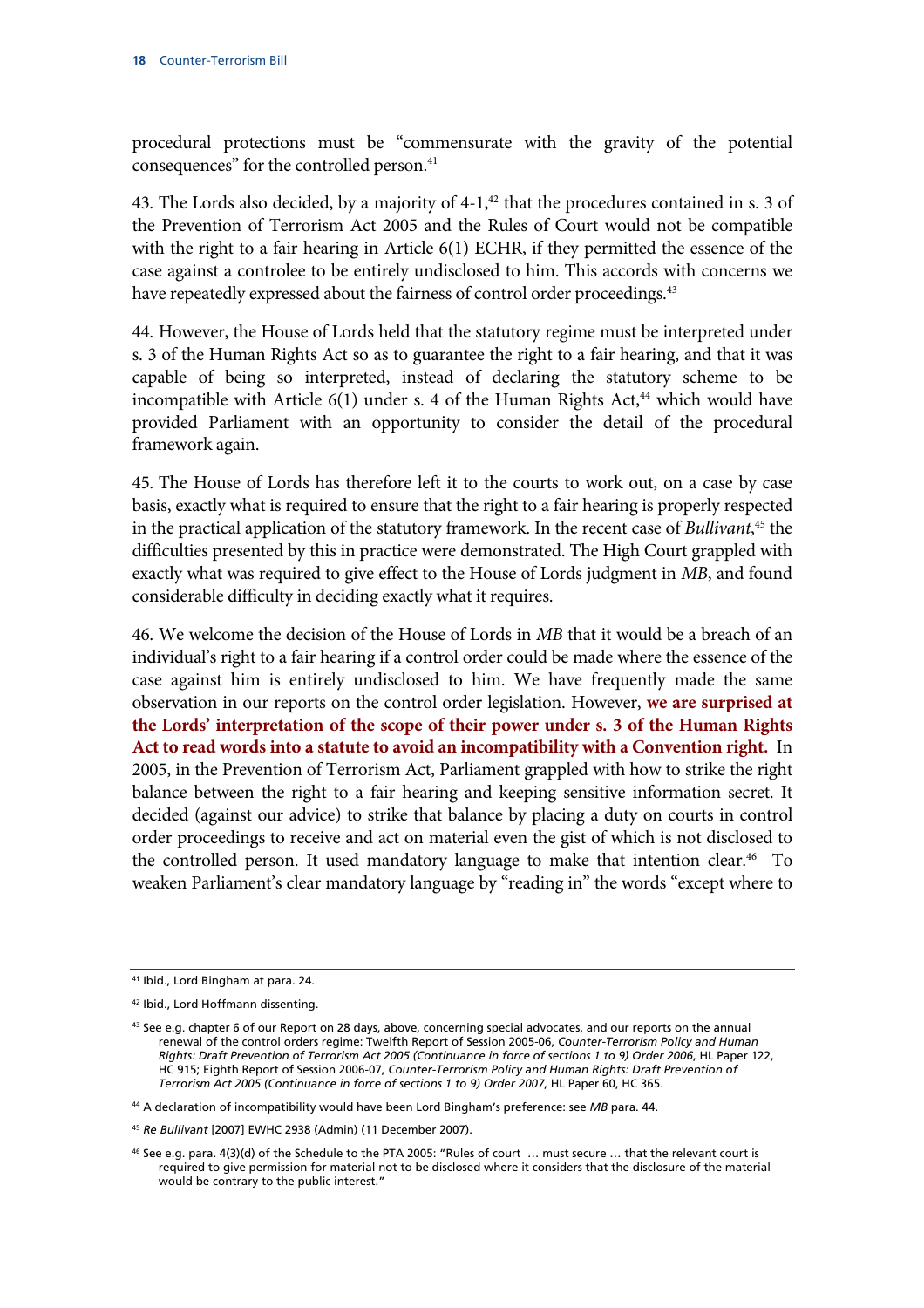<span id="page-20-0"></span>do so would be incompatible with the right of the controlled person to a fair trial"<sup>47</sup> does, as Lord Bingham observed, "very clearly fly in the face of Parliament's intention."<sup>48</sup>

47. **The scheme of the Human Rights Act deliberately gives Parliament a central role in deciding how best to protect the rights protected in the ECHR. Striking the right balance between sections 3 and 4 of the Human Rights Act is crucial to that scheme of democratic human rights protection. In our view it would have been more consistent with the scheme of the Human Rights Act for the House of Lords to have given a declaration of incompatibility, requiring Parliament to think again about the balance it struck in the control order legislation between the various competing interests. In any event, we think it is now incumbent on Parliament to consider again, in detail, exactly what a "fair hearing" requires in this particular context, in light of the House of Lords judgment, and to amend the control order legislation accordingly.**

### *The fairness of the special advocate regime*

48. In our recent report in July 2007 in which we considered the fairness of the special advocate system, **we reached the firm conclusion that the system of special advocates, as currently conducted, fails to afford individuals a fair hearing, or even a substantial measure of procedural justice.**[49](#page-20-3) We made a number of recommendations about the minimum changes which are required to improve the fairness of the process, principally:

- that the Secretary of State be placed under a statutory obligation always to provide a statement of the gist of the closed material;
- that the prohibition on any communication between the special advocate and the individual (or their legal representative) after the special advocate has seen the closed material be relaxed;
- that the low standard of proof in SIAC proceedings be raised.

49. The Government, in its Reply to our Report, rejected all of our recommendations concerning the special advocates regime:

The Government believes that the existing special advocate procedure provides individuals with a substantial measure of procedural justice, and that the recommendations of the Committee are not required to achieve this – indeed, that the recommendations of the Committee, if implemented, could potentially be damaging to the public interest, including to the extent of endangering the lives of members of the public.<sup>[50](#page-20-4)</sup>

50. That this was the Government's position was not at all surprising at the time: it had recently sought to persuade the House of Lords that control order proceedings were fair and judgment was awaited. **That judgment, in the** *MB* **case, now requires the** 

<span id="page-20-1"></span><sup>47</sup> *Secretary of State for the Home Department v MB* [2007] UKHL 46, at para. 72 (Baroness Hale).

<span id="page-20-2"></span><sup>48</sup> Ibid. at para. 44 (Lord Bingham).

<span id="page-20-3"></span><sup>49</sup> Report on 28 days, above, at paras 183-212.

<span id="page-20-4"></span><sup>50</sup> *The Government Reply to the Nineteenth Report from the Joint Committee on Human Rights Session 2006-07: Counter-Terrorism Policy and Human Rights: 28 days, intercept and post-charge questioning*, CM 7215, September 2007 at pp. 15-16.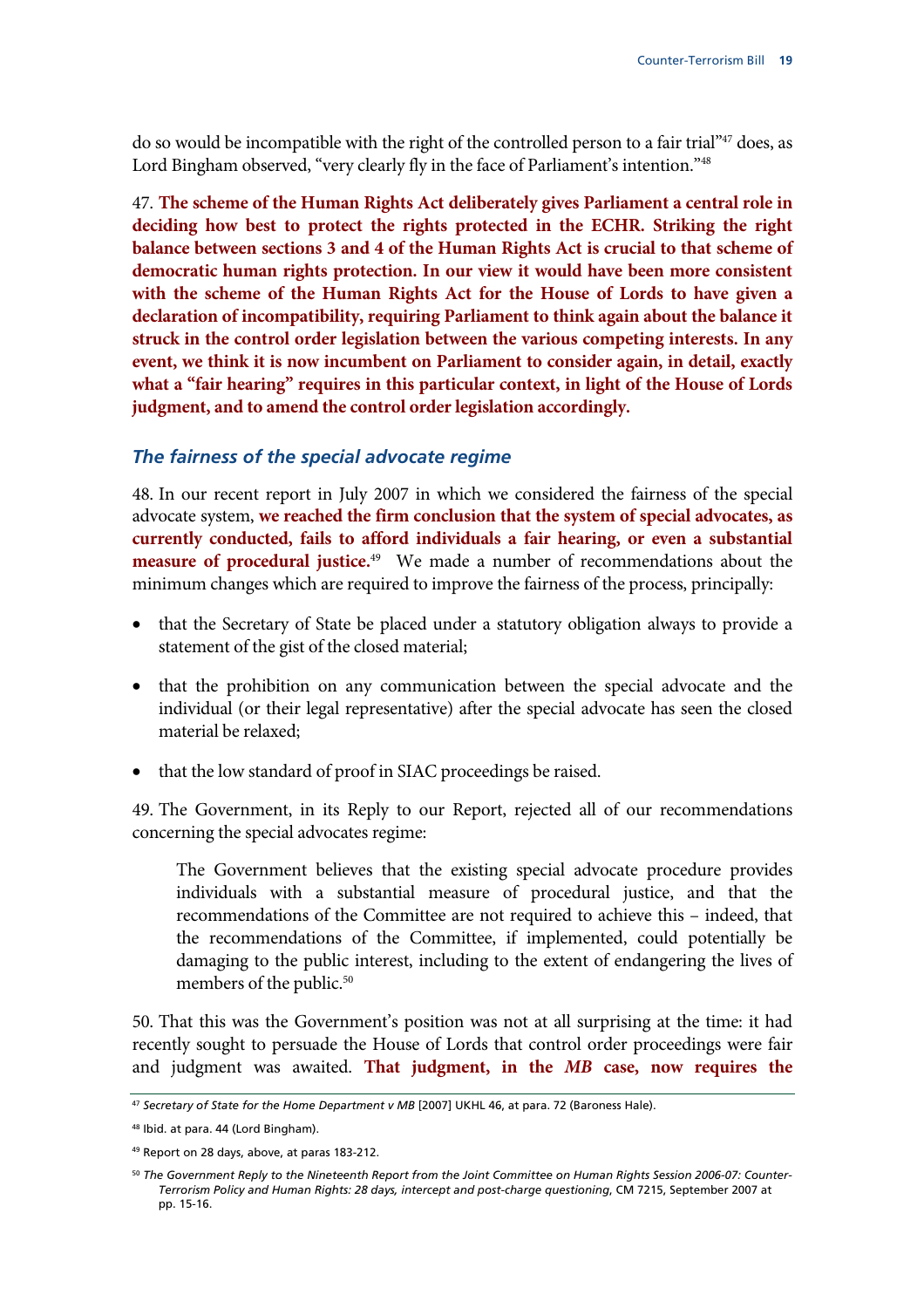## **Government's earlier position to be revisited, because it rejects the Government's assertion that the statutory regime will always provide the individuals concerned with a substantial measure of procedural justice.**

51. We were particularly disappointed, then, to learn from the Minister that when he finally met with some special advocates, they concentrated on "practical issues concerning the operation of the special advocate procedure and ensuring it worked as efficiently and effectively as possible, rather than the concerns of principle that you have previously raised with the Government, and on which we continue to differ."<sup>51</sup> The main outcome of the meeting was that the Government agreed to consider whether it would be possible to expand the training course already available to special advocates to cover concerns the special advocates had about remaining gaps in their knowledge. The Minister's meeting with the special advocates took place on 3 December 2007, more than a month after the decision of the House of Lords in *MB*. As we have explained, that judgment rejects the Government's assertion that the special advocate regime always provides individuals with a substantial measure of procedural justice, and agrees with a number of the concerns about the fairness of control order proceedings expressed in evidence to us by the special advocates. **We think it is a matter of great regret that the Minister did not see fit to discuss these issues of principle with the special advocates at their meeting with a view to the Government bringing forward amendments to the statutory regime in light of the judgment.**

52. We decided to seek further evidence from some special advocates, to explore with them the extent to which there is scope to make specific amendments to the legal framework which governs control order hearings in order to make them fairer in practice; and to ensure that we are fully informed of the possible practical consequences of possible amendments.

53. Although willing in principle to give evidence to a parliamentary committee on this subject, many of the special advocates felt that their involvement in ongoing control order cases considering the precise effect of the *MB* judgment gave rise to a potential conflict of interest which inhibited them from giving evidence. We understood and respected this concern. We took evidence from a special advocate, Mr Neil Garnham QC, who was not so constrained, because he is not involved in any control order cases, all of his work as a special advocate to date having been conducted in SIAC.<sup>52</sup> Mr. Garnham though it would be helpful for Parliament to clarify the statutory framework in the light of the recent House of Lords judgment, [53](#page-21-2) and assisted us greatly in identifying some of the improvements to the procedure which would most enhance its fairness.

54. **In our view the opportunity should be taken in this Bill to make a number of amendments to the control order regime in order to ensure that, in future, hearings are much more likely to be fair.**

<span id="page-21-0"></span><sup>51</sup> Letter from Tony McNulty MP to the Chair, 14 December 2007, Appendix 7.

<span id="page-21-1"></span><sup>52</sup> Oral evidence, 17 December 2007.

<span id="page-21-2"></span><sup>53</sup> Ibid. Q31, Ev 7.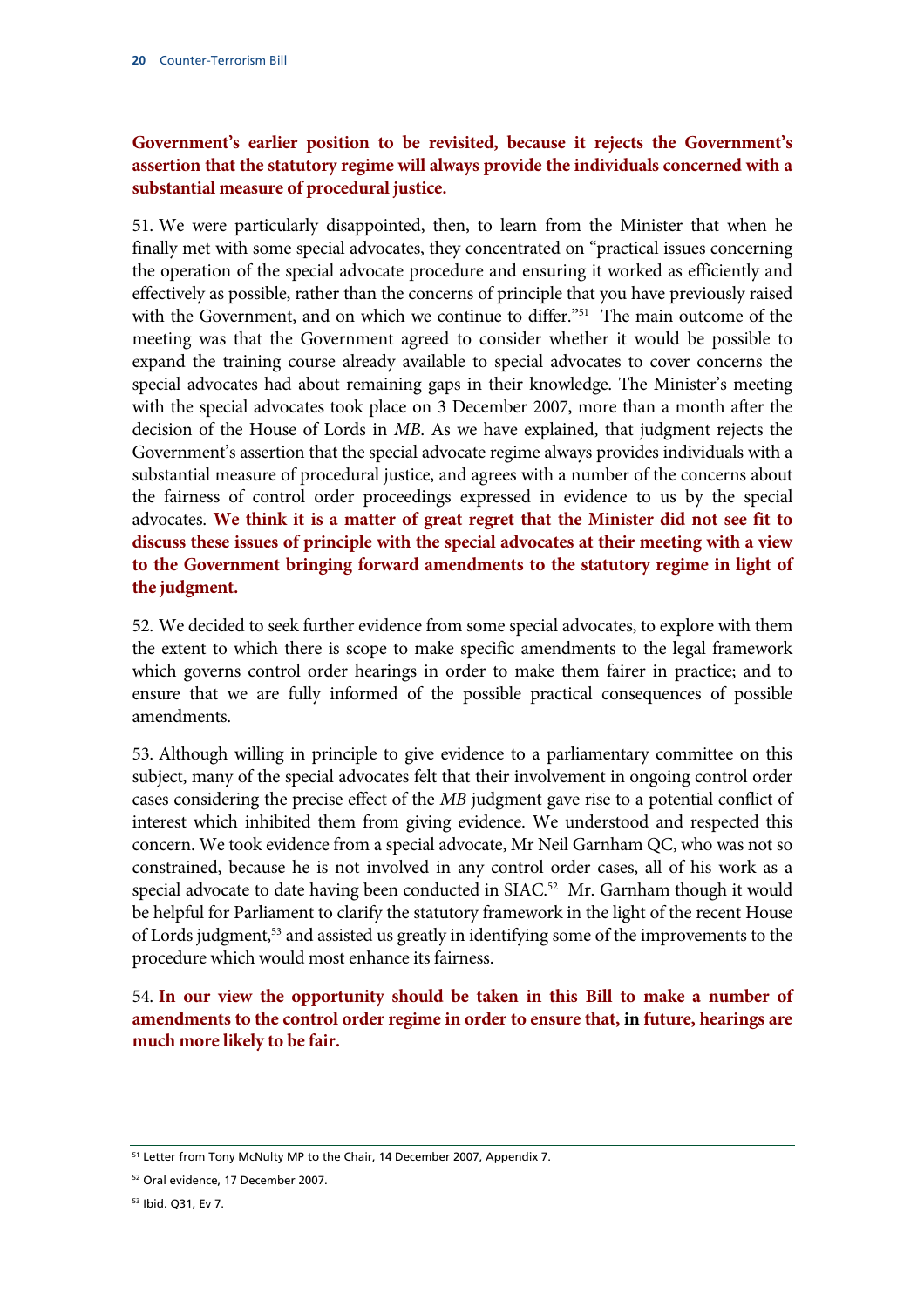### <span id="page-22-0"></span>*Amendments to the control orders regime to make hearings fair*

### *(1) Express reference to the right to a fair hearing*

55. According to the majority in *MB*, restrictions on disclosure may be justifiable, but not where the effect of such non-disclosure is to deprive a person of their liberty, or to impose other serious restrictions upon them, on the basis of material which is not disclosed to them even in summary form. However, on the face of the statutory framework, including the rules of court, a judge in control order proceedings is precluded from ordering disclosure, even where he considers that disclosure is essential in order to give the controlled person a fair hearing. To avoid that consequence, the House of Lords ruled that the following qualifying words had to be "read in" to the absolute and unqualified words of the statute: "except where to do so would be incompatible with the right of the controlled person to a fair trial.["54](#page-22-1)

56. Mr. Garnham told us in evidence that he could "see good sense" in using the words "read in" to the statutory framework by the House of Lords and making them explicit in the statute, rather than leaving them in case-law.[55](#page-22-2)

57. We recommend two amendments to the control orders statute (the Prevention of Terrorism Act 2005) to achieve this.

58. First, **we recommend that the relevant provisions in the statutory framework, which expressly require non-disclosure, even where disclosure would be essential for a fair hearing, be amended by the insertion of qualifying words, such as "except where to do so would be incompatible with the right of the controlled person to a fair hearing".** [56](#page-22-3)

59. Second, **we recommend that the relevant power for making rules of court in the control orders regime be amended to make explicit reference to the right to a fair hearing in Article 6 ECHR, in the same way as the Bill itself qualifies the power to make rules of court for asset freezing.**[57](#page-22-4) 

60. This could be achieved by inserting a new paragraph<sup>58</sup> in the Schedule to the PTA 2005: "Nothing in this paragraph, or in rules of court made under it, is to be read as requiring the court to act in a manner inconsistent with the right to a fair hearing in Article 6 of the European Convention on Human Rights."

61. The effect of this amendment would also be to render *ultra vires* rule 76(2) of the Civil Procedure Rules ("CPR"), which expressly elevates non-disclosure over justice by requiring that in control order cases the overriding objective of the civil procedure rules (requiring courts to deal with cases justly) be read and given effect in a way which is compatible with the duty to ensure that information is not disclosed contrary to the public interest.

<span id="page-22-1"></span><sup>&</sup>lt;sup>54</sup> Secretary of State for the Home Department v MB [2007] UKHL 46, at para. 72 (Baroness Hale).

<span id="page-22-2"></span><sup>55</sup> Oral evidence, 17 December 2007, Q32, Ev 8.

<span id="page-22-3"></span><sup>56</sup> E.g. in s. 3(13) PTA 2005 and paras 4(2)(a) and (3)(d) of the Schedule to the PTA 2005. Similar qualifying words would also have to be inserted into CPR r. 76.29(8), but this obviously is not a matter for the Bill.

<span id="page-22-4"></span><sup>57</sup> Clause 58(6).

<span id="page-22-5"></span><sup>58</sup> New para. 4(6).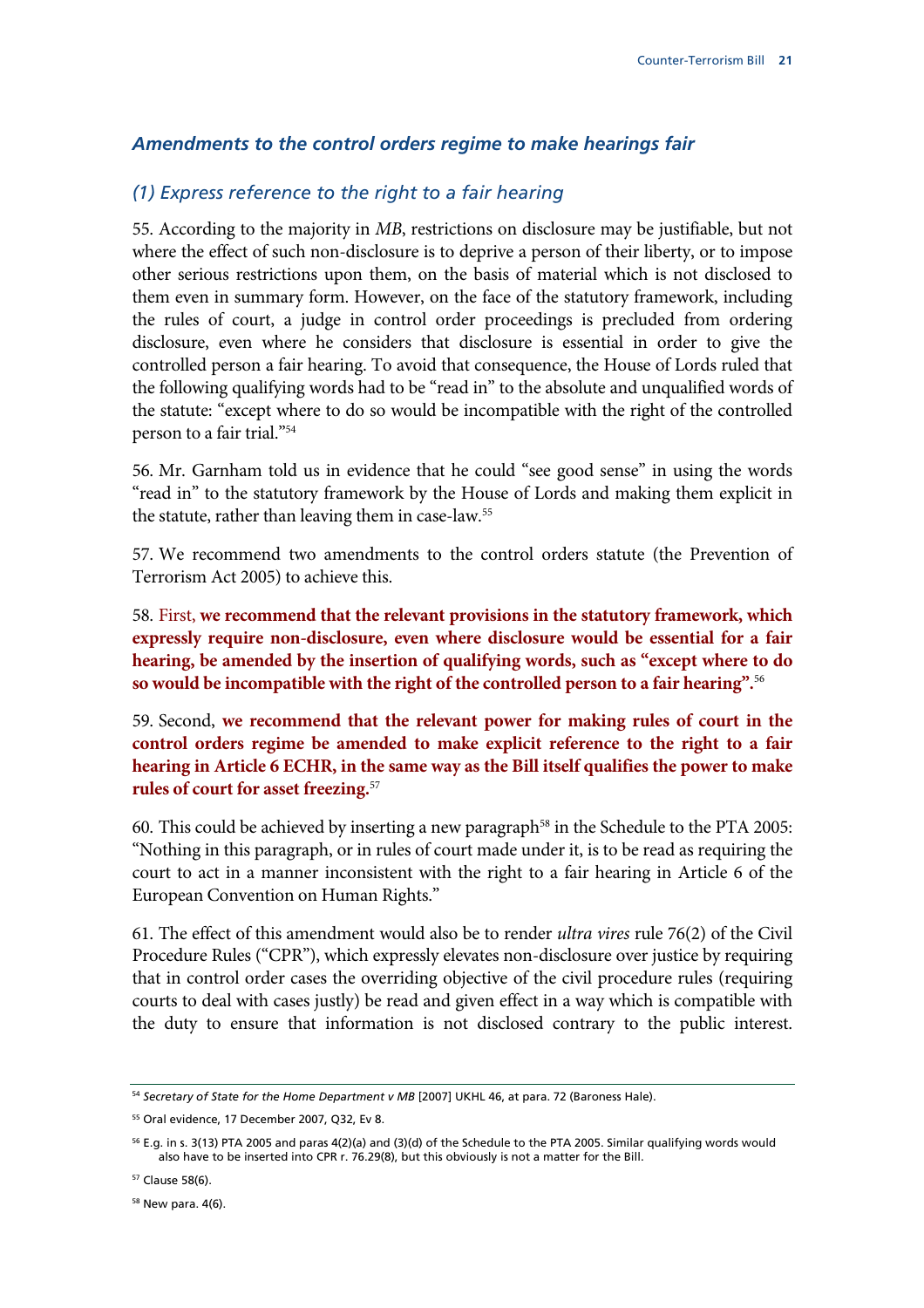Baroness Hale expressly disagreed with this provision in her judgment in *MB*, [59](#page-23-0) as have we, in earlier reports.

## *(2) Obligation to give reasons for making control order*

62. One of the ways mentioned by Baroness Hale in her judgment in  $MB$ ,<sup>60</sup> to ensure that the principles of judicial inquiry are complied with to the fullest extent possible, is for the Secretary of State to give as full as possible an explanation of why she considers that the grounds for making a control order<sup>61</sup> are made out.

63. In his evidence to us, Neil Garnham QC agreed that such an obligation on the Secretary of State would make control order proceedings fairer; but he anticipated the Security Service's objection that this would lead to disclosure which is potentially damaging to national security.[62](#page-23-3) We consider that an explicit obligation on the Home Secretary to give as full an explanation as possible of her reasons for making a control order would both provide the controlee with some material which he may be able to contest and would facilitate more open judicial scrutiny of the adequacy of the Home Secretary's reasons for making an order.

## 64. **We recommend that an obligation on the Secretary of State to give reasons for the making of a control order be inserted into the statutory framework.**[63](#page-23-4)

## *(3) Obligation to provide gist of closed material in some cases*

65. According to the judgments of the majority in *MB*, the concept of fairness imports a core irreducible minimum of procedural protection.<sup>64</sup> In earlier reports, we have recommended that there should be an obligation on the Secretary of State to provide a statement of the gist of the closed material. Mr Garnham foresaw considerable objection to this proposal from both the Security Services and the Home Office, but did not see that as a reason for not going ahead, and considered it "an entirely sound proposal".<sup>65</sup>

66. **To give full effect to the judgment in** *MB***, we recommend that the statutory framework be amended to provide that rules of court for control order proceedings "must require the Secretary of State to provide a summary of any material which fairness requires the controlled person have an opportunity to comment on."**[66](#page-23-7)

<span id="page-23-0"></span><sup>&</sup>lt;sup>59</sup> Secretary of State for the Home Department v MB [2007] UKHL 46, at para. 59 (Baroness Hale).

<span id="page-23-1"></span> $60$  Ibid. at para. 66.

<span id="page-23-2"></span><sup>61</sup> In s. 2(1) PTA 2005.

<span id="page-23-3"></span><sup>62</sup> Oral evidence, 17 December 2007, Qs 33, 34.

<span id="page-23-4"></span><sup>&</sup>lt;sup>63</sup> E.g. by inserting (as new s. 2(4A) PTA 2005): "A non-derogating control order must contain as full as possible an explanation of why the Secretary of State considers that the grounds in s. 2(1) above are made out."

<span id="page-23-5"></span><sup>64</sup> See e.g. *Secretary of State for the Home Department v MB* [2007] UKHL 46 at para. 43 (Lord Bingham).

<span id="page-23-6"></span><sup>65</sup> Oral evidence, 17 December 2007, Q23, Ev 6.

<span id="page-23-7"></span><sup>&</sup>lt;sup>66</sup> In para 4(3)(e) of the Schedule to the PTA 2005. Para 4(3)(f) would also need amending to make it subject to para 4(3)(e) as amended.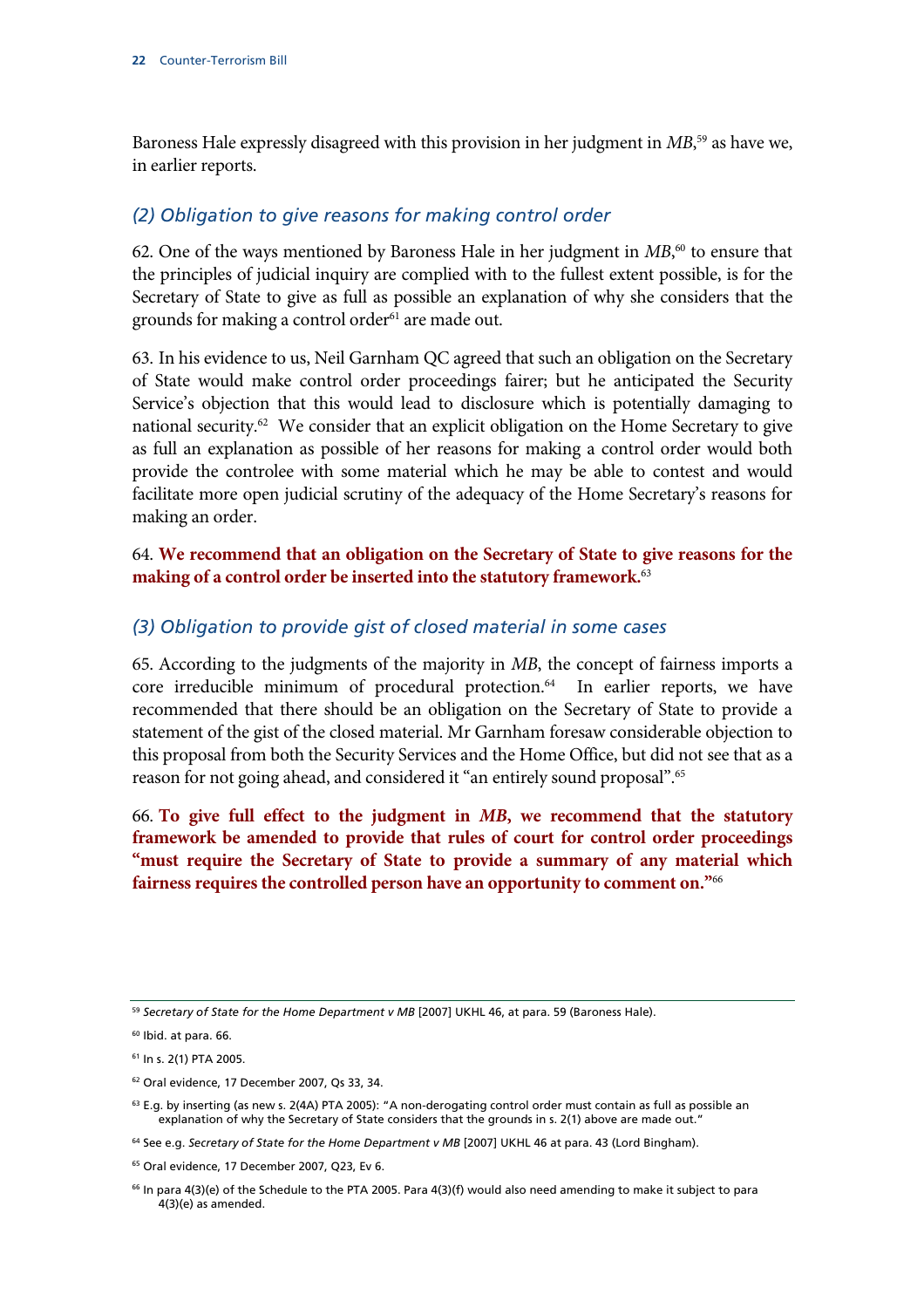### *(4) Communication between special advocate and controlee*

67. Mr. Garnham told us in evidence that of all the matters raised by us about the fairness of control order proceedings, communication between the special advocate and the appellant is the "most critical".<sup>67</sup> He described it as "a pretty essential step", provided some mechanism can be devised for achieving it, because what exists at the moment is "pretty hopeless", as it requires advance notice to the Secretary of State of the questions the special advocate wants to pose to the controlee.

68. Mr Garnham suggested that special advocates should have the power to apply *ex parte* (that is, without the Secretary of State being present or represented) to a High Court judge for permission to ask questions of the controlee, which would avoid having to disclose significant parts of their case to the Security Service. This would be a substantial change, because it would mean for the first time special advocates could find a way of putting questions to the person whose interests they are trying to represent without having to disclose those questions to the Secretary of State.<sup>[68](#page-24-1)</sup>

69. **In our view the statutory framework requires amendment, to enable the controlled person to give meaningful instructions about the allegations against him, where it is possible to do so.**[69](#page-24-2) **We recommend that special advocates be given the power to apply ex parte to a High Court judge for permission to ask the controlee questions, without being required to give notice to the Secretary of State.** [70](#page-24-3)

### *(5) Standard of proof*

70. Mr. Garnham told us that it has long been the view of all of the special advocates that changing the standard of proof to "balance of probabilities" rather than "mere suspicion" is "entirely justified.["71](#page-24-4) He also thought it would make a real practical difference in some cases[.72](#page-24-5) The standard of proof was not expressly considered by the House of Lords in *MB*, but the judgments make clear that the standards of procedural protection (which must include the standard of proof) are to be commensurate with the seriousness of the consequences for the controlee. In our view this should be made clear in the legislation itself.

71. **We recommend that the PTA 2005 be amended to provide that, in a hearing to determine whether the Secretary of State's decision is flawed, the controlled person is entitled to such measure of procedural protection (including, for example, the appropriate standard of proof) as is commensurate with the gravity of the potential consequences of the order for the controlled person.**[73](#page-24-6)

<span id="page-24-5"></span>72 Ibid. Q24.

<span id="page-24-0"></span><sup>67</sup> Oral evidence, 17 December 2007, Q23, Ev 6.

<span id="page-24-1"></span><sup>68</sup> Ibid. Q36, Ev 8.

<span id="page-24-2"></span><sup>69</sup> See e.g. *Secretary of State for the Home Department v MB* [2007] UKHL 46 at para. 35 (Lord Bingham).

<span id="page-24-3"></span> $70$  This is also likely to require amendment of CPR r. 76.25(2).

<span id="page-24-4"></span><sup>71</sup> Oral evidence, 17 December 2007, Q23, Ev 7.

<span id="page-24-6"></span><sup>73</sup> New s. 3(11A) PTA 2005, using the formulation of Lord Bingham in *MB* at para. 24.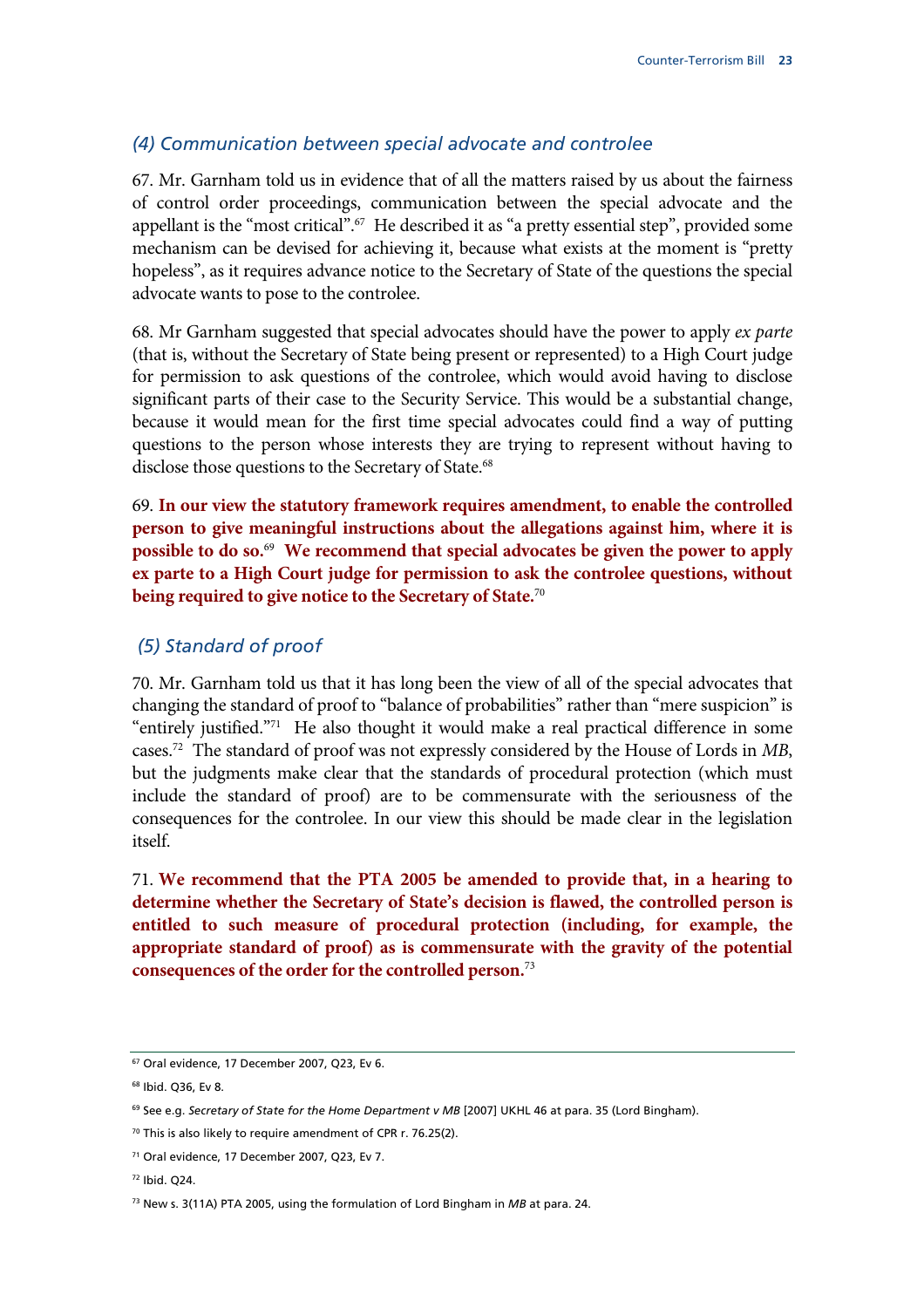### *(6) Power for special advocates to call witnesses*

72. One of the ways suggested by Baroness Hale in *MB* to make the hearing fairer was to permit special advocates to call witnesses to rebut closed material[.74](#page-25-0) Although we heard that expert witnesses to assist special advocates are not readily available, because all those who are going to be any good are already working for the Security Service,<sup>75</sup> Mr. Garnham agreed that it might be useful to have it made absolutely clear that special advocates are empowered to call witnesses in control order proceedings.<sup>[76](#page-25-2)</sup>

73. **We recommend that the PTA 2005 be amended to provide that, where permission is given by the relevant court not to disclose material, special advocates may call witnesses to rebut the closed material.**[77](#page-25-3)

<span id="page-25-0"></span><sup>74</sup> *Secretary of State for the Home Department v MB* [2007] UKHL 46 at para. 66.

<span id="page-25-1"></span><sup>75</sup> Oral evidence, 17 December 2007, Q37.

<span id="page-25-2"></span><sup>76</sup> Ibid. Q38, Ev 8.

<span id="page-25-3"></span> $77$  This would require a new sub-para in para 4(3) of the Schedule to the PTA 2005.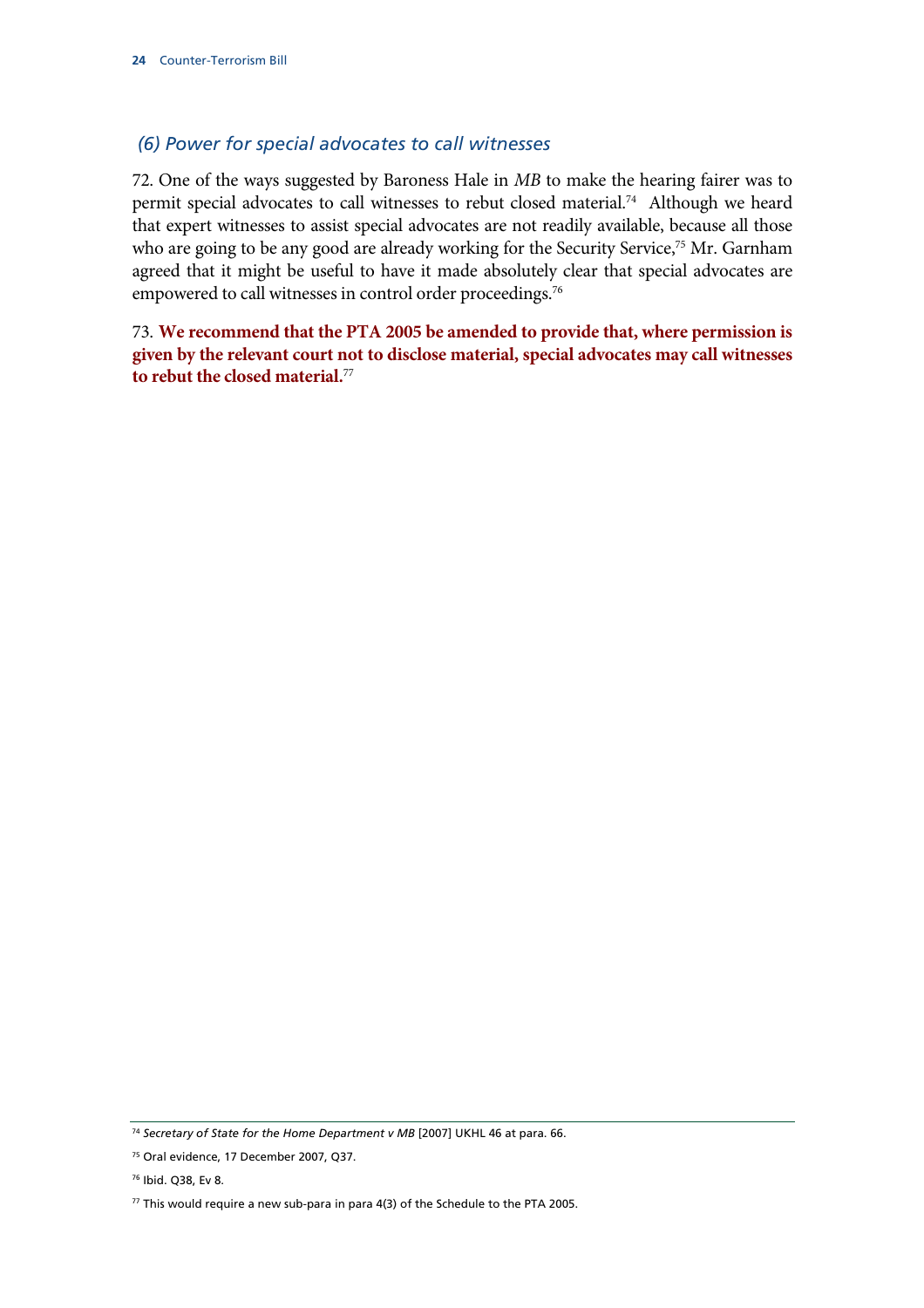# <span id="page-26-0"></span>5 The Threshold Test for Charging

## **Introduction**

74. In our earlier reports on counter-terrorism policy and human rights, we have drawn attention to the fact that the charging threshold has effectively been lowered for terrorism and other serious cases by the introduction of the "threshold test" for charging by the Crown Prosecution Service[.78](#page-26-1) Instead of requiring prosecutors to be satisfied that there is a realistic prospect of conviction before charging a suspect, the threshold test enables Crown prosecutors to charge a suspect where there is only a reasonable suspicion that the suspect has committed an offence, provided there is a reasonable likelihood of relevant evidence becoming available within a reasonable time which will enable the higher charging threshold to be applied.

75. We have welcomed the threshold test for charging as a sensible practical response to the dilemma facing the law enforcement agencies in relation to pre-trial detention<sup>79</sup> and have consistently pointed out that lowering the charging threshold in this way reduces the force of the case for extending the period of pre-charge detention further beyond 28 days, especially when combined with other measures such as the broad offence of acts preparatory to terrorism and post-charge questioning.<sup>[80](#page-26-3)</sup>

## **Independent safeguards**

76. Although we continue to welcome the threshold test and regard it as one of a number of important alternatives to extending the period of pre-charge detention in terrorism cases, we have become increasingly concerned to establish that its use is subject to appropriate independent safeguards. In an earlier report we expressed the view that more information is required about the operation of the threshold test in practice, and recommended that an appropriate body, such as the CPS Inspectorate, conduct a review and report on the operation of the threshold test in terrorism cases.<sup>81</sup> We are not aware of **any such independent review having been carried out and we reiterate that such a review would be valuable.**

77. In the absence of such a review we have sought to find out more about the use that has been made of the threshold test for charging in terrorism cases. We are grateful in particular to Sue Hemming, Head of Counter Terrorism Division at the CPS, for the assistance she has given us in understanding the way in which the threshold test works in practice. From her oral evidence<sup>82</sup> and her response to our letter,<sup>83</sup> we have established that of the eight individuals who have been charged after being held for more than 14 days, four

<span id="page-26-1"></span><sup>&</sup>lt;sup>78</sup> See e.g. Report on Prosecution and Pre-charge Detention at paras 122-129; Report on 28 days at paras 180-182; Report on 42 days at paras 44-48.

<span id="page-26-2"></span><sup>&</sup>lt;sup>79</sup> Report on Prosecution and Pre-Charge Detention at para. 127.

<span id="page-26-3"></span><sup>80</sup> Ibid at para. 128; Report on 28 days at para. 182.

<span id="page-26-4"></span><sup>81</sup> Report on 28 days, at para. 182.

<span id="page-26-5"></span><sup>82</sup> Oral evidence, 5 December 2007, Report on 42 days, Ev 24-26, Qs 149-169.

<span id="page-26-6"></span><sup>83</sup> Letter from the Chair to Sue Hemming, 20 December 2007, Appendix 8.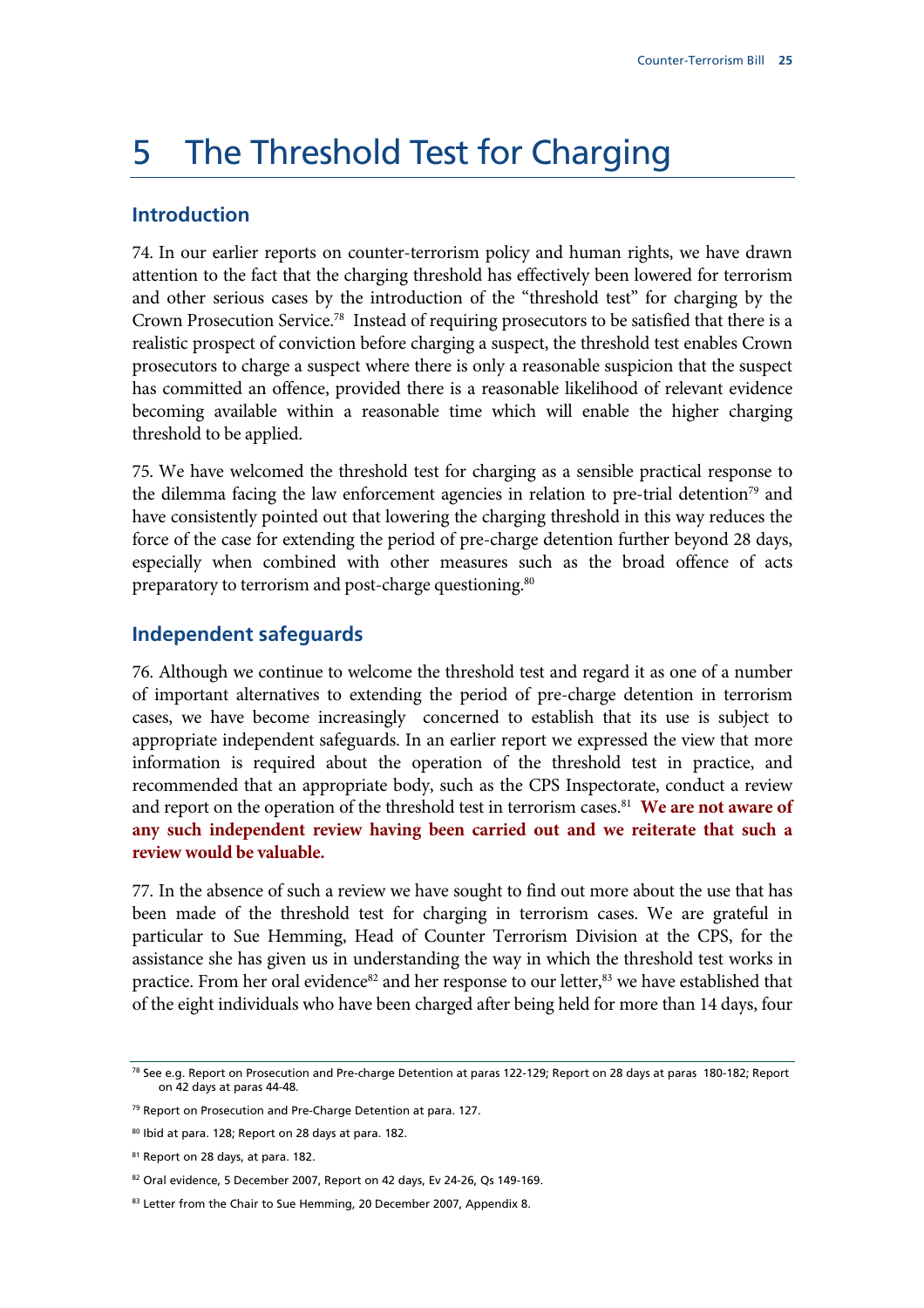have been charged on the threshold test.<sup>84</sup> Of those four, one was charged after 20 days' detention, and the other three at the end of the maximum period, at 27/28 days. Two of the four charged on the threshold test were charged with acts preparatory to terrorism which suggests that this new offence, in conjunction with the threshold test, is indeed assisting with the task of enabling appropriate charges to be brought in terrorism cases, without the need for extending pre-charge detention beyond 28 days.

78. The further information we have received about the use made of the threshold test in terrorism cases suggests that the threshold test tends to be used towards the end of the maximum period of pre-charge detention. We do not suggest that there is necessarily anything wrong in principle about this (and we are reassured by the fact that there appear to be no cases in which charges brought on the threshold test have been dropped and the suspect subsequently released), $85$  but it does raise questions as to what independent safeguards exist to ensure that terrorism suspects are not being detained for long periods on a low evidential threshold. We therefore asked Ms Hemming about what independent supervision there is of the time it takes for the full code test for charging to be satisfied.

79. Ms. Hemming pointed to two main safeguards. First, there is continuous monitoring and review by the prosecutor him or herself. Second, there is independent judicial scrutiny, because 14 days after charge there is a preliminary hearing before the judge when the judge sets the timetable which he or she believes to be reasonable for the particular case, and the defence is free to challenge the timetable and the sufficiency of the evidence relied on by the prosecution at that stage. The longstop, according to Ms Hemming, is that the full code test must have been applied before the prosecution's case is given to the defence.

80. However, we also heard evidence from Mr Ali Bajwa, a barrister specialising in defending terrorism suspects, who pointed out that the defence is not informed when the threshold test is the basis for the charge. [86](#page-27-2) He pointed out that in major terrorism cases the judge can often give the prosecution six months to serve its case upon the defence, which gives it a very long period before it has to be satisfied that the full code test (realistic prospect of conviction) has been met, during which time the suspect will have been detained (bail not being available for terrorism offences)<sup>87</sup>. As Mr Bajwa pointed out, if both the court and the defence were informed that the threshold test were the basis for the charge, the court might be more likely to require the prosecution to keep the court up to date with the progress of its evidence gathering, and less likely to allow a very lengthy period before the service of the prosecution case without the court having an opportunity to review the material in the meantime.

81. We asked the CPS whether it had any objection to there being an express requirement that both the suspect and the court be notified when a suspect has been charged on the threshold test. The response was that the CPS can see no benefit to the defence in such a requirement, because it becomes aware of the evidential basis of the Crown's case at the very first hearing before the judge, and it has the opportunity to have the case dismissed at

<span id="page-27-0"></span><sup>84</sup> Letter from Sue Hemming to the Chair, 18 January 2008, Appendix 9.

<span id="page-27-1"></span><sup>85</sup> Oral evidence, 5 December 2007, Q159.

<span id="page-27-2"></span><sup>86</sup> Ibid. Q158.

<span id="page-27-3"></span><sup>87</sup> We have previously recommended that the Government introduce bail with conditions for less serious terrorism offences: see e.g. Report on 42 days, at para. 51.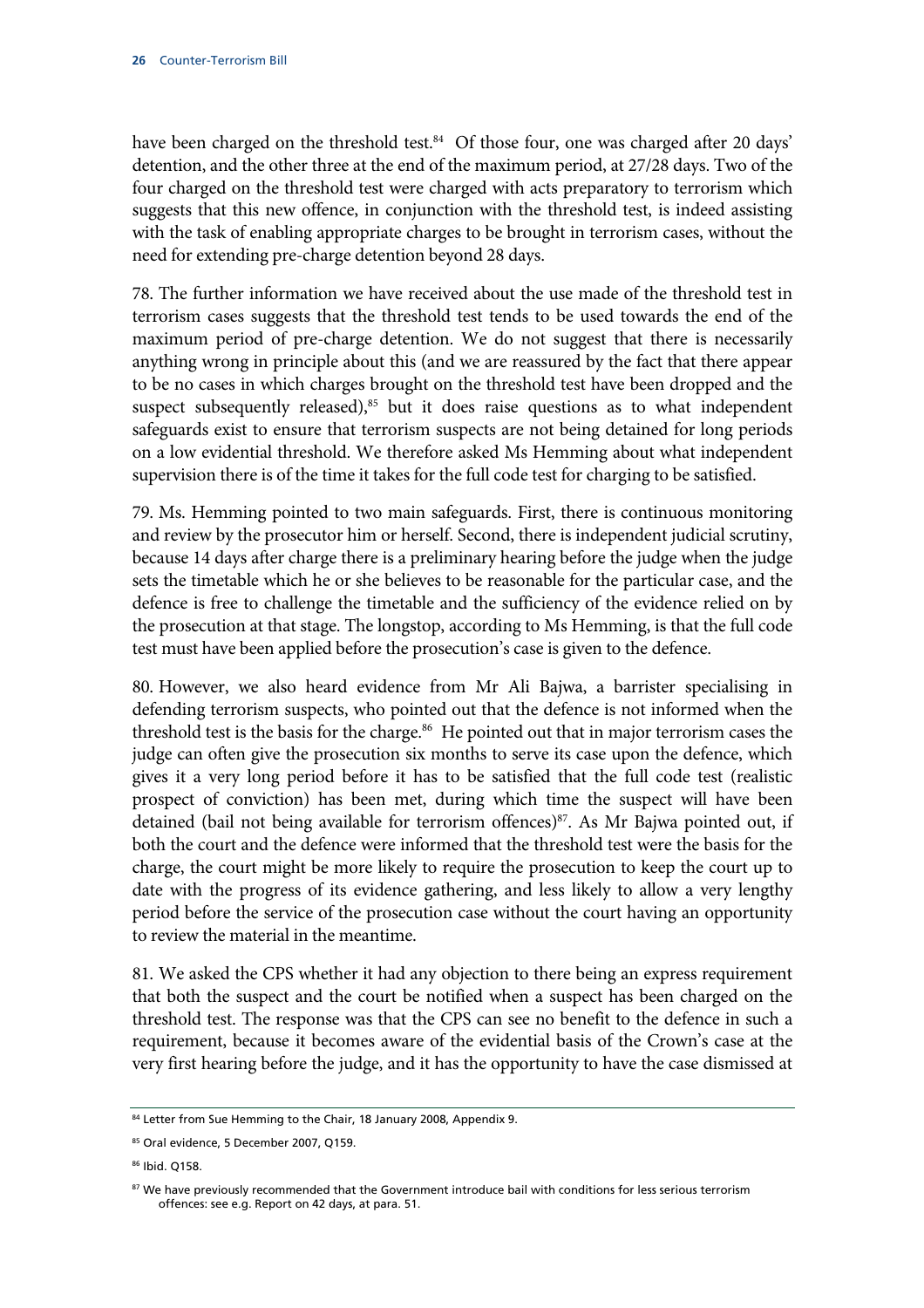<span id="page-28-0"></span>that early stage.<sup>88</sup> However, we can see the force of Mr Bajwa's point<sup>89</sup> that the judge responsible for case management is much less likely to set a long timetable for the service of the prosecution case if he or she is aware that the Crown is awaiting the availability of certain evidence before applying the full code test to determine whether there is a realistic prospect of conviction. **We recommend that the CPS be required to disclose to the suspect and the court when it has charged on the threshold test in order to provide the opportunity for the court to subject the prosecution's timetable to independent scrutiny and to ensure that the defence is in a better position to challenge the basis of the charge.**

## **Statutory authority for lowering charging threshold**

82. We have also become increasingly conscious of the apparent anomaly that such an important change in the criminal justice system as a lowering of the charging threshold was brought about by an exercise of the DPP's discretion to give guidance to Crown Prosecutors, without any parliamentary consideration. **In our view, although we regard the advent of the threshold test in terrorism cases as a largely beneficial development, it would benefit from thorough parliamentary scrutiny.**

## **The threshold test for charging: conclusion**

83. **The Bill provides an opportunity to put the threshold test in terrorism cases on a statutory footing and to specify some necessary basic safeguards, to ensure that the use of the lower charging threshold does not result in terrorism suspects being held for longer than necessary before being released without trial. We recognise that the threshold test for charging is not unique to the terrorism context, but we think there is a strong case for making special provision for this category of offence because of the extremely lengthy period of pre-charge detention which is available.**

84. **We recommend that**

- **the threshold test for charging in terrorism cases is put on an explicit statutory footing;**
- **there is an explicit requirement that the CPS inform both the suspect and the court when the suspect has been charged on the basis of the threshold test;**
- **the timetable for the receipt of the additional evidence is set by the court not the prosecutor.**

85. We hope to be proposing amendments to give effect to these recommendations in due course.

<span id="page-28-1"></span><sup>88</sup> Ibid. Q161, 165 and letter from Sue Hemming, 18 January 2008, Appendix 9.

<span id="page-28-2"></span><sup>89</sup> Oral evidence, 5 December 2007, Q165.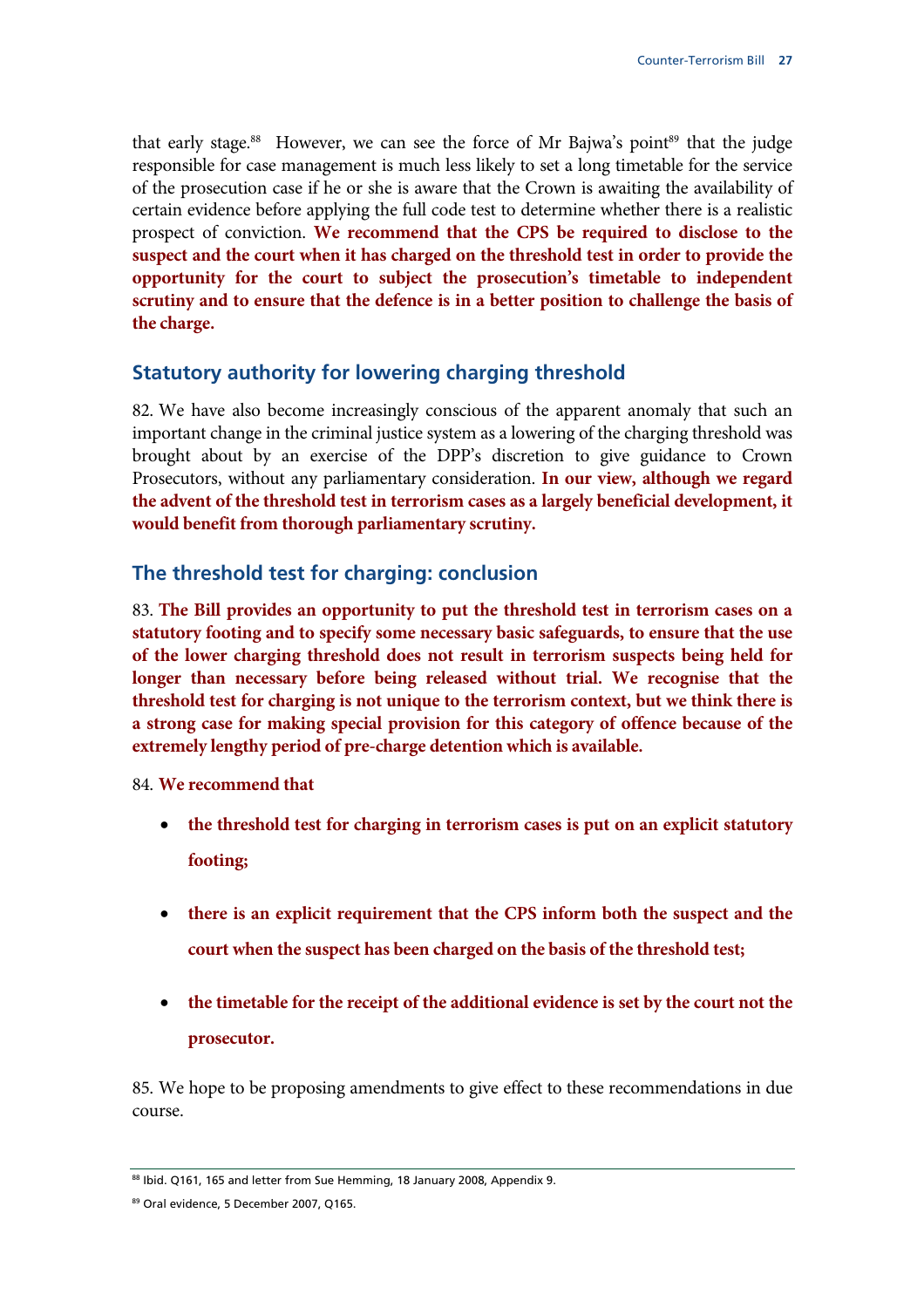# <span id="page-29-0"></span>6 Intercept

86. The Bill contains provisions extending the exceptions to the statutory prohibition on the admissibility of intercept evidence, in asset freezing proceedings<sup>90</sup> and in certain inquiries and inquests. [91](#page-29-2)

87. We are extremely disappointed that the Bill does not contain a wider relaxation of the prohibition on the admissibility of intercept evidence in criminal proceedings for terrorism offences. We had expected that, by now, the Chilcot Review would have been published and there would have been a widespread public debate about whether the obstacles to relaxing the ban can be overcome. **We remain of the view expressed in earlier reports, that providing for the admissibility of intercept evidence would remove one of the main obstacles to prosecuting terrorist crime, a view shared by the Director of Public Prosecutions. We believe it is essential that the Chilcot review reports as soon as possible and in time to enable any legislation to be brought forward as part of this Bill.**

88. In our earlier report on intercept we called on the Government to publish details of the "public interest immunity plus" model being worked on inside Government as the possible way forward, in order to inform and stimulate discussion about the possible practical ways in which the obstacles to the admissibility of intercept might be overcome.<sup>92</sup> The Government in its reply to our report refused to do so.<sup>93</sup>

89. When our Chair met with the Chilcot review team he heard that they welcomed as wide and well informed a debate as possible about the possible ways forward. **We therefore call on the Government to publish the product of the long running internal review of this question, including the work done to date on the "public interest immunity plus model".**

<span id="page-29-1"></span><sup>90</sup> Clause 60, amending s. 18 of the Regulation of Investigatory Powers Act 2000.

<span id="page-29-2"></span><sup>91</sup> Clauses 66 and 67, also amending s. 18 of RIPA to allow disclosure of intercept material for certain purposes.

<span id="page-29-3"></span> $92$  Report on 28 days, chapter 4 (concerning intercept) at para. 108.

<span id="page-29-4"></span><sup>93</sup> *The Government Reply to the Nineteenth Report from the Joint Committee on Human Rights Session 2006-07 HL Paper 157, HC 394, Counter-Terrorism Policy and Human Rights: 28 days, intercept and post-charge questioning*, Cm 7215 (September 2007) at p. 10.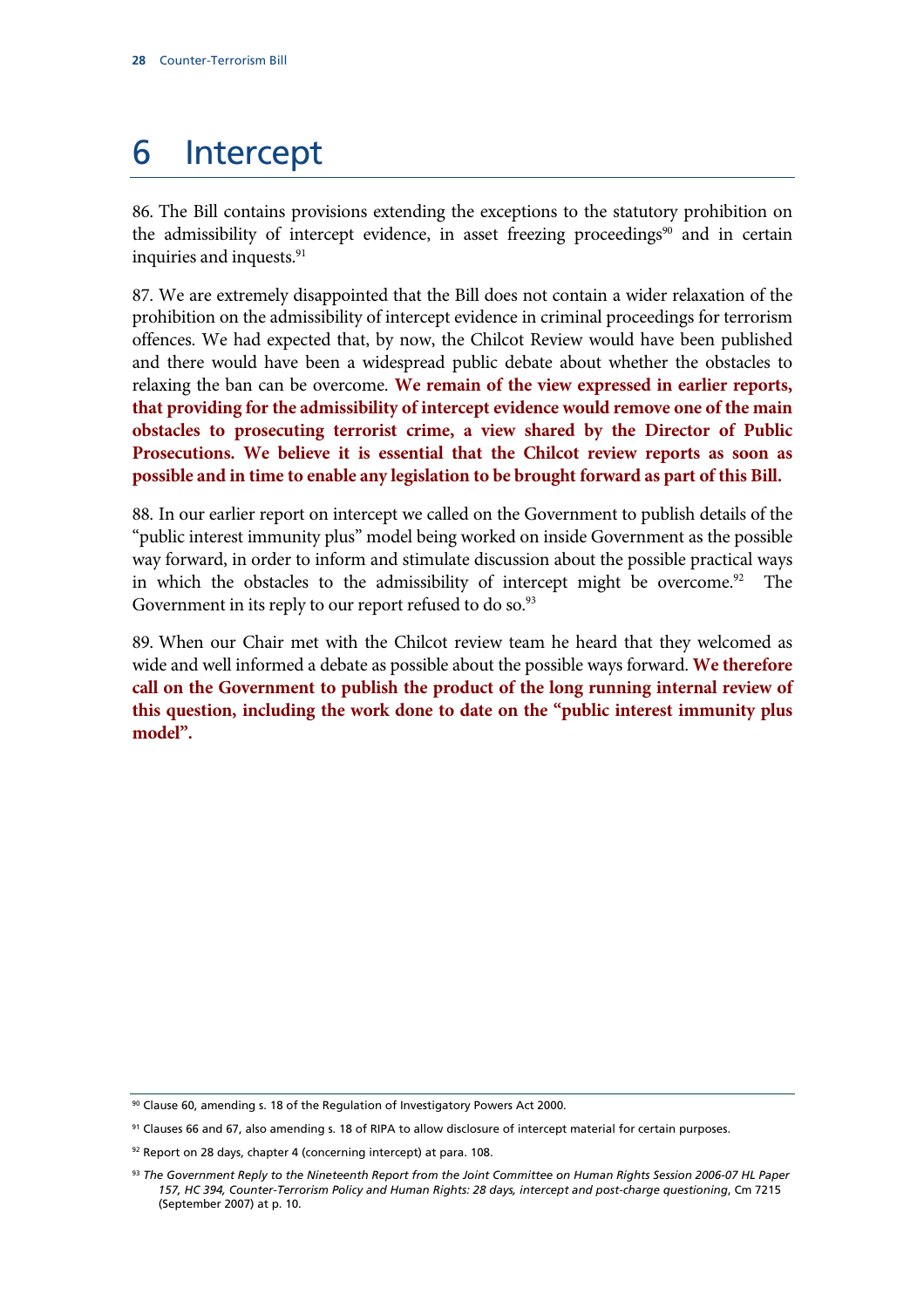# <span id="page-30-0"></span>Conclusions and recommendations

### **Introduction**

1. As always, we ground our analysis in the human rights standards with which the Government's counter-terrorism measures must be compatible, and we proceed from a full recognition that the Government has a duty to protect people from terrorism, a duty imposed by human rights law itself. (Paragraph 9)

### **Coroners' inquests**

2. On first inspection we find the provision in the bill concerning coroners' inquests an astonishing provision with the most serious implications for the UK's ability to comply with the positive obligation in Article 2 ECHR to provide an adequate and effective investigation where an individual has been killed as a result of the use of force, particularly where the death is the result of the use of force by state agents. (Paragraph 6) We think that the significance of this provision warrants it being drawn to the attention of both Houses at the earliest possible stage. (Paragraph 8)

### **Pre-charge detention**

- 3. The detailed provisions in the Bill on pre-charge detention are substantially the same as the proposals we considered in our report in December. (Paragraph 12) We concluded that the Government had not made a compelling, evidence-based case for extending pre-charge detention beyond the current limit of 28 days. (Paragraph 10)
- 4. The limits on the scope of the Home Secretary's statements [in relation to extending pre-charge detention] are a welcome recognition of the danger of prejudicing future trials, but only serve to demonstrate the very limited extent to which Parliament will be able to provide any meaningful safeguard against the wrongful exercise of the power. It also remains the case that the order by which the Secretary of State can make the reserve power available is a wholly executive order which is not subject to any parliamentary procedure, and by the time Parliament expresses a view on whether the reserve power should be made available it is likely that the full 42 day period will have expired. (Paragraph 13)
- 5. We think that charging suspects only after more than 28 days in detention is likely to be in breach of Article 5(2) ECHR. (Paragraph 18) We think that providing for precharge detention up to a maximum of 42 days is disproportionate. (Paragraph 19) Furthermore, we think that the legal framework does not provide sufficient guarantees against arbitrariness and is incompatible with Articles 5(1), 5(3) and 5(4) for that reason alone. (Paragraph 20)

### **Post-charge questioning**

6. We support the introduction of post-charge questioning as a measure which reduces the pressure for an extension of pre-charge detention, but we agree that it should be accompanied by a number of detailed safeguards on the face of the Bill, to ensure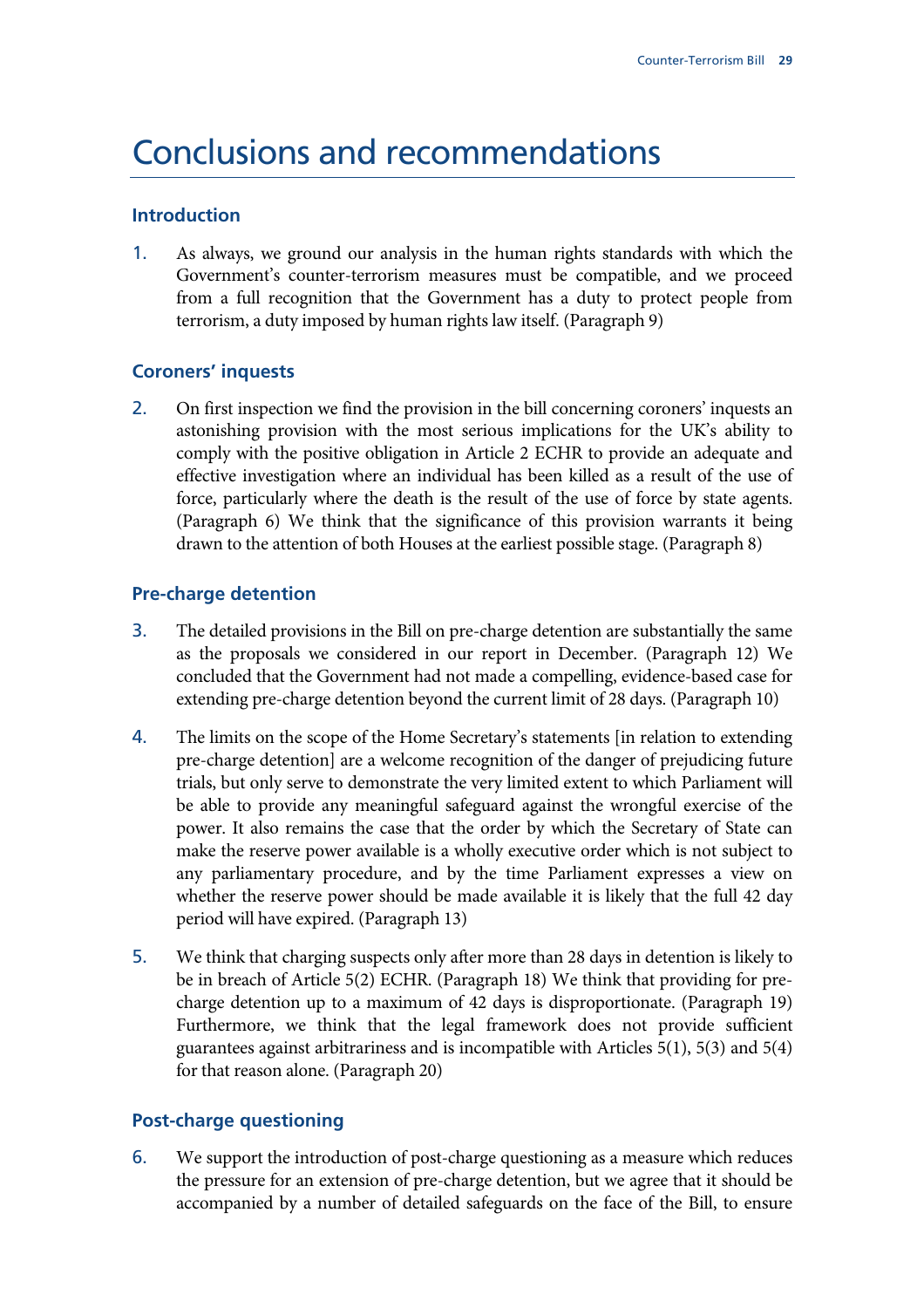that this potentially oppressive power is not used oppressively in practice. (Paragraph 36)

7. We recommend that the Bill should be amended to include the following safeguards on the face of the legislation: (Paragraph 37)

(1) that there should be a requirement that post-charge questioning be judicially authorised;

(2) that the purpose of post-charge questioning be confined to questioning about new evidence which has come to light since the accused person was charged;

(3) that the total period of post-charge questioning last for no more than 5 days in aggregate;

(4) that post-charge questioning always take place in the presence of the defendant's lawyer;

(5) that post-charge questioning always be DVD- or video-recorded;

(6) that the judge which authorised post-charge questioning review the transcript of the questioning after it has taken place, to ensure that it remained within the permitted scope of questioning and was completed within the time allowed; and

(7) that there should be no post-charge questioning after the beginning of the trial.

8. The overriding requirement must be to ensure that a fair trial is possible and judicial oversight should be geared towards this end. For example, particular attention should be paid to the gap between the end of post-charge questioning and the beginning of the trial to ensure that the defendant's rights are respected. (Paragraph 38)

## **Control orders**

- 9. We are surprised at the Lords' interpretation of the scope of their power under s. 3 of the Human Rights Act to read words into a statute to avoid an incompatibility with a Convention right. (Paragraph 46) The scheme of the Human Rights Act deliberately gives Parliament a central role in deciding how best to protect the rights protected in the ECHR. Striking the right balance between sections 3 and 4 of the Human Rights Act are crucial to that scheme of democratic human rights protection. In our view it would have been more consistent with the scheme of the Human Rights Act for the House of Lords to have given a declaration of incompatibility, requiring Parliament to think again about the balance it struck in the control order legislation between the various competing interests. In any event, we think it is now incumbent on Parliament to consider again, in detail, exactly what a "fair hearing" requires in this particular context, in light of the House of Lords judgment, and to amend the control order legislation accordingly. (Paragraph 47)
- 10. We reached the firm conclusion that the system of special advocates, as currently conducted, fails to afford individuals a fair hearing, or even a substantial measure of procedural justice. (Paragraph 48)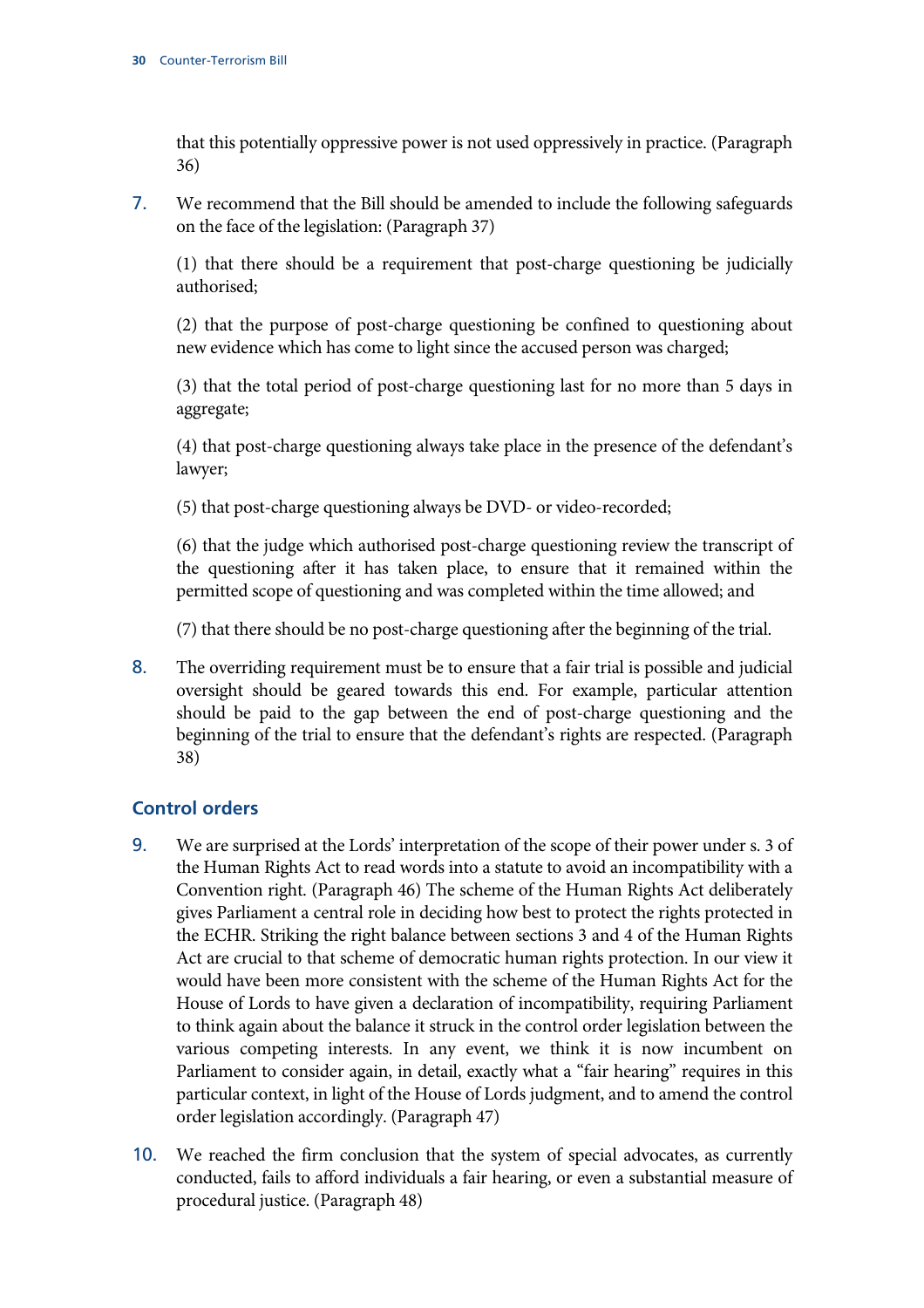- 11. That judgment, in the *MB* case, now requires the Government's earlier position to be revisited, because it rejects the Government's assertion that the statutory regime will always provide the individuals concerned with a substantial measure of procedural justice. (Paragraph 50)
- 12. We think it is a matter of great regret that the Minister did not see fit to discuss these issues of principle with the special advocates at their meeting with a view to the Government bringing forward amendments to the statutory regime in light of the judgment. (Paragraph 51)
- 13. In our view the opportunity should be taken in this Bill to make a number of amendments to the control order regime in order to ensure that, in future, hearings are much more likely to be fair. (Paragraph 54)
- 14. We recommend that the relevant provisions in the statutory framework, which expressly require non-disclosure, even where disclosure would be essential for a fair hearing, be amended by the insertion of qualifying words, such as "except where to do so would be incompatible with the right of the controlled person to a fair hearing". (Paragraph 58)
- 15. We recommend that the relevant power for making rules of court in the control orders regime be amended to make explicit reference to the right to a fair hearing in Article 6 ECHR, in the same way as the Bill itself qualifies the power to make rules of court for asset freezing. (Paragraph 59)
- 16. We recommend that an obligation on the Secretary of State to give reasons for the making of a control order be inserted into the statutory framework. (Paragraph 64)
- 17. To give full effect to the judgment in *MB*, we recommend that the statutory framework be amended to provide that rules of court for control order proceedings "must require the Secretary of State to provide a summary of any material which fairness requires the controlled person have an opportunity to comment on." (Paragraph 66)
- 18. In our view the statutory framework requires amendment, to enable the controlled person to give meaningful instructions about the allegations against him, where it is possible to do so. We recommend that special advocates be given the power to apply ex parte to a High Court judge for permission to ask the controlee questions, without being required to give notice to the Secretary of State. (Paragraph 69)
- 19. We recommend that the PTA 2005 be amended to provide that, in a hearing to determine whether the Secretary of State's decision is flawed, the controlled person is entitled to such measure of procedural protection (including, for example, the appropriate standard of proof) as is commensurate with the gravity of the potential consequences of the order for the controlled person. (Paragraph 71)
- 20. We recommend that the PTA 2005 be amended to provide that, where permission is given by the relevant court not to disclose material, special advocates may call witnesses to rebut the closed material. (Paragraph 73)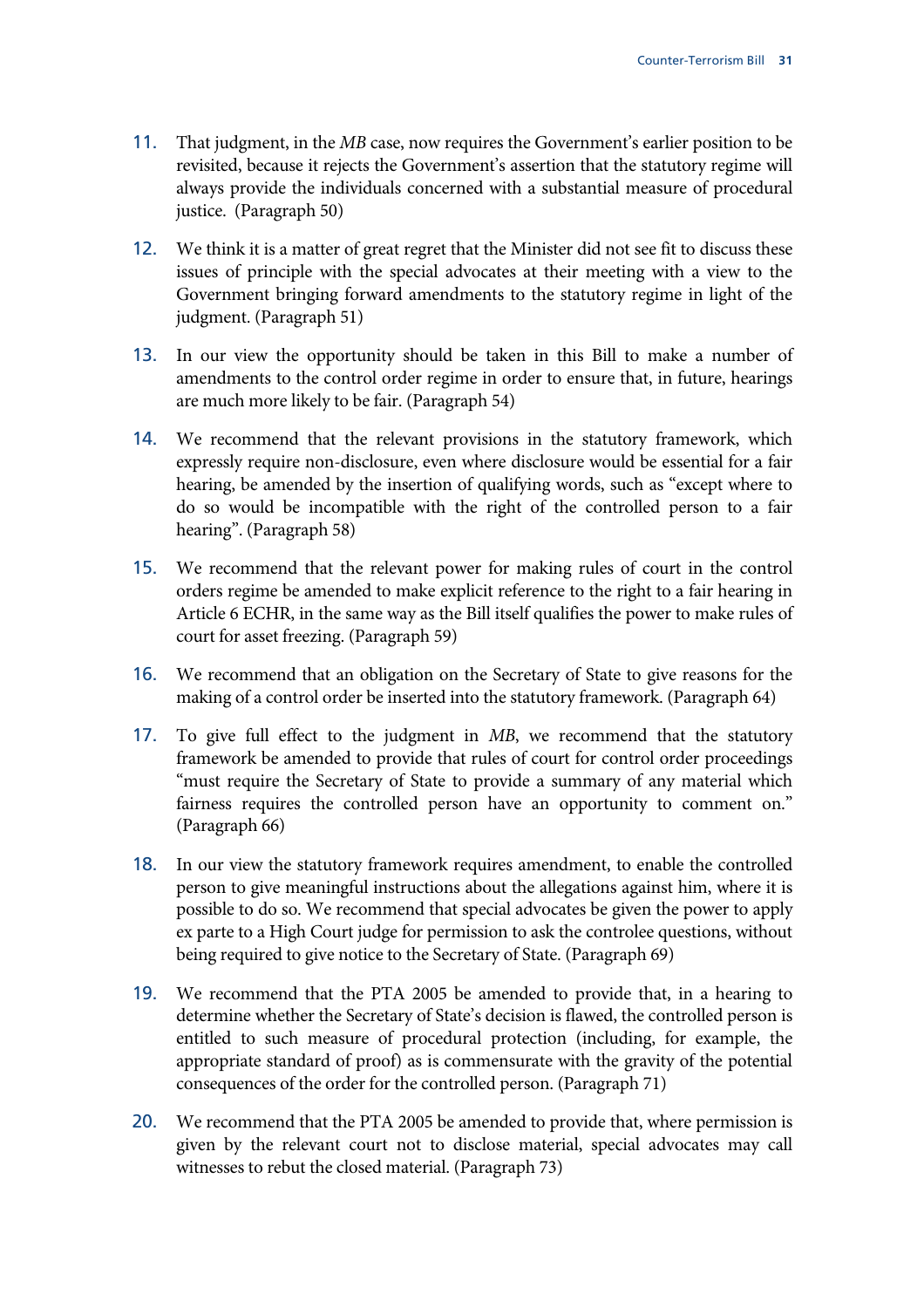# **Threshold test**

- 21. We are not aware of any such independent review [of the operation of the threshold test in practice] having been carried out and we reiterate that such a review would be valuable. (Paragraph 76)
- 22. We recommend that the CPS be required to disclose to the suspect and the court when it has charged on the threshold test in order to provide the opportunity for the court to subject the prosecution's timetable to independent scrutiny and to ensure that the defence is in a better position to challenge the basis of the charge. (Paragraph 81)
- 23. In our view, although we regard the advent of the threshold test in terrorism cases as a largely beneficial development, it would benefit from thorough parliamentary scrutiny. (Paragraph 82)
- 24. The Bill provides an opportunity to put the threshold test in terrorism cases on a statutory footing and to specify some necessary basic safeguards, to ensure that the use of the lower charging threshold does not result in terrorism suspects being held for longer than necessary before being released without trial. We recognise that the threshold test for charging is not unique to the terrorism context, but we think there is a strong case for making special provision for this category of offence because of the extremely lengthy period of pre-charge detention which is available. (Paragraph 83)
- 25. We recommend that: (Paragraph 84)
	- the threshold test for charging in terrorism cases is put on an explicit statutory footing;
	- there is an explicit requirement that the CPS inform both the suspect and the court when the suspect has been charged on the basis of the threshold test;
	- the timetable for the receipt of the additional evidence is set by the court not the prosecutor.

## **Intercept**

26. We remain of the view expressed in earlier reports, that providing for the admissibility of intercept evidence would remove one of the main obstacles to prosecuting terrorist crime, a view shared by the Director of Public Prosecutions. We believe it is essential that the Chilcot review reports as soon as possible and in time to enable any legislation to be brought forward as part of this Bill. (Paragraph 87) We therefore call on the Government to publish the product of the long running internal review of this question, including the work done to date on the "public interest immunity plus model". (Paragraph 89)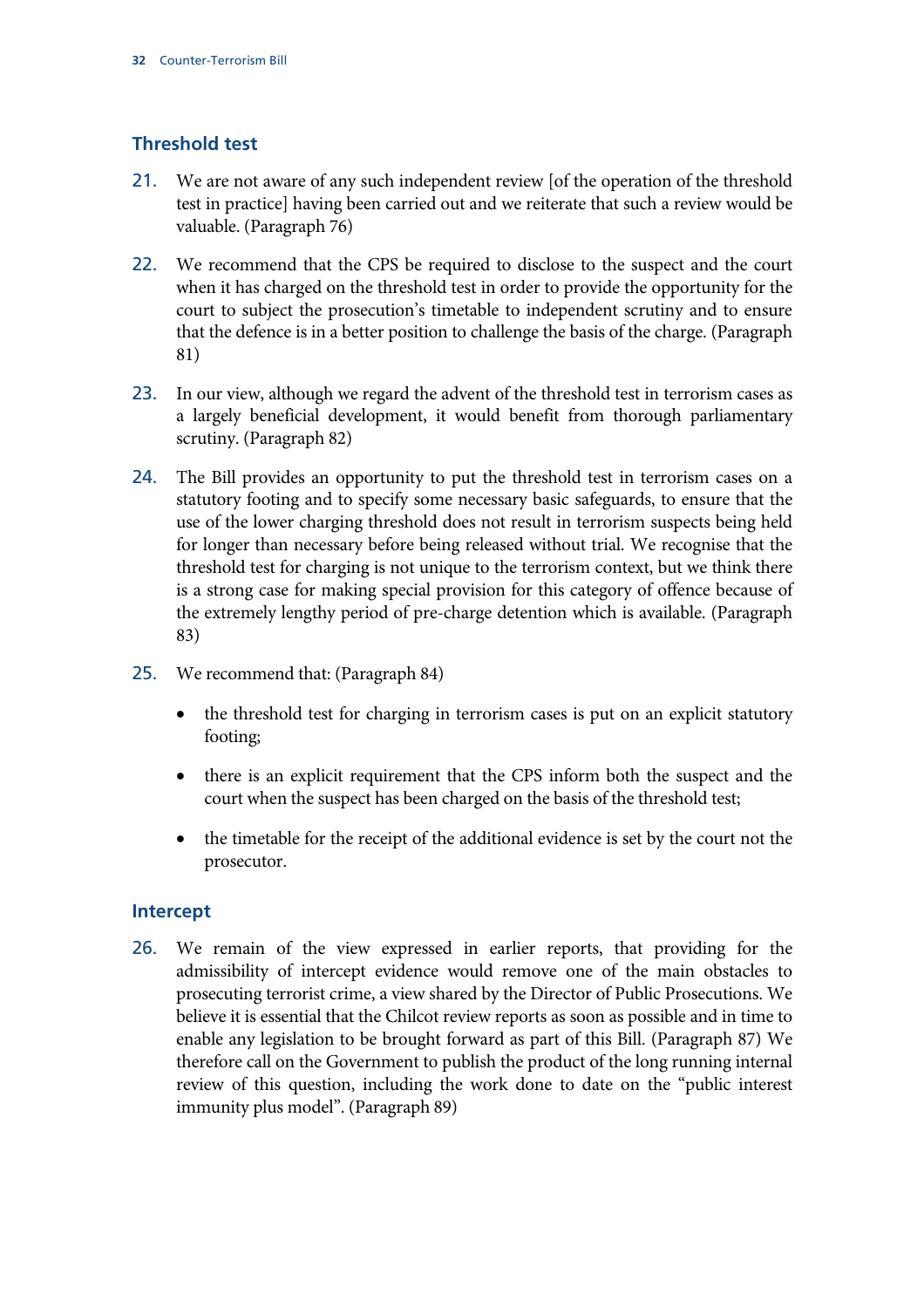# <span id="page-34-0"></span>Formal Minutes

### **Wednesday 30 January 2008**

Members present:

Mr Andrew Dismore MP, in the Chair

Lord Dubs Lord Lester of Herne Hill The Earl of Onslow Baroness Stern

John Austin MP Dr Evan Harris MP

\*\*\*\*\*\*\*

Draft Report [Counter-Terrorism Policy and Human Rights (Eighth Report): Counter-Terrorism Bill], proposed by the Chairman, brought up and read.

*Ordered*, That the draft Report be read a second time, paragraph by paragraph.

Paragraphs 1 to 89 read and agreed to.

Summary read and agreed to.

Several Papers were ordered to be appended to the Report.

*Resolved*, That the Report be the Ninth Report of the Committee to each House.

*Ordered*, That the Chairman make the Report to the House of Commons and that Baroness Stern make the Report to the House of Lords.

*Ordered*, That embargoed copies of the Report be made available, in accordance with the provisions of Standing Order No. 134.

\*\*\*\*\*\*\*

[Adjourned till Tuesday 19 February at 1.30pm.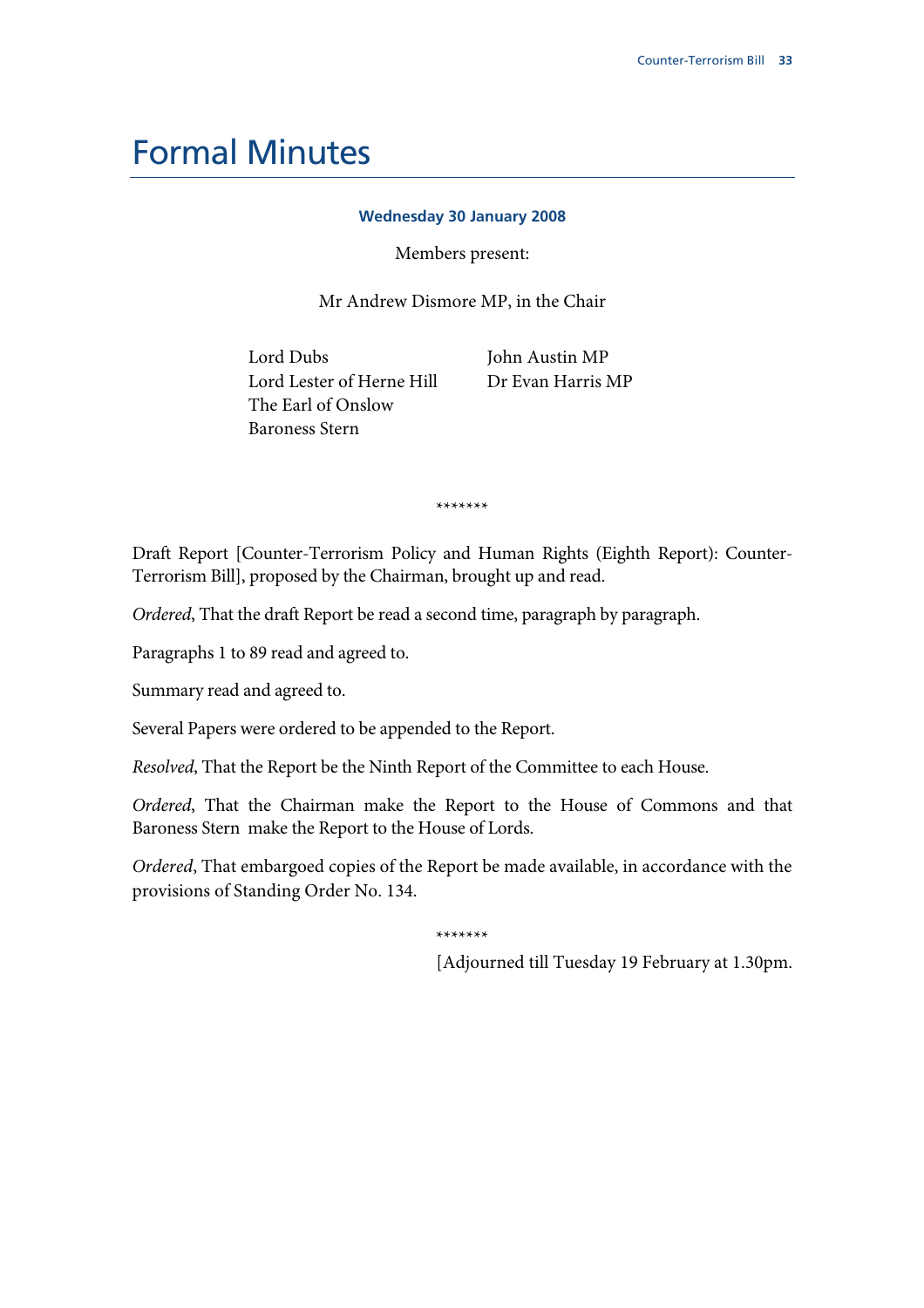# <span id="page-35-0"></span>List of Witnesses

# **Monday 17 December 2007**

| <b>Professor Clive Walker, Professor of Criminal Justice Studies, University of Leeds</b> | Ev 1 |
|-------------------------------------------------------------------------------------------|------|
| Mr Neil Garnham QC, Special Advocate, 1 Crown Office Row                                  | Fv 6 |

## *Page*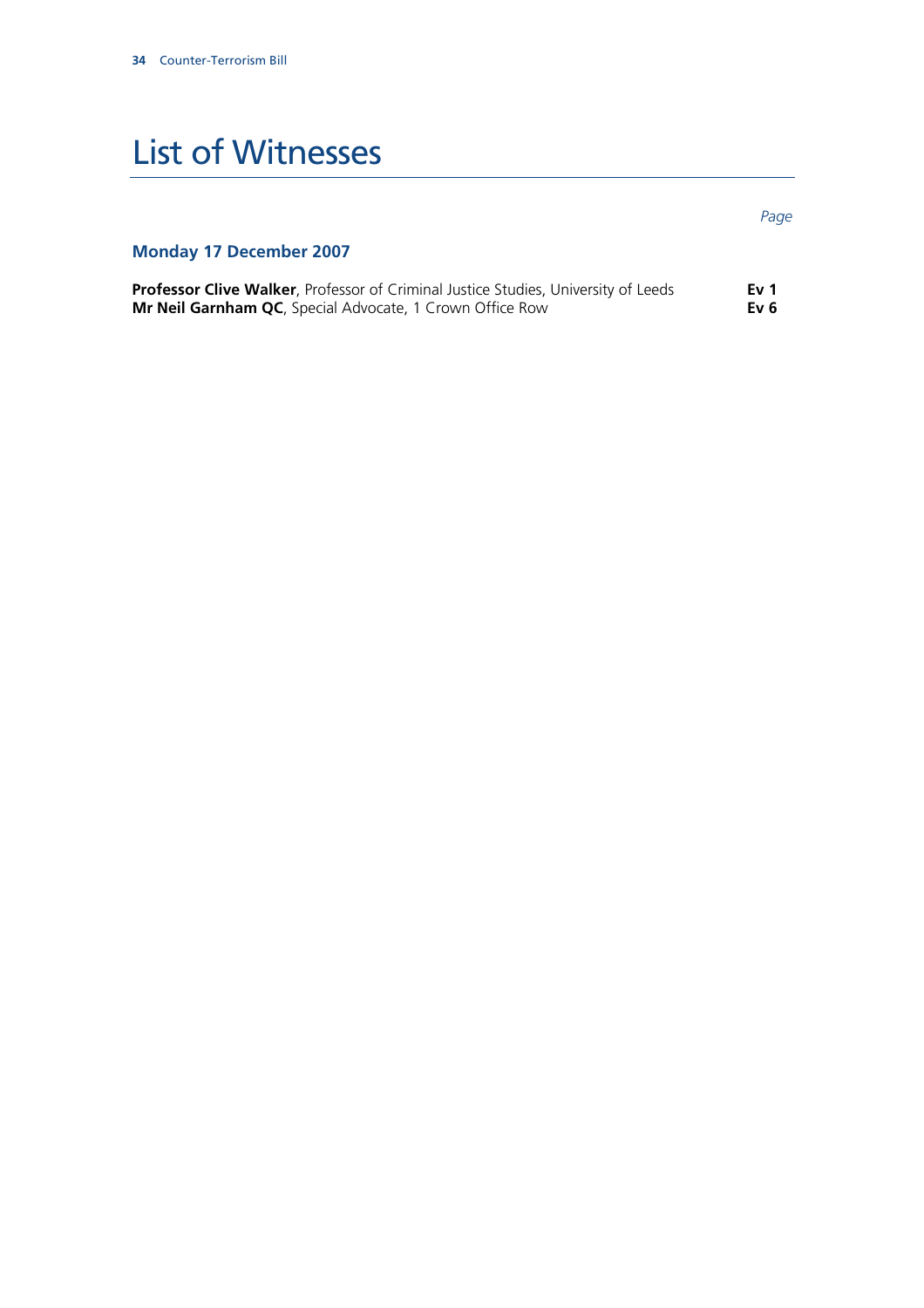# <span id="page-36-0"></span>List of Written Evidence

## *Page*

| $\mathbf{1}$   | Letter from the Rt Hon Jacqui Smith, Home Secretary to the<br>Rt Hon David Davis MP, dated 10 December 2007              | Ev <sub>10</sub> |
|----------------|--------------------------------------------------------------------------------------------------------------------------|------------------|
| $\mathbf{2}$   | Letter from the Rt Hon Jacqui Smith, Home Secretary to the<br>Rt Hon David Davis MP, dated 21 January 2008               | Ev <sub>10</sub> |
| 3              | Letter from the Chairman to the Rt Hon Jacqui Smith, Home Secretary,<br>dated 12 November 2007                           | Ev 11            |
| 4              | Letter from the Rt Hon Jacqui Smith, Home Secretary, dated 5 December 2007                                               | Ev 13            |
| 5              | Memorandum from Professor Clive Walker, Centre for Criminal Justice Studies,<br>School of Law, December 2007             | Ev 15            |
| 6              | Memorandum from Professor Ed Cape, Professor of Criminal Law and Practice,<br>University of the West of England, Bristol | Ev <sub>21</sub> |
| $\overline{7}$ | Letter from the Rt Hon Tony McNulty MP, Minister of State, Home Office,<br>dated 14 December 2007                        | Ev 24            |
| 8              | Letter to Sue Hemming, Deputy Director Counter Terrorism Division, Crown<br>Prosecution Service, dated 20 December 2007  | Ev 24            |
| 9              | Letter from Sue Hemming, Deputy Director Counter Terrorism Division, Crown<br>Prosecution Service, dated 18 January 2008 | Ev 25            |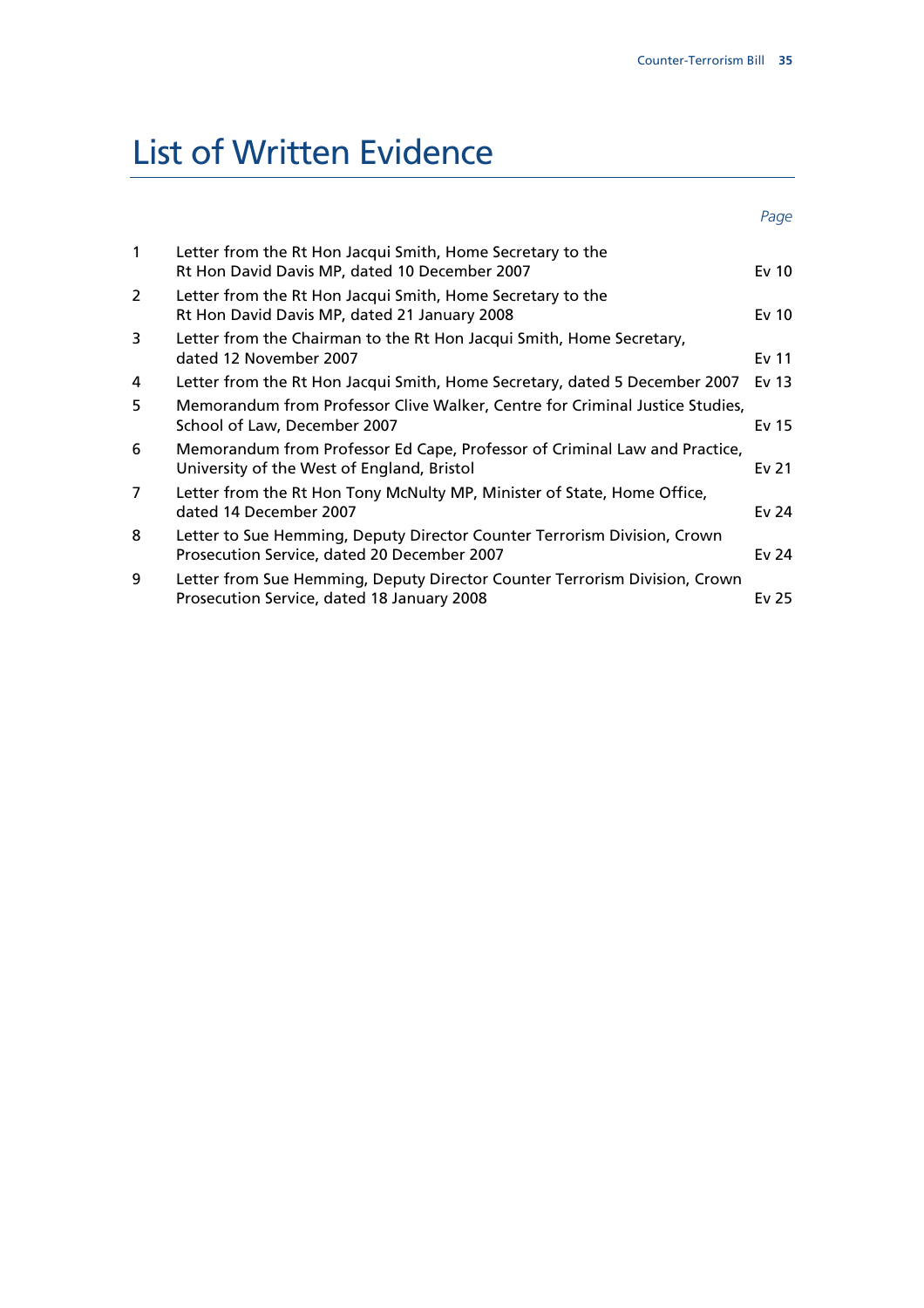# <span id="page-37-0"></span>Reports from the Joint Committee on Human Rights in this Parliament

# **The following reports have been produced**

### **Session 2007-08**

| <b>First Report</b>    | Government Response to the Committee's<br>Eighteenth Report of Session 2006-07: The Human<br>Rights of Older People in Healthcare   | HL Paper 5/HC 72          |
|------------------------|-------------------------------------------------------------------------------------------------------------------------------------|---------------------------|
| Second Report          | Counter-Terrorism Policy and Human Rights: 42<br>days                                                                               | HL Paper 23/HC 156        |
| Third Report           | Legislative Scrutiny: 1) Child Maintenance and<br>Other Payments Bill; 2) Other Bills                                               | HL Paper 28/ HC 198       |
| Fourth Report          | Government Response to the Committee's Twenty- HL Paper 31/ HC 220<br>First Report of Session 2006-07: Human Trafficking:<br>Update |                           |
| <b>Fifth Report</b>    | Legislative Scrutiny: Criminal Justice and<br><b>Immigration Bill</b>                                                               | HL Paper 37/HC 269        |
| Sixth Report           | The Work of the Committee in 2007 and the State HL Paper 38/HC 270<br>of Human Rights in the UK                                     |                           |
| Seventh Report         | A Life Like Any Other? Human Rights of Adults<br>with Learning Disabilities: Volume I Report and<br><b>Formal Minutes</b>           | HL Paper 40-I/HC 73-I     |
| Seventh Report         | A Life Like Any Other? Human Rights of Adults<br>with Learning Disabilities: Volume II Oral and<br><b>Written Evidence</b>          | HL Paper 40-II/HC 73-II   |
| Eighth Report          | Legislative Scrutiny: Health and Social Care Bill                                                                                   | HL Paper 46/HC 303        |
| Ninth Report           | Counter-Terrorism Policy and Human Rights<br>(Eighth Report): Counter-Terrorism Bill                                                | HL Paper 50/HC 199        |
| <b>Session 2006-07</b> |                                                                                                                                     |                           |
| <b>First Report</b>    | The Council of Europe Convention on the<br><b>Prevention of Terrorism</b>                                                           | HL Paper 26/HC 247        |
| Second Report          | Legislative Scrutiny: First Progress Report                                                                                         | HL Paper 34/HC 263        |
| <b>Third Report</b>    | Legislative Scrutiny: Second Progress Report                                                                                        | <b>HL Paper 39/HC 287</b> |
| Fourth Report          | Legislative Scrutiny: Mental Health Bill                                                                                            | HL Paper 40/HC 288        |
| Fifth Report           | Legislative Scrutiny: Third Progress Report                                                                                         | HL Paper 46/HC 303        |
| Sixth Report           | Legislative Scrutiny: Sexual Orientation<br>Regulations                                                                             | <b>HL Paper 58/HC 350</b> |
| Seventh Report         | Deaths in Custody: Further Developments                                                                                             | HL Paper 59/HC 364        |
| Eighth Report          | Counter-terrorism Policy and Human Rights:<br>Draft Prevention of Terrorism Act 2005                                                | HL Paper 60/HC 365        |
| Ninth Report           | The Meaning of Public Authority Under the Human HL Paper 77/HC 410<br><b>Rights Act</b>                                             |                           |
| <b>Tenth Report</b>    | The Treatment of Asylum Seekers: Volume I                                                                                           | HL Paper 81-I/HC 60-I     |

Report and Formal Minutes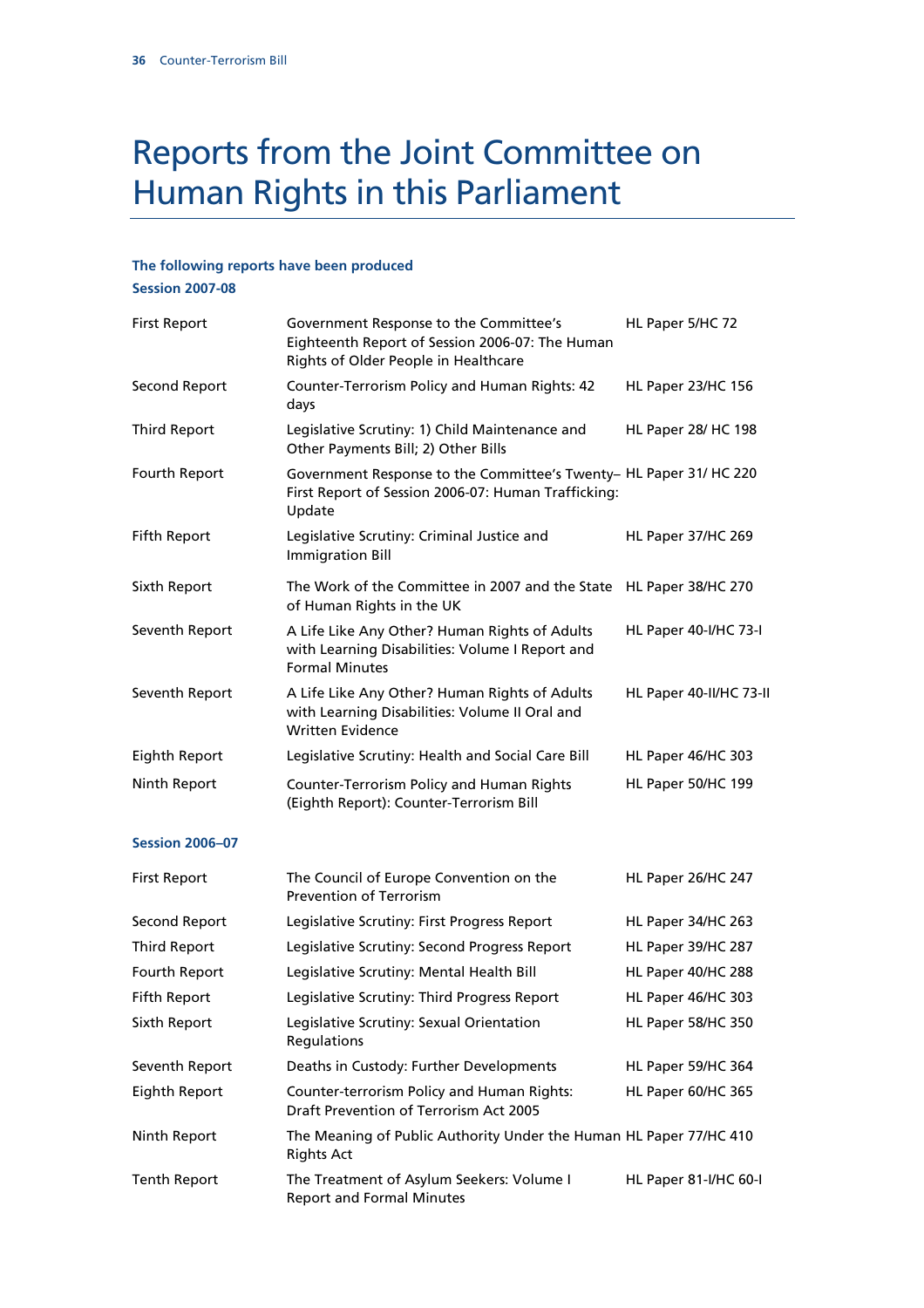| <b>Tenth Report</b>        | The Treatment of Asylum Seekers: Volume II<br>Oral and Written Evidence                                                                                                                                                  | HL Paper 81-II/HC 60-II    |
|----------------------------|--------------------------------------------------------------------------------------------------------------------------------------------------------------------------------------------------------------------------|----------------------------|
| <b>Eleventh Report</b>     | Legislative Scrutiny: Fourth Progress Report                                                                                                                                                                             | HL Paper 83/HC 424         |
| <b>Twelfth Report</b>      | Legislative Scrutiny: Fifth Progress Report                                                                                                                                                                              | HL Paper 91/HC 490         |
| Thirteenth Report          | Legislative Scrutiny: Sixth Progress Report                                                                                                                                                                              | HL Paper 105/HC 538        |
| Fourteenth Report          | Government Response to the Committee's Eighth<br>Report of this Session: Counter-Terrorism Policy<br>and Human Rights: Draft Prevention of Terrorism<br>Act 2005 (Continuance in force of sections 1 to 9<br>order 2007) | HL Paper 106/HC 539        |
| <b>Fifteenth Report</b>    | Legislative Scrutiny: Seventh Progress Report                                                                                                                                                                            | HL Paper 112/HC 555        |
| Sixteenth Report           | Monitoring the Government's Response to Court<br>Judgments Finding Breaches of Human Rights                                                                                                                              | HL Paper 128/HC 728        |
| Seventeenth Report         | Government Response to the Committee's Tenth<br>Report of this Session: The Treatment of Asylum<br><b>Seekers</b>                                                                                                        | HL Paper 134/HC 790        |
| Eighteenth Report          | The Human Rights of Older People in Healthcare:<br>Volume I- Report and Formal Minutes                                                                                                                                   | HL Paper 156-I/HC 378-I    |
| Eighteenth Report          | The Human Rights of Older People in Healthcare:<br><b>Volume II- Oral and Written Evidence</b>                                                                                                                           | HL Paper 156-II/HC 378-II  |
| Nineteenth Report          | Counter-Terrorism Policy and Human Rights: 28<br>days, intercept and post-charge questioning                                                                                                                             | HL Paper 157/HC 394        |
| <b>Twentieth Report</b>    | Highly Skilled Migrants: Changes to the<br><b>Immigration Rules</b>                                                                                                                                                      | HL Paper 173/HC 993        |
| <b>Twenty-first Report</b> | Human Trafficking: Update                                                                                                                                                                                                | HL Paper 179/HC 1056       |
| <b>Session 2005-06</b>     |                                                                                                                                                                                                                          |                            |
| <b>First Report</b>        | Legislative Scrutiny: First Progress Report                                                                                                                                                                              | HL Paper 48/HC 560         |
| Second Report              | Deaths in Custody: Further Government<br>Response to the Third Report from the<br>Committee, Session 2004-05                                                                                                             | HL Paper 60/HC 651         |
| <b>Third Report</b>        | Counter-Terrorism Policy and Human Rights:<br>Terrorism Bill and related matters Volume I<br><b>Report and Formal Minutes</b>                                                                                            | HL Paper 75-I/HC 561-I     |
| <b>Third Report</b>        | <b>Counter-Terrorism Policy and Human Rights:</b><br>Terrorism Bill and related matters Volume II Oral and HC 561-II<br><b>Written Evidence</b>                                                                          | HL Paper 75-II/            |
| Fourth Report              | Legislative Scrutiny: Equality Bill                                                                                                                                                                                      | <b>HL Paper 89/HC 766</b>  |
| Fifth Report               | Legislative Scrutiny: Second Progress Report                                                                                                                                                                             | HL Paper 90/HC 767         |
| Sixth Report               | Legislative Scrutiny: Third Progress Report                                                                                                                                                                              | HL Paper 96/HC 787         |
| Seventh Report             | Legislative Scrutiny: Fourth Progress Report                                                                                                                                                                             | HL Paper 98/HC 829         |
| Eighth Report              | Government Responses to Reports from the<br>Committee in the last Parliament                                                                                                                                             | <b>HL Paper 104/HC 850</b> |
| Ninth Report               | <b>Schools White Paper</b>                                                                                                                                                                                               | HL Paper 113/HC 887        |
| <b>Tenth Report</b>        | Government Response to the Committee's Third<br>Report of this Session: Counter-Terrorism Policy and<br>Human Rights: Terrorism Bill and related matters                                                                 | HL Paper 114/HC 888        |
| <b>Eleventh Report</b>     | Legislative Scrutiny: Fifth Progress Report                                                                                                                                                                              | HL Paper 115/HC 899        |
| <b>Twelfth Report</b>      | <b>Counter-Terrorism Policy and Human Rights:</b>                                                                                                                                                                        | <b>HL Paper 122/HC 915</b> |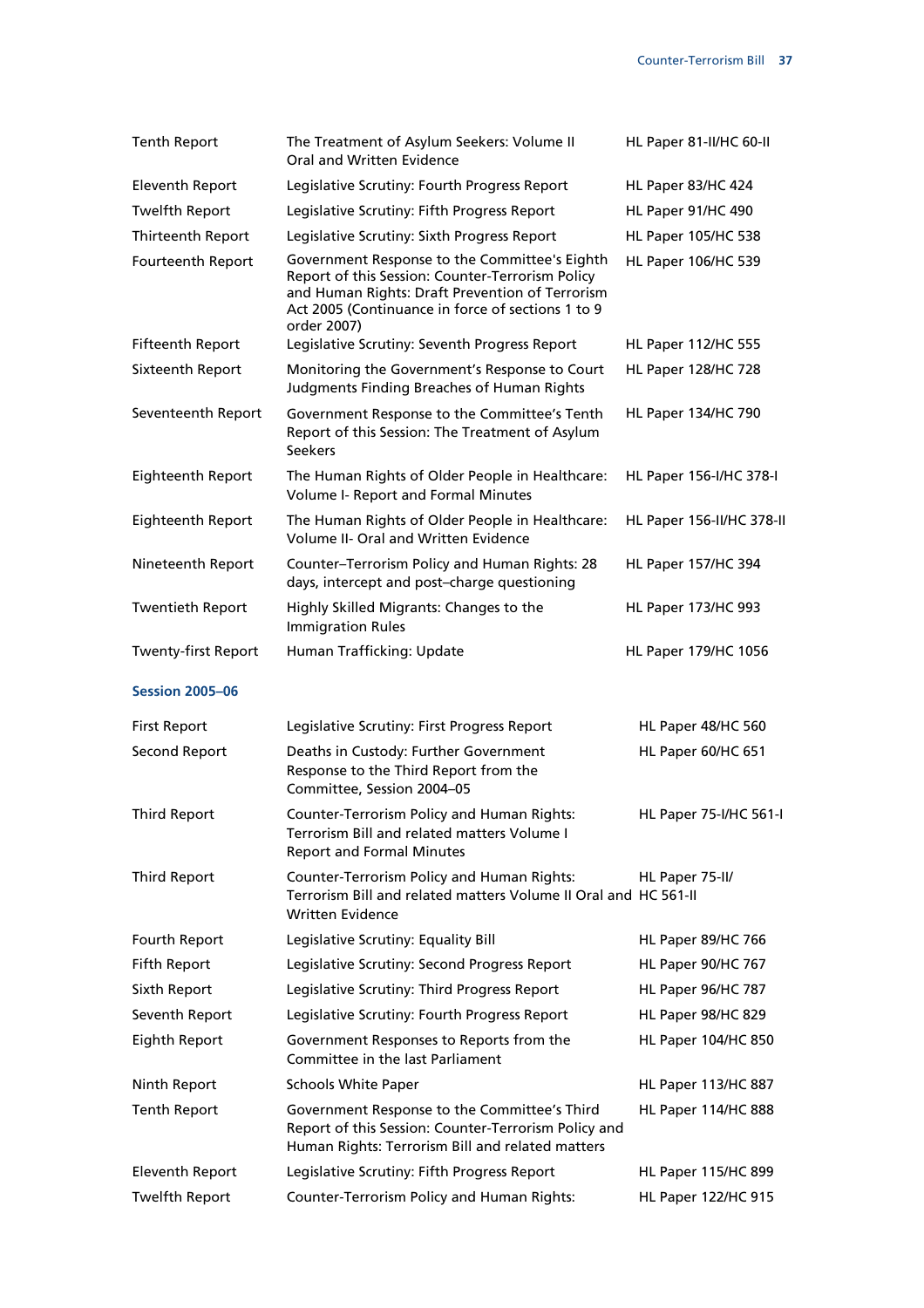|                            | Draft Prevention of Terrorism Act 2005 (Continuance<br>in force of sections 1 to 9) Order 2006                                   |                                    |
|----------------------------|----------------------------------------------------------------------------------------------------------------------------------|------------------------------------|
| Thirteenth Report          | Implementation of Strasbourg Judgments: First<br><b>Progress Report</b>                                                          | <b>HL Paper 133/HC 954</b>         |
| Fourteenth Report          | Legislative Scrutiny: Sixth Progress Report                                                                                      | <b>HL Paper 134/HC 955</b>         |
| <b>Fifteenth Report</b>    | Legislative Scrutiny: Seventh Progress Report                                                                                    | HL Paper 144/HC 989                |
| Sixteenth Report           | Proposal for a Draft Marriage Act 1949<br>(Remedial) Order 2006                                                                  | <b>HL Paper 154/HC 1022</b>        |
| Seventeenth Report         | Legislative Scrutiny: Eighth Progress Report                                                                                     | <b>HL Paper 164/HC 1062</b>        |
| <b>Eighteenth Report</b>   | Legislative Scrutiny: Ninth Progress Report                                                                                      | HL Paper 177/ HC 1098              |
| Nineteenth Report          | The UN Convention Against Torture (UNCAT)<br>Volume I Report and Formal Minutes                                                  | HL Paper 185-I/<br><b>HC 701-I</b> |
| <b>Twentieth Report</b>    | Legislative Scrutiny: Tenth Progress Report                                                                                      | <b>HL Paper 186/HC 1138</b>        |
| <b>Twenty-first Report</b> | Legislative Scrutiny: Eleventh Progress Report                                                                                   | HL Paper 201/HC 1216               |
|                            | Twenty-second Report Legislative Scrutiny: Twelfth Progress Report                                                               | HL Paper 233/HC 1547               |
| <b>Twenty-third Report</b> | The Committee's Future Working Practices                                                                                         | HL Paper 239/HC 1575               |
| Twenty-fourth Report       | Counter-Terrorism Policy and Human Rights:<br>Prosecution and Pre-Charge Detention                                               | HL Paper 240/HC 1576               |
| Twenty-fifth Report        | Legislative Scrutiny: Thirteenth Progress Report                                                                                 | <b>HL Paper 241/HC 1577</b>        |
| <b>Twenty-sixth Report</b> | Human trafficking                                                                                                                | HL Paper 245-I/HC<br>$1127 -$      |
| Twenty-seventh<br>Report   | Legislative Scrutiny: Corporate Manslaughter<br>and Corporate Homicide Bill                                                      | <b>HL Paper 246/HC 1625</b>        |
| Twenty-eighth Report       | Legislative Scrutiny: Fourteenth Progress Report                                                                                 | <b>HL Paper 247/HC 1626</b>        |
| Twenty-ninth Report        | Draft Marriage Act 1949 (Remedial) Order 2006                                                                                    | HL Paper 248/HC 1627               |
| Thirtieth Report           | Government Response to the Committee's<br>Nineteenth Report of this Session: The UN<br><b>Convention Against Torture (UNCAT)</b> | <b>HL Paper 276/HC 1714</b>        |
| Thirty-first Report        | Legislative Scrutiny: Final Progress Report                                                                                      | HL Paper 277/HC 1715               |
| Thirty-second Report       | The Human Rights Act: the DCA and Home<br><b>Office Reviews</b>                                                                  | HL Paper 278/HC 1716               |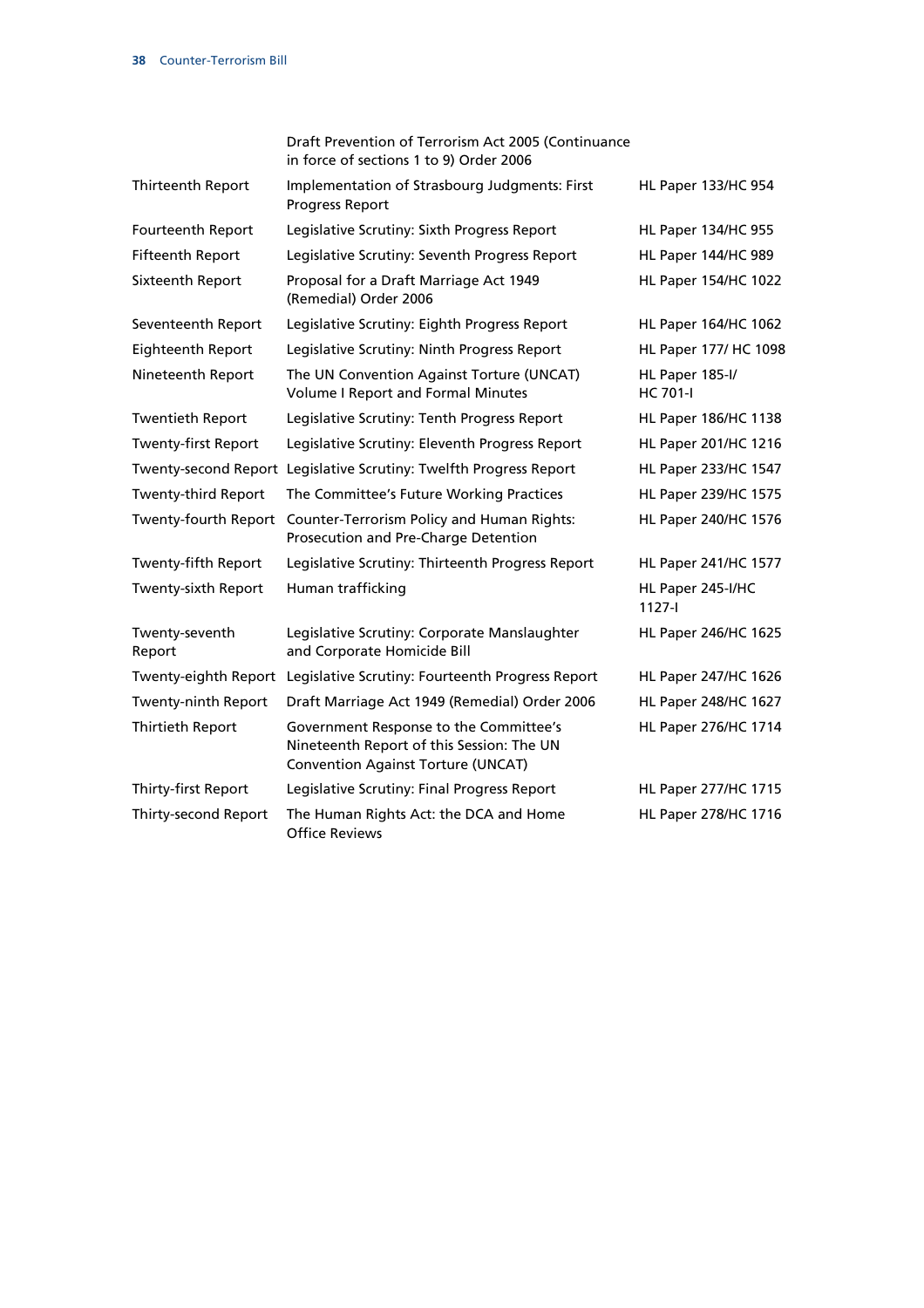### **Taken before the Joint Committee on Human Rights**

#### **on Monday 17 December 2007**

Members present:

Mr Andrew Dismore

John Austin Dubs, L<br>
Dr Evan Harris Lester of

Dr Evan Harris **Lester of Herne Hill, L**<br>Mr Virendra Sharma **Morris of Handsworth**. Morris of Handsworth, L Onslow, E Stern, B

*Witness:* **Professor Clive Walker,** Professor of Criminal Justice Studies, University of Leeds, gave evidence.

**Q1 Chairman:** We are joined for another of our sessions on counter terrorism policy by Professor Clive Walker of the law school at Leeds University, so welcome to you, and thank you for coming. We all have seen your paper on post-charge questions, which is what we particularly want to talk to you about today, and perhaps we can start off by asking you a general question whether there is anything in human rights law which prohibits in principle the allowing of post-charge questioning and ultimately drawing of adverse inferences.

*Professor Walker:* There are probably two provisions at least that are relevant to this matter. The first is the issue of the necessary detention that will be necessary to facilitate the post-charge questioning which would raise issues under Article 5 of the European Convention relating to the right to liberty. Secondly, under Article 6 there is a question of the generality of the treatment of the person and whether that has an on-going impact in terms of how fair the trial then becomes, how fair it is, for example, to take as admissible evidence which has been obtained by this process, and I suppose the argument would be that particularly after charge the person being questioned is in a rather, shall we say, precarious position, already knowing that charges are to be faced and a trial is pending. So I would say those are the considerations. That does not say that there is any absolute prohibition on questioning, and I think the general issue to be determined is what circumstances of fairness can we devise to ensure that any new process of post-charge questioning is fair under Article 5 and Article 6.

**Q2 Chairman:** So, taking you to the Home Affairs Committee recommendation, for example, that you should have the same safeguards post-charge as precharge, is that effectively the answer to the story, or should there be different safeguards?

*Professor Walker:* My own view would be that because of the fact that there has been a charge there is a changed circumstance which means that simply applying pre-charge protections which mainly exist under the Police and Criminal Evidence Act and Code C of the Code of Practice are not enough, in my view, and I put that forward for two reasons.

One is that, as I have already mentioned, there is the issue of what is fair in the circumstances, and fairness here includes not only the detention but also the fact that the police and the prosecution are building a case, and we are dealing with the circumstances of an adversarial process where normally we require a very careful umpire to ensure that what is being done is fair in all the circumstances. That umpire we normally call a judge, and we do not simply allow the police after charge to collect evidence without reference to the court. I think a second principle is, indeed, that the court should be seen as in charge. It is the law, that the court is in charge. The Criminal Procedure Rules of 2005 very much point in that direction, so there is again a major difference in principle between allowing the police to investigate a case up to charge, which is their duty, and what goes on after charge, which is the province, I would say, of the court. The court should keep a very close watch over what is happening after charge to ensure that what is being done is fair in those circumstances. So I would disagree with the Home Affairs Committee.

**Q3 Earl of Onslow:** What, in your view, should be the absolute minimum safeguards that are required? If we were to say yes, this is a good idea, basically how would you allow it to happen and under what circumstances? How would you ration the questioning? How would you umpire to ensure the questioning was still fair along those lines?

*Professor Walker:* Having criticised your colleagues in the Home Affairs Committee I would start with the proposition that many of the safeguards which apply pre-charge should, indeed, be applied postcharge, and they need explaining or explicating more fully in terms of the conditions of questioning: how long, in what circumstances, meal breaks and all the rest of it; access to solicitors. All of those apply precharge but under existing PACE codes there is basic silence on post-charge questioning. It is barely recognised at all, so the first thing is to specify really physical direct conditions of questioning. Secondly, I would like to see the purposes of questioning being carefully delineated, what are the reasons why the police, after charge, would question somebody?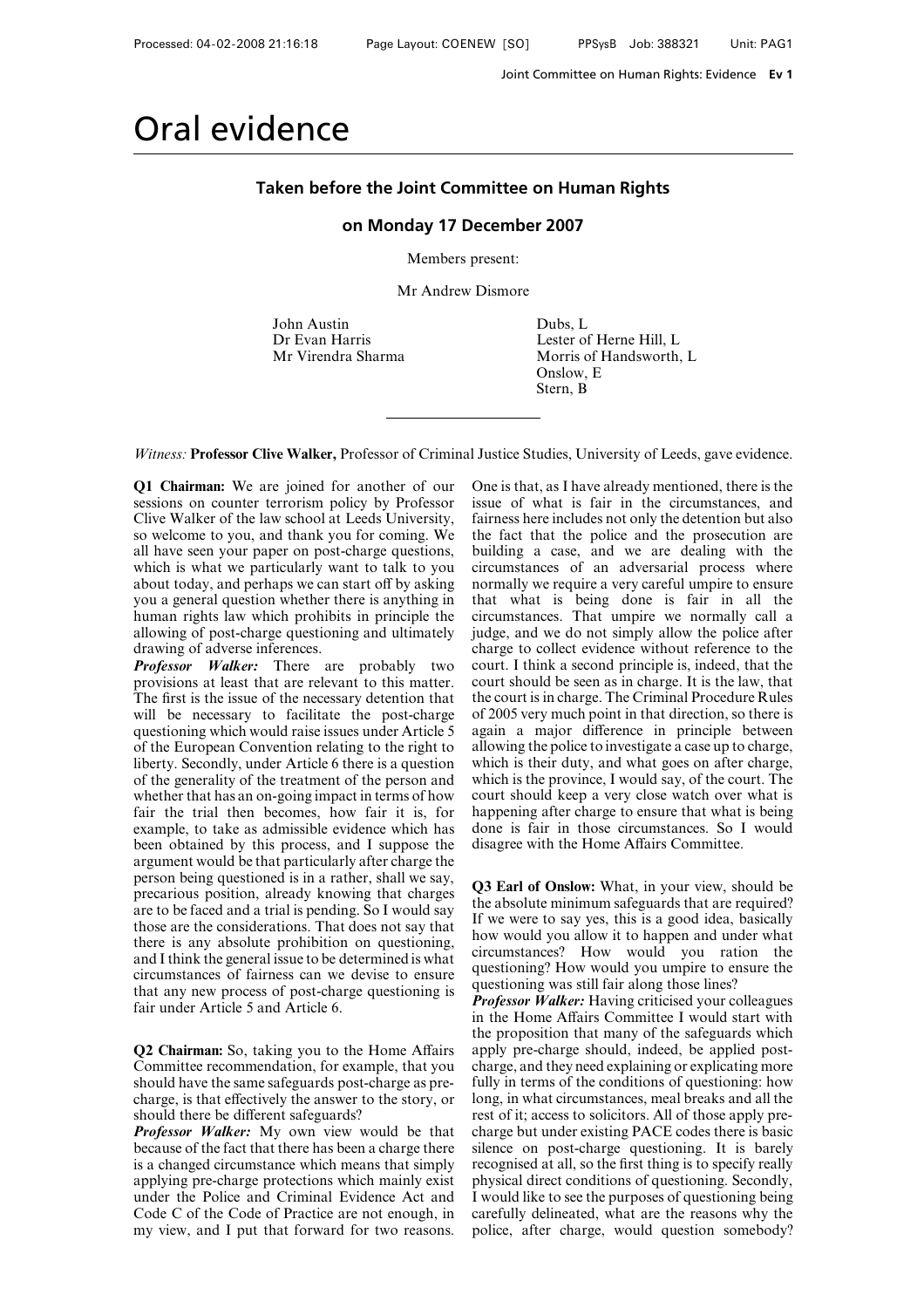#### **17 December 2007 Professor Clive Walker**

Now, in the context of terrorism, which I think is your main interest, I guess the main reason would be that new evidence has now arisen post-charge, and fair enough, I would say, let's specify that therefore the questioning has to be about new evidence and we do not allow the police to continue to browbeat somebody post-charge on exactly the same issues they were questioning pre-charge. They have had their 28 days, or whatever period the Government might now wish to set. It would really be set at nought and it would make a nonsense of all the debates about what the period of pre-charge detention should be if they could continue on the same tack questioning about the same issue postcharge, bearing in mind that between charge and trial can be a considerable period of time- a year, even closer to two years in some cases, has been common in recent times. A third point is that I would like all of that to be policed. I said after charge the court should be in charge, and I therefore recommend that the wish to question further should be taken before a judge, and should be authorised or refused, as the case may be, by a judge, who should look very carefully at the purposes of questioning, and see that they do not conflict, either with the issues which have previously been questioned precharge, or, indeed, that they do not conflict with the very elaborate and precise rules about disclosure of evidence which apply post-charge, for I think there is again a danger of the police obtaining by postcharge questioning what they would not be allowed to obtain through the process of disclosure of evidence pre-trial. I would also like the judge, the questioning having taken place, to go back and check the records that the police have actually observed the limits that have been set on the rounds of questioning, the areas of permissible questioning. You would also need to think about periods of time. Should it be another 28 days? Should the police be able to question for what I described as potentially up to two years? Should they question somebody every day over two years? My own recommendation would be to think in terms of no more than a total period of questioning of seven days. So there are periods of time, there is judicial review, and conditions of questioning.

**Q4 Earl of Onslow:** Arising out of that, how do you cope with, unless you have a judge sitting in on the questioning, PC Bloggins being allowed to question within that sort of parameter? The accused has a solicitor present. The policeman, because he is getting more information, starts to stray outside those parameters. How do you police that if there is not somebody judicially there? Also, how long would you allow this to go on? Let's say new evidence arises ten minutes, and I am taking this as an exaggeration, before the trial is due to start? How would you stop it happening X days or X hours or X months or X years before the trial starts?

*Professor Walker:* On the first point, we have moved on in terms of police questioning and questioning is now, certainly for more serious cases like terrorist cases, almost certainly going to be tape recorded. So I think we do have a good record, and we would be

able to obtain a fairly clear transcript of what has gone on in the police station. As you say, combined with the fact that the suspect, the chargee's, lawyer is also likely to be present and is able to object at the time if the questioning, as you say, strays. But my idea was to bring back the transcript before the judge who granted the authorisation. Let the judge look at the transcript and make a judgment as to whether the police have strayed too far in a way which is unfair or underhand, if you like, designed to evade the rules on pre-charge questioning time limits or designed to evade the rules on disclosure. So that is my answer to your first point, the safeguards are there. In terms of when does the clock stop, or should the clock ever stop, I would certainly find it difficult to say that it is likely to be viewed as fair to question while the trial is going on. It would seem to me to be an extraordinary fate for an individual to spend his day in the Old Bailey and his night in Paddington Green, so I am fairly sure of that. I find much more difficult your question should the police interrogation stop a day before the trial, a week before the trial, a month or a year before the trial? I would come back to the idea that any questioning is to be authorised by a judge who is charged with the idea of ensuring fairness in the circumstances, and I can conceive that it is possible that if evidence suddenly arises a day before the trial and that the police have not exhausted their allotted time, which I argued should be seven days, then questioning might be viewed as fair. It might also be viewed as fair for that judge to postpone the trial so that the defence can properly consider the evidence which has been obtained. So I find your question a very difficult question to answer in terms of time limits, save that I would say that there cannot be questioning during the trial.

**Q5 Baroness Stern:** Some people might say that the role you are suggesting for the judge is inquisitorial and that is rather at odds with the traditional judicial function in an adversarial system like ours. How would you answer that objection?

*Professor Walker:* I am not asking the judge to directly ask the questions, and in the context of a hearing I would add as another safeguard that I would like any police questioning to be approved by the prosecution. I think it is probably obvious that that would have to be the case after charge, so on the one side we have the police making an application to question further, and I would also invite the defence to appear if they wished to object to the questioning. So I see the role of the judge as essentially an umpire as to whether the questioning should take place, and later, on review, an umpire as to whether the questioning which has taken place has taken place fairly and in the interests of justice. In that I would distinguish the role of the judge from an inquisitorial magistrate, who is actually directing the lines of inquiry and in some cases is conducting those inquiries directly herself or himself. The judge remains an umpire; the initiative is taken by others.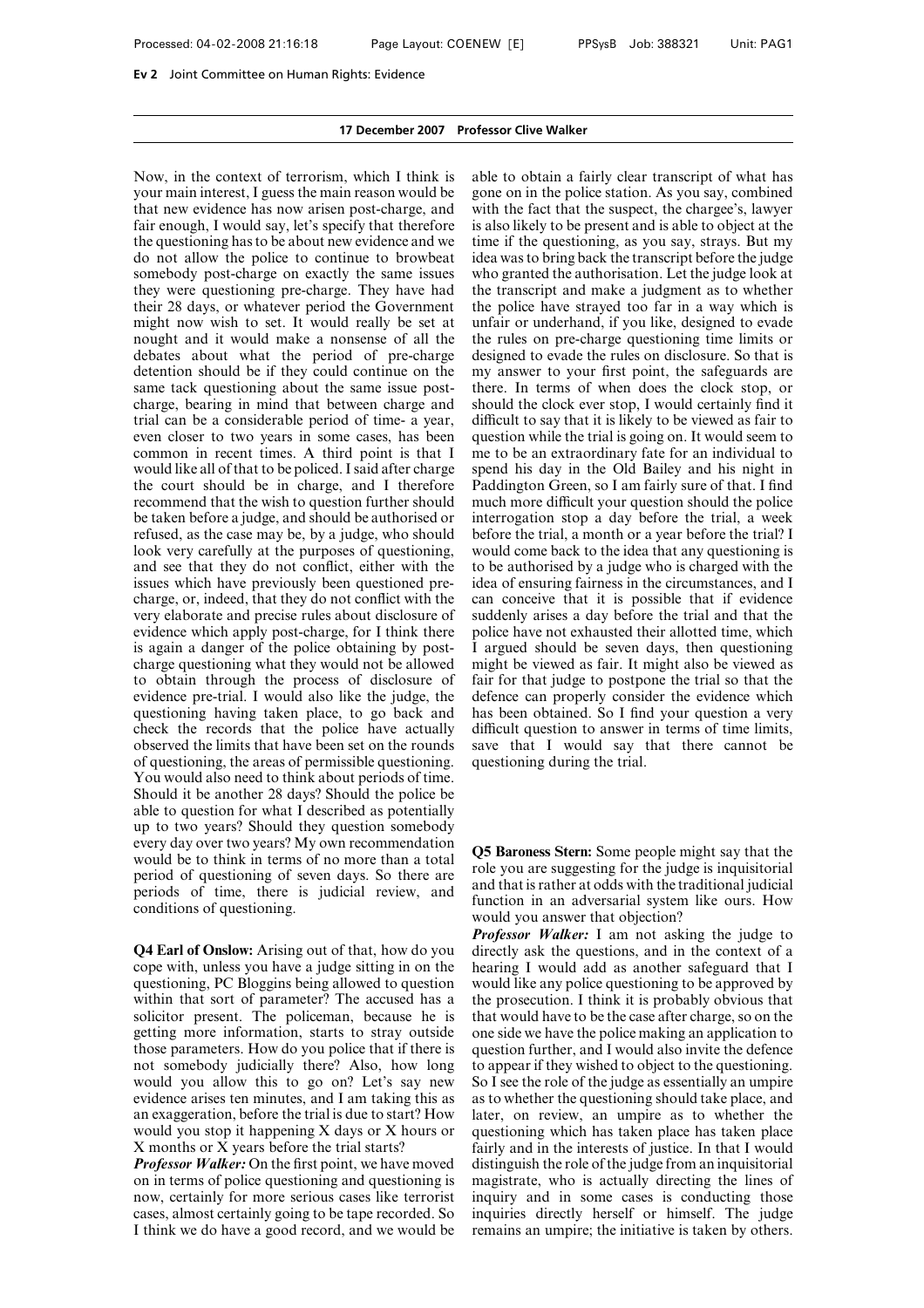**Q6 Lord Dubs:** My question is about silence in the face of post-charge questioning. What do you think is the minimum that should be contained in the specimen direction by the trial judge to the jury about the inferences it might be permissible to draw? Professor Walker: This, again, is a very difficult question. There are a number of provisions in past history which have allowed questioning post-charge but on the basis that the evidence is not allowed to be admitted at all, and so the first proposition is to question whether I think we allow this evidence to be admissible. As I say, there are a number of fairly recent statutory provisions—when I say "recent", the past 20/25 years—dealing with serious frauds and corporate misdeeds which have allowed this form of questioning, but very much on the basis that the evidence would not be used. I think if we allow the evidence and then also we allow not only statements which have been made but silences by way of unforeseen<sup>1</sup> inferences, we have to be again sure, it strikes me, that it is fair to draw inferences in those circumstances, and I think that again points to active judicial umpiring of what is being questioned about and the circumstances of questioning. So I would say that provided we have had that form of umpiring, the circumstances which I have already described, it is difficult to argue that it is necessarily wrong to draw adverse inferences. A case called *John Murray* before the European Court of Human Rights did not exclude the possibility of adverse inferences being fair. In terms of the directions, then, to the jury I think I would like to add an extra statement to what is the current approved statement which has been devised through the Judicial Studies Board which would be to the effect of a reminder to the jury that, post-charge, the suspect is perhaps at a particularly fraught stage and is under particular pressure to respond and to try and, for example, do a deal or to please his or her imprisoners. Therefore the reliability of either silences or statements may be particularly questioned in those circumstances. So I start with the normal proposition, the normal inferences, the normal directions, but I think I would have a special warning to do with post-charge questioning.

**Q7 Lord Dubs:** You have mentioned a number of safeguards, both in answer to my question and earlier questions. Do you think some or all of these should be contained in primary legislation, and if not all, which ones do you think would be appropriate to leave to secondary legislation, for example amending the PACE codes, to which you have also referred?

*Professor Walker:* I start with the proposition that the Police and Criminal Evidence Act does not authorise in the terms of that Act post-charge questioning at all, so I would start with the proposition that if you are going to go down this road, whether it is to do with terrorism or, as the Government has also argued, police questioning in general, there does need to be primary legislation to set some parameters. The particular parameters I

would set in the primary legislation would, indeed, relate to the purposes of the questioning—for example, it relates to new matters not old matters: I would see it as relating to the time limits on the questioning—I suggested no more than seven days; and I think the idea I put forward of judicial umpiring of the process of questioning would also require primary legislation. Presence of a solicitor would also require primary legislation. So I think all of that should be primary. I think you could probably leave to an amended PACE code issues like the person shall get a meal every two hours or a meal break every two hours, and some of the details of that kind can be left to the details of the code.

**Q8 Chairman:** Can I put to you the more general question as to where this has all come from? We are trying to steer a very difficult course, I think, between, on the one hand, post-charge questioning and, on the other, 28 days, plus or minus. The question really, I suppose, is this. One of the key arguments that has been advanced by the police in the past, I am not sure to what extent it is still the case now but it will come back, is that the reason we need 28 days, or more than 28 days, is the complexity of the investigation and the fact that evidence comes to light much later, and with the fixed time limit they cannot put that evidence to the suspect, and the argument is we can have threshold charging, which works on the basis of anticipating what the evidence may be and within what timeframe and so forth, and the argument then comes back: Well, the answer to that is to require the charge and the threshold charging and all the rest of it to be at the 28 day limit, but the quid pro quo is that the police should then be able to put that to the suspect at a later date. So which is the lesser of two evils, having more than 28 days—42 days or whatever it is—and no post-charge questioning, or sticking to 28 days or even less, but the quid pro quo is you allow the suspect to be questioned on the evidence that comes forward as a result of those later inquiries? How would you answer that, which is the political question we all have to grapple with?

*Professor Walker:* I think I would prefer to treat the issues as independent to a large extent. In other words, I would like you to ask yourselves, as you no doubt have been, is the 28 days justified on its merits? What is the evidence in terms of the case files, for example, from 14-28 days?

**Q9 Chairman:** We have already concluded on that and we have said there are no grounds for fixing the limit beyond 28 days. But I put the argument hypothetically because there is no doubt this is an issue that will keep coming back as it gets more complex or more evidence is produced. At the moment we are not satisfied we need to go beyond 28 days, but there is no doubt this issue will be a running sore through politics for the foreseeable future, so take it as read that is going to be the argument we shall have to answer.

*Professor Walker:* Well, taking it as read that it is an independent issue, looking at the merits of the issue of post-charge questioning in itself, I accept in many

<sup>1</sup> *Witness correction*: adverse.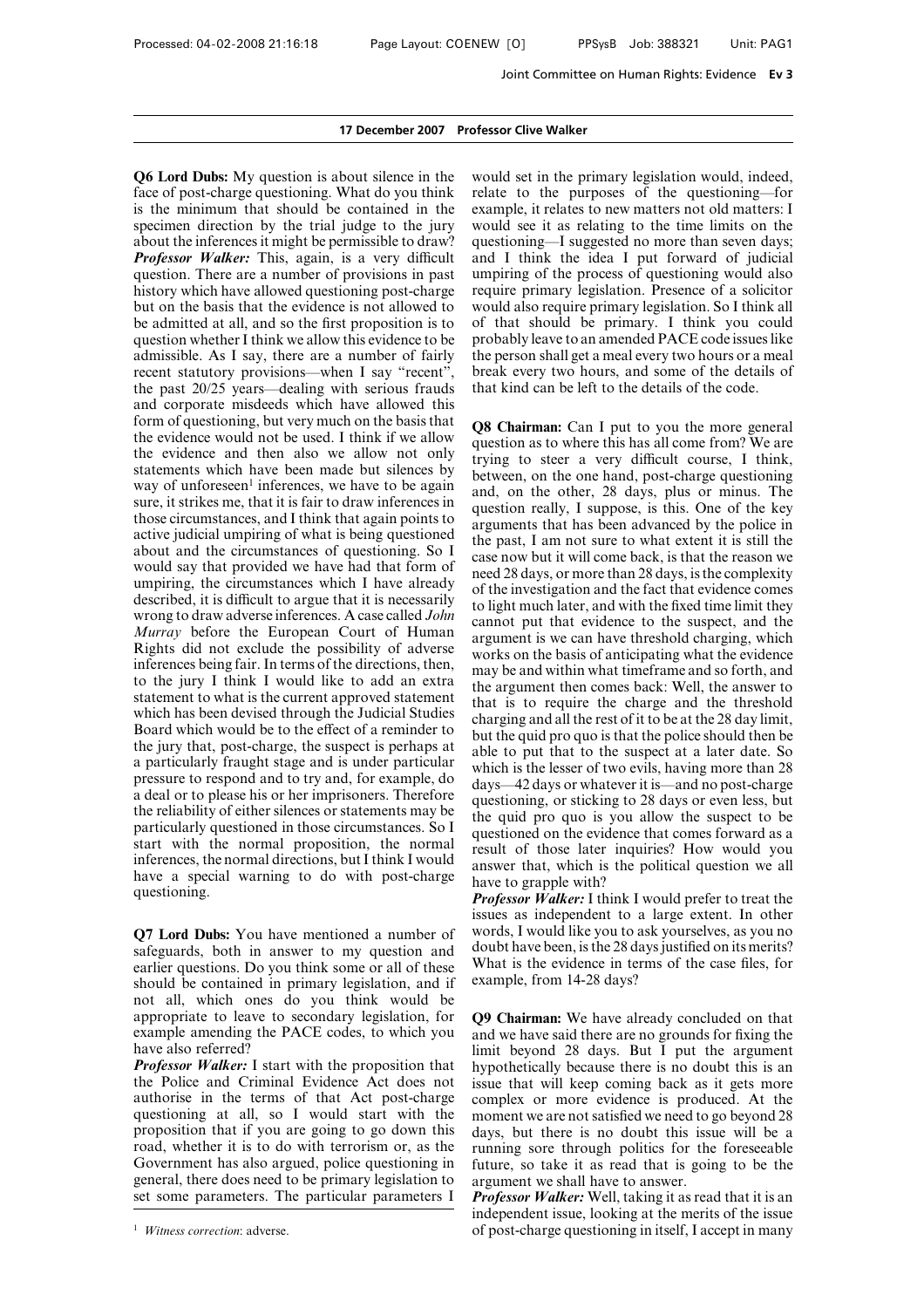#### **17 December 2007 Professor Clive Walker**

ways the preamble of what you have said, that it is claimed—and I think I accept—that a lot of the recent terrorist cases have been very complex. I go back to the question of independence: this does not necessarily mean you need more than 28 days because what you have there is a profusion of evidence within 28 days to charge to the person anyway, but I can see there is an argument you may wish to explore the evidence further. It is in the public interest to know what has gone on and to detect all the strands of the conspiracy which has taken place. So I think that the complexity is a good argument which I accept as a leg for post-charge questioning. The other argument you give I also accept—that the threshold test does again leave up in the air, if I can put it that way, more so than, shall we call it, the normal test, a number of strands of evidence which can be left where they are for the sake of bringing a viable charge, but it may again be in the public interest to explore those unexplored strands and see if there are better charges which might be made or, indeed, other charges which may be made against other people. So I accept the generality of the argument that post-charge questioning has come on the horizon, and makes some sense in the fact that there are changed circumstances which particularly apply in terrorist cases. What I did not accept was the argument that this can be done without a lot of thought and you can simply apply the pre-charge PACE rules to post-charge questioning.

**Q10 Chairman:**I think we would certainly agree with that. Can I look at the other side of perhaps the same coin? The police say: Well, it would be useful to have this. However, in practice they will not answer our questions anyway, which is what the position has been pre-charge questioning, generally speaking. The only utility, therefore, comes from the issue of being able to draw the adverse inferences. Is there anything you would like to add to that because in the end we are not arguing so much about the questioning, but about the inferences.

*Professor Walker:* Yes. The silences. I suppose two things come from my research. First, I agree with the proposition that in terms of post-charge questioning it happens very rarely, and  $\overline{I}$  very much suspect the reason is what is the point, they will not answer any charges. What would be the effect of applying adverse inferences? I can tell you that there was some research done in Northern Ireland in relation to adverse inferences in terrorist cases—

#### **Q11 Chairman:** Is this in Diplock courts?

*Professor Walker:* In Diplock courts, indeed, yes. This goes back I think about seven or eight years, the research, so not exactly the heyday of Diplock courts but nevertheless Diplock courts. The effect of applying adverse inferences—and this again was pre-charge not post, because the rules in Northern Ireland are very much the same; there are no adverse inferences post-charge—was not to produce dramatic changes in terms of those adverse inferences, but to encourage the suspect to speak. I am trying to remember the precise figure, but I think it went up from round about 36% who answered

questions to 75% who answered questions, so the main effect was an encouragement to answer the questions. In terms of the adverse inferences they become rarer, and the change there was probably less dramatic. I have a colleague in Northern Ireland at Queen's University Belfast,<sup>2</sup> who does a lot of research on this and he described the adverse inferences as "copper-fastening" the already strong case. That was how he put it in his observations of the cases where he found an adverse inference had been used.

**Q12 Chairman:** And since adverse inferences came into England in ordinary criminal trials, has there been any research done on the impact that has had? *Professor Walker:* There has. The impact has been rather more marginal but of a similar nature. In other words, the courts themselves have not, I would say, dramatically used adverse inferences to convict people; it adds to other evidence but it has encouraged more responses to police questioning or, indeed, issues raised at trial. That seems to be the impact. So we must assume it would have the same impact, if applied to terrorist cases in England post-charge.

**Q13 Lord Lester of Herne Hill:** I am sorry I was not here at the beginning of your evidence, Professor Walker. My question really is to ask you to state what I hope is the obvious. I take it that the basic safeguards built into the common law and the Human Rights Act are, first of all, the presumption of innocence: secondly, the privilege against selfincrimination, the right to silence: and, thirdly, the overriding obligation of the criminal court to ensure fairness at trial, and all of that is in common law but copper-fastened in the Human Rights Act and the European Convention, so that those safeguards would be in place if we moved towards post-charge questioning, leaving aside the merits of doing so. Is that right?

*Professor Walker:* I answered a previous question about what would be the difference of the regime pre-charge, and the various safeguards that exist pre-charge, and the regime that might exist postcharge and what I would like to see post-charge, and I did point out as one of the perhaps major differences what I would describe as "judge umpiring" the questioning post-charge. I would not be happy simply to leave this to the police to conduct as they see fit; I think it should require preauthorisation by a judge. Let the police put their need to question to a judge and prove that it does not either repeat sessions of questioning already conducted, or does not trespass on the rules of disclosure, or process of disclosure. So there would be pre-authorisation. I also argued that the judge, after the process had taken place, should check the record to see that what has been done is fair, and that he or she makes a decision as to whether any evidence found, or silences inferred, should be raised at trial. So I think the differences are close scrutiny, a close umpiring, as I described it, by the judge.

<sup>2</sup> *Note by Witness*: Professor John Jackson.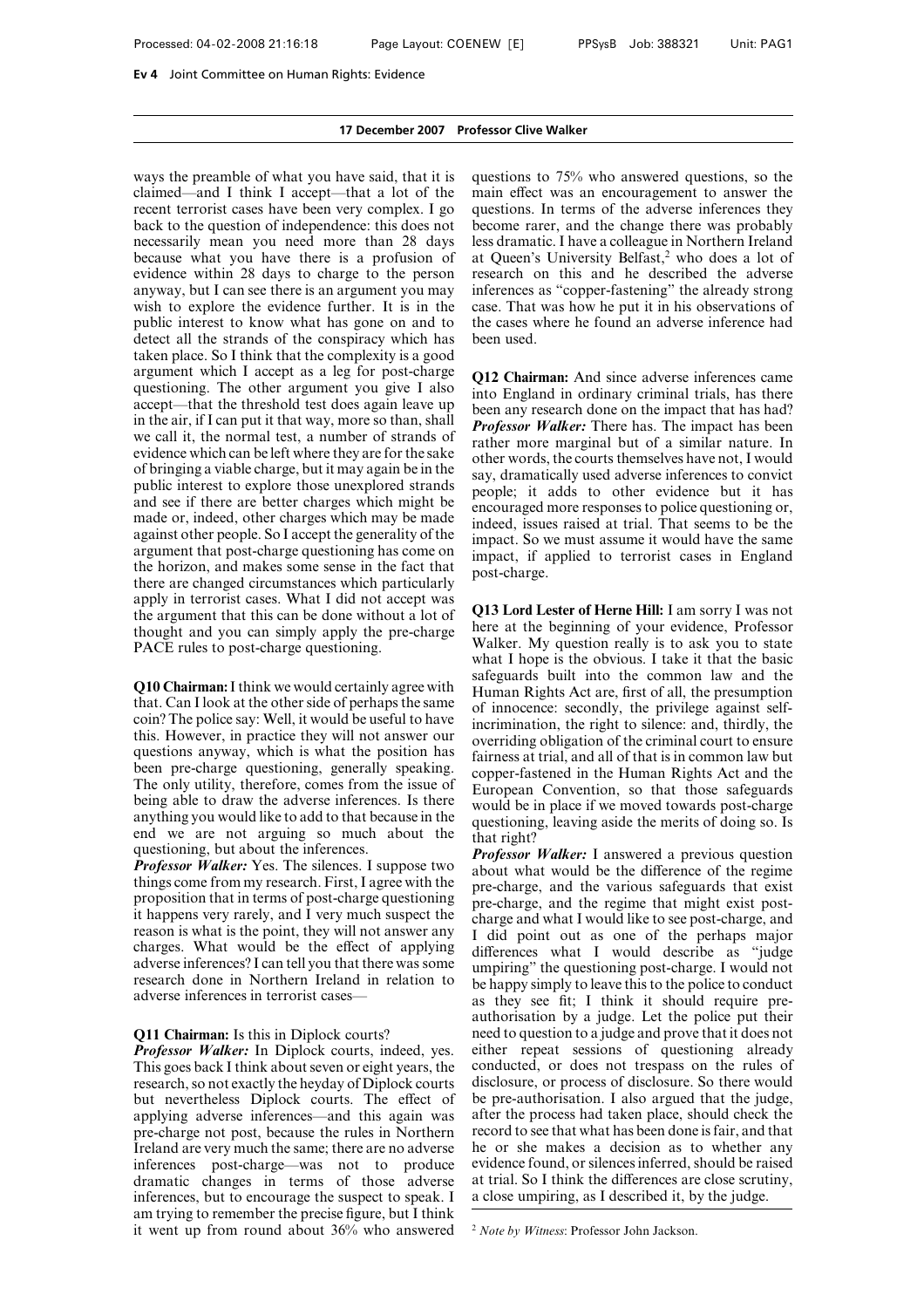**Q14 Lord Lester of Herne Hill:** I understand that entirely. What I was on about was, assuming that the earlier safeguards that you are recommending did not operate, there would still be the obligation at the actual trial for the judge to be extremely careful against the use of answers to post-charge information because of those three safeguards that I have mentioned about presumption of innocence, the privilege against self-incrimination and fairness of trial. So those would be in place. I am not disagreeing at all in my question, but that is right, is it not? There would be the final obligation of the trial itself?

*Professor Walker:* Oh, yes. We, of course, still have the operation of the provisions in Sections 76 and 78 of the Police and Criminal Evidence Act 1984 at the trial itself. What I am arguing is, if the judge has to review at a much earlier stage, pre-trial, then maybe the evidence would not even reach trial. If he or she believes that the questioning that has been conducted has strayed from the authorisation which was granted, we could put a stop to it at that point. But you are right, even if it goes to trial, I guess it would be true to say the defendant has a second bite at it through Sections 76 and 78, and let the jury decide ultimately of course.

**Q15 Lord Lester of Herne Hill:** And why would that not be sufficient? We know that in the United States the Fifth Amendment is interpreted in a very extreme way, one might say, to cover people being questioned even when it does not lead to trial, whereas in the UK and Australia we do not take quite such a robust view. Arguing against you, why would it not be sufficient to say any abuses or misuses on the way can be cured by making sure that the evidence is not improperly used at trial? What is wrong with that argument?

*Professor Walker:* Well, simply that I put forward the proposition that post-charge questioning is perhaps putting the suspect, the charged person, the accused, in an even more difficult position than precharge questioning, and our suspicions ought to be heightened in that circumstance. The earlier the check that the evidence that has been obtained or the adverse inferences which are to be applied is fair in the circumstances the better, in my view, and that relates again to the fact that there is perhaps greater pressure on the accused having been charged with offences. There is also the danger of conflict with the rules of disclosure- where does the boundary of postcharge questioning end and where does disclosure begin? We need again a judge to sit as an umpire to make sure that each procedure is being used for its appropriate purpose. Of course, particularly the issue of disclosure does not apply pre-charge.

**Q16 Chairman:** One recommendation that we previously made in relation to pre-charge questioning was that interviews should always be DVD recorded. Presumably you would consider that an appropriate safeguard here as well?

*Professor Walker:* If the technology is there, which it certainly is, I see no reason why not. My own experience is that these battles about what was being recorded have been, largely won in the case of PACE suspects, and it is treated now as a matter of course. There is still an overhang in Northern Ireland of a reluctance to record, but I do detect from research and from talking to police officers in Northern Ireland that that is breaking down also because of the influences of PACE. So the better the record the happier I would be in terms of ensuring that justice and fairness is being observed.

**Q17 Earl of Onslow:** So may I sum up? What you would like is judge permitted to query interviewing on nothing other than new evidence and timerationed, and videoing and post-questioning checking with the judge that Plod has not cheated? *Professor Walker:* Yes.

**Q18 Earl of Onslow:** If that becomes acceptable and part of the law, would it not therefore be just as reasonable to use this for non terrorist trials as well as terrorist trials, if part of the politics of it should be to make terrorists as near criminal rather than terrorists? Is there any reason why it should not go on over into non terrorist trials?

*Professor Walker:*I do not see why not in principle. I think, as you rightly say, if the conditions of fairness apply they apply across the board. Of course, there is a Home Office paper modernising police powers which has made that very proposal but, again, it does so as a kind of afterthought without really any delineation as to what the rules should do. So I think there is a big "if and but" to set the conditions right.

#### **Q19 Earl of Onslow:** But it is proper conditions? *Professor Walker:* Yes.

**Q20 Lord Dubs:** One of the safeguards you have mentioned was that the period of post-charge questioning should be limited to, say, seven days. In your view, given that the period after charge and before trial can be a long one, could that seven days be anywhere within that period, or is there some additional safeguard you would attach to it? In other words, could the police wait, say, three months and then have their seven days?

*Professor Walker:* I have raised the question before whether the police are allowed to wait until the day before the trial, and I think we have to judge in the circumstances whether they have done so as a kind of artifice to put pressure on the suspect, in other words on the accused, by waiting that long. But I am troubled by the idea and I started with the proposition: Well, why do we not allow them another 28 days, and then I had the question would it be 28 days per each piece of new evidence, or 28 days overall? It did seem to me we were getting into the realms of very oppressive-looking treatment. So my suggestion is that the period should be seven days, seven days in detention of the police for questioning, and that this should be treated as a clock that you could start and stop within that seven days. You start when you think it is a reasonable point to start it; you may stop after three days and save the other four days for later. I do mention seven days; you may think nowadays that is awfully short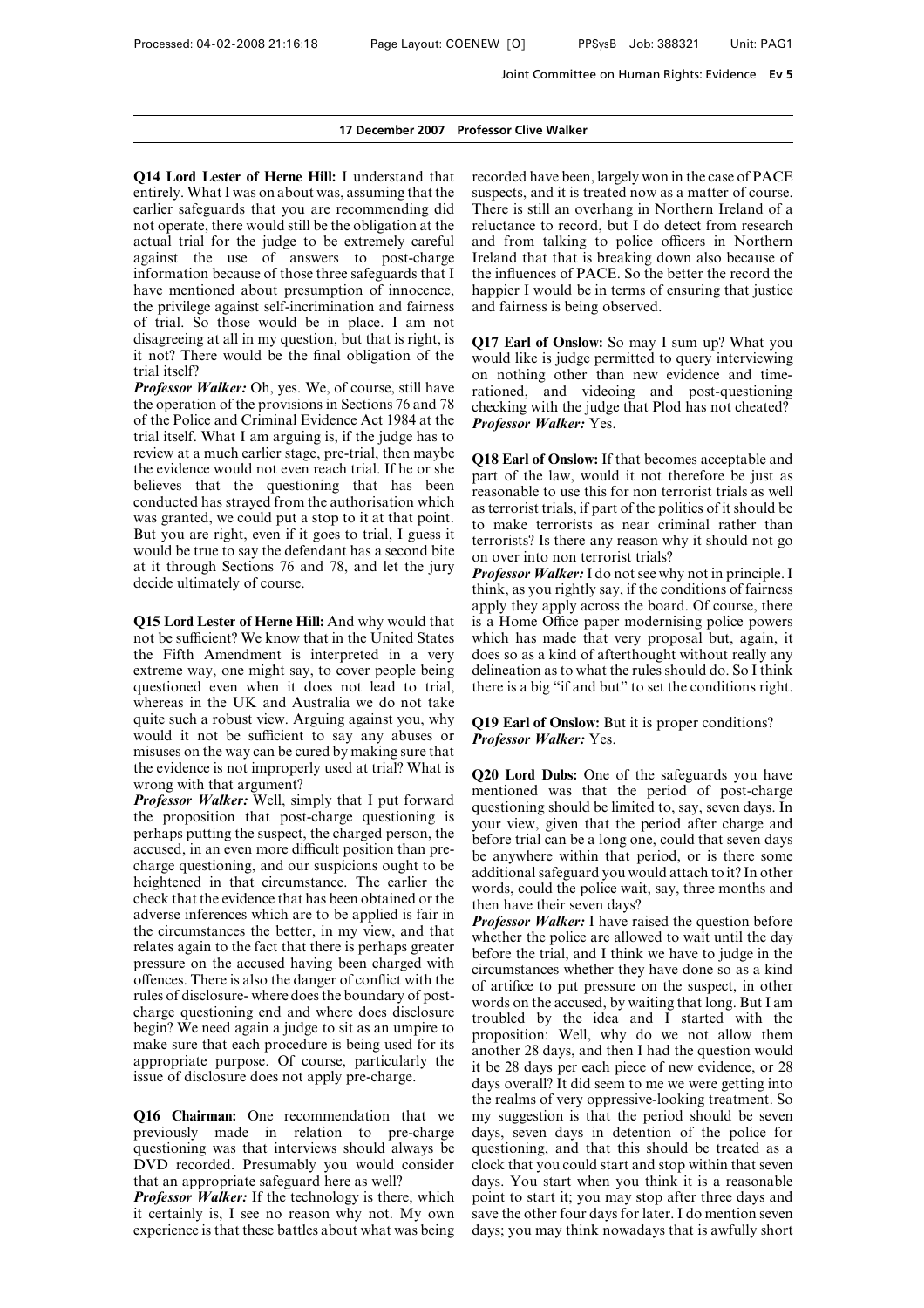#### **17 December 2007 Professor Clive Walker**

given that we have 28 days, but I think it is a fair period. Remember that 28 days was set with a view to dealing with things like forensic evidence and connecting with foreign police forces, reading computers, looking at CCTV; 28 days was not set to interrogate the suspect for 28 days. I can also tell you that if the seven days is purely for interrogating the suspect, that is an extraordinarily long period of interrogation. Maybe I have been too generous there. I did some research and when the period of detention used to be seven days—which it was, of course, until 2003—a study by the Home Office in 1992 found that out of seven days the maximum period of questioning of any suspect that it ever came across was 21 hours. So if one takes seven days as the questioning period, with maybe a little bit of time to get the person meals and so on in between, then that is an extraordinarily generous amount of time to allow to the police purely for questioning.

**Q21 Chairman:** And this would also, in your view, be subject to approval by a judge in the first place?

*Professor Walker:* Indeed, yes. The balance of questioning, as we have said, should be with a purpose which is explained to the judge, and I suppose equally the judge should check on where the clock has reached and make sure that the time is not being exceeded.

**Chairman:** That would fit in very well with one of our recommendations in an earlier report about much more judicial management of the timetable in relation to terrorist cases.

**Earl of Onslow:** One other matter arises out of that point—

**Chairman:** This is your post-interview questioning!

**Q22 Earl of Onslow:** —which is the police getting hold of evidence, holding it and saying: "We will wait before until a week before the trial", even though this is new evidence, new evidence you have had for six months. Presumably this would have to be controlled by the judge as well?

*Professor Walker:* Yes. We are reliant on the judge, and your own previous reports have shown that perhaps the judges are not active enough in these cases and should be encouraged to be more active in questioning the police. So, yes, I would very much encourage a judge to question: When did this evidence become available to you? Why have you waited six months to ask for questioning at this point?

**Chairman:** Thank you very much, that is very helpful, and I hope has answered one or two questions in our minds about questioning witnesses in this area.

*Witness:* Mr Neil Garnham OC, Special Advocate, 1 Crown Office Row, gave evidence.

**Q23 Chairman:** We are now joined for our second session of the afternoon by Neil Garnham QC, who is Special Advocate. Our second session is about control orders and special advocates. Neil, presumably you are aware of our previous recommendations in our report in the summer of basically three themes: that there should be an obligation on the Secretary of State to provide a statement of the gist of the closed material; that the prohibition of any communication whatsoever between the special advocate and the "client" after closed material is seen to be relaxed; and the standard of proof in SIAC should be raised to balance of probabilities. From your experience do you see any particular practical problems arising from those specific recommendations?

*Mr Garnham:* I can see there is going to be considerable objection to the first of them. Although I think it is an entirely sound proposal from this Committee, the Security Services and the Home Office are going to be spitting tacks, I fear—not that that is a reason for not going ahead with it, but I anticipate that as a practical problem. The second matter you raise is the communication between the special advocate and the appellant. As you concluded on the basis of the previous Special Advocate's evidence it seems to them, and I have to say I share the view, that it is a pretty essential step, provided some mechanism can be devised for achieving it, because what exists at the moment, as you know, is pretty hopeless. We can pose questions of the appellant after we have seen the closed

material but only with the permission of the Commission or the judge having given notice of the questions we want to pose to the Secretary of State, which is entirely counter-intuitive to any lawyer, that you disclose your case to the other side before you even get permission to ask the question. Of all the matters you raise that is the one that seems to us most critical. A thought I have had in the past, which I do not pretend is necessarily shared by others, is that I do wonder whether there might not be a means by which this could be achieved, sensibly and with reasonable efficiency. I do not see why special advocates should not have the power, were there rules to make provision for it, for us to apply ex parte to a High Court judge for permission to ask the question. The High Court judge would then act as the guardian to ensure we are not asking questions which we ought not to ask, but we would not have to disclose significant parts of our case to the other side, the Security Service, which would often render the whole idea pointless. If that was to find favour, it might even be made better by permitting that application to be made to a High Court judge with experience of these matters but not the one who is hearing the case. Because the downside of this procedure is that we ask a question of the appellant to which we get an entirely unhelpful answer that shoots ourselves in the foot, and since we are not meant to be there as *amici curiae*, friends of the court, we are meant to be looking after the interests of the appellant, I do not see why we should be exposing him to us accidentally shooting him in the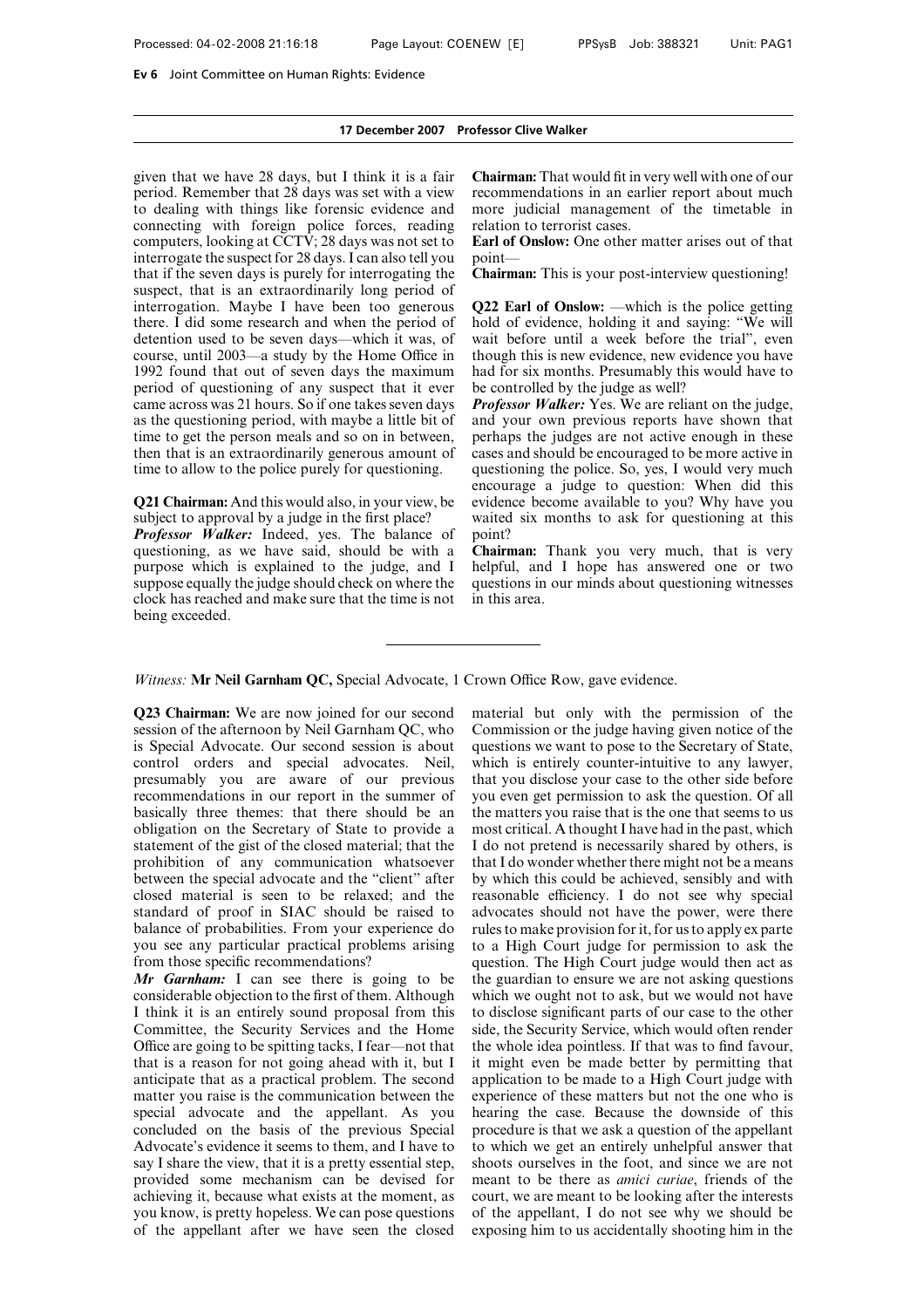foot. So it seems to me that it is possible, although it would take some thought. As to the third of your proposals, namely the change of the standard of proof to balance of probabilities rather than mere suspicion, it has long been the view of all of us who do this work that that is entirely justified.

**Q24 Chairman:** What sort of difference do you think it would it make in the cases you have dealt with if we had that third provision? In practical terms do you think it would make any difference to the cases you have been involved in?

*Mr Garnham:* I should say straight away that although I have done quite a lot of special advocacy work it has been all in SIAC. I have not done a control order case, but I am not sure the difference is very material, to answer your question, Chairman. It is pretty difficult to answer, to be honest, the question as to whether I think that change of standard would make a difference. It might in one or two cases I can think of where I thought we had a decent shot at it, and if it was not for the fact we were met with such a low hurdle we might just have swung it, so yes.

**Q25 Chairman:** And on your previous answer on the gist of the closed material, is there any way that that could be operated in a similar sort of way to the point you made about the ex parte application in the High Court, in terms of how that could be cleared, or something like that?

*Mr Garnham:* Gisting is really quite a common technique that we have pushed hard because it has been the most fruitful way, often. The prospects of persuading the Commission or the court to put into open a closed document are vanishly small, but sometimes we will get somewhere if we can suggest a gist that gets the burden across without disclosing where it comes from, so it has become a very popular device. But we have only succeeded in making it so useful because we have been able to negotiate it with the Secretary of State's counsel, and it is in that process of negotiation that you arrive at something that is just about acceptable to the Security Service and takes us a bit further forward, so I do not see room for that.

**Q26 Chairman:** For example, if they were to provide a gist they would have to justify that to this second judge?

*Mr Garnham:* If we, the special advocates—

**Q27 Chairman:** No. If you want it and they refuse to provide it, that refusal would have to be justified to a second judge?

*Mr Garnham:* Well, that is, in fact, what happens now but it is not a different judge, it is the same one and he is in the best position to judge that because he has been reading into the papers. So I am not sure that would improve it.

**Q28 Earl of Onslow:** On this closed material, are the Security Services overzealous in not allowing anybody to see anything? In other words, do they tend to think that something which is published weekly in the *Daily Mail* should not be allowed to be shown?

*Mr Garnham:* I think that is their default position. My favourite example was where they were attempting to keep in closed the particular assertion we wanted in open, and we were able to point to the fact that it had been in the Buckingham Palace section of *The Times* not very long ago! The Court Circular had announced that whatever group of the Army it was had visited whatever country it was, and they did then give way and say that that could be made open. So they do tend, I think, to be very cautious but that is understandable because of the nature of the material they are dealing with, and the quantity is so vast. That is what is difficult to get across to those who do not do these cases; the material is enormous.

**Q29 Chairman:** What we were told last time was that a lot of material which turned out to be closed was available on the internet if you knew where to look, but often not in translation.

*Mr Garnham:* Yes. It is something we spend tedious hours doing, googling obscure names, but in fact we have to be careful about that because Security Service have made it clear they do not mind us making simple Google searches, a single name, but we cannot do any of the more complicated googling where you put in two names because the nature of the link, were it to be revealed, might disclose something they would be unhappy for us to reveal, so in those circumstances they require us to go to Thames House and do the googling on a protected computer.

**Q30 Chairman:** Does that stop you getting access to anything? There is the inconvenience of it; there is the risk of you being surveilled yourselves while you are doing that, I suppose; but, more importantly, does that restrict access to the wider internet?

*Mr Garnham:* It means if we want to make that sort of more complicated search we can only do it in their premises, and that is just inconvenient, and it is difficult to fix up times in the usual way.

**Q31 Lord Morris of Handsworth:** Mr Garnham, I note your earlier comment that you have not done a control order case, but from your experience of acting as a special advocate would it be helpful or unhelpful for Parliament to clarify the statutory framework in light of the recent House of Lords judgment, in particular concerning the procedure fairness of control orders?

*Mr Garnham:* I think it would be helpful. I suspect what will happen now is there will be a whole sheaf of cases that make their way up through the appellant courts testing the limits of what the House of Lords said in the recent case, and I suspect if that were overtaken by a Parliamentary amendment that set out clearly what it was it would help.

**Q32 Lord Morris of Handsworth:** Have you got any special procedural advice that you want to offer on that?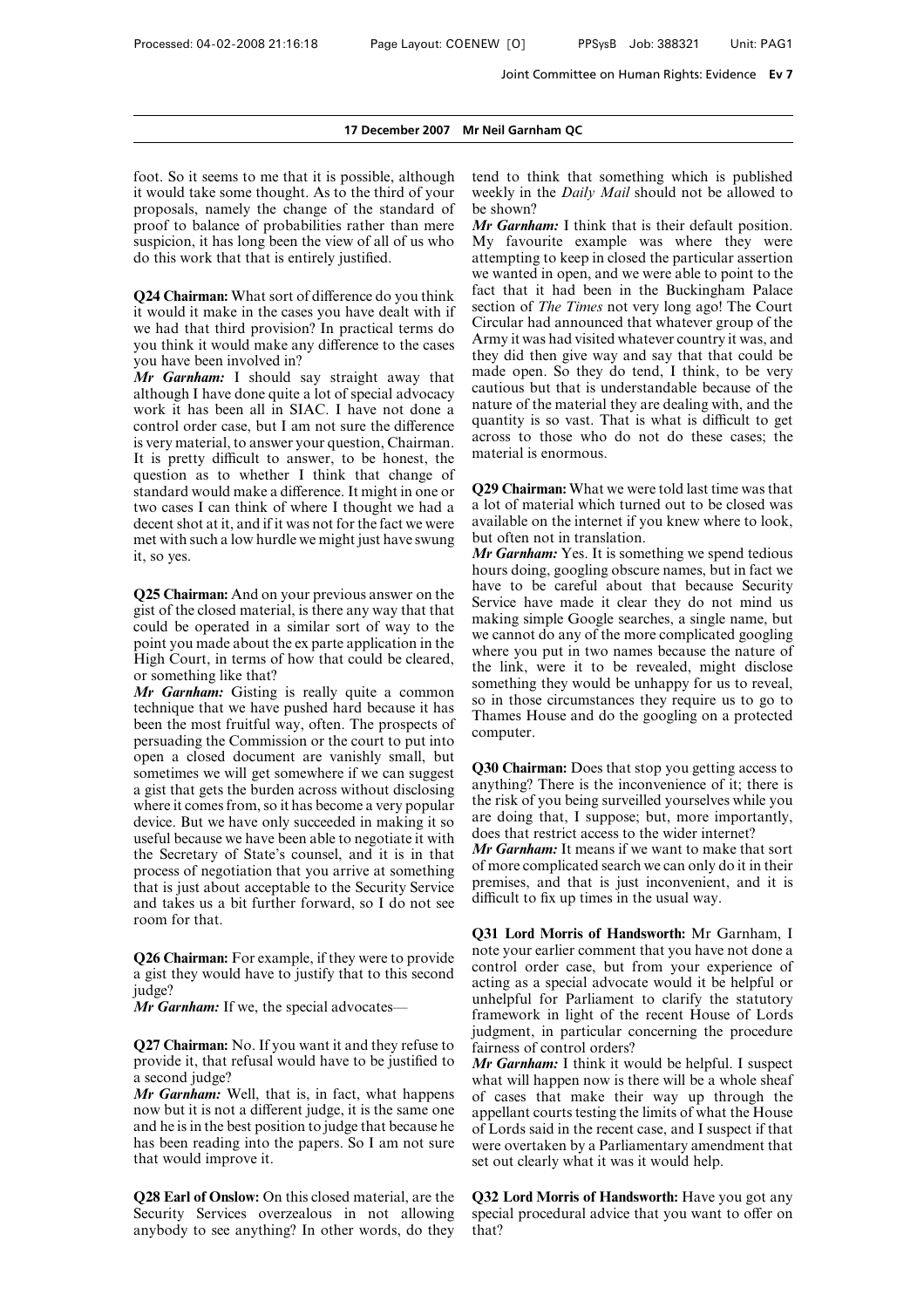#### **17 December 2007 Mr Neil Garnham QC**

*Mr Garnham:* Not beyond what I have said so far and beyond perhaps turning the qualification, the reading, into the statutory framework that was suggested by Baroness Hale. I can see good sense in making that statutory instead of case law.

**Lord Morris of Handsworth:** Thank you.

**Q33 Baroness Stern:** Are you saying it would make control order proceedings fairer if there were an obligation on the Secretary of State to give a fuller explanation of why she considers there are grounds for making the order at the time the order is made? *Mr Garnham:* Yes, I do, but I can foresee the nature of the objection that there would be to that, because it is in giving that greater disclosure that the Security Service would fear damaging disclosure. This is not something I think easily solved by a piece of draftsmanship.

#### **Q34 Baroness Stern:** Because?

*Mr Garnham:* Because as soon as you start gisting the Secretary of State's case you start giving away that which is regarded by the Security Service as potentially damaging to national security, and that is the nub of the problem.

**Baroness Stern:** Thank you.

**Q35 Earl of Onslow:** Are there any other amendments to the statutory regime of control orders, would you say, that are necessary or desirable in the light of the House of Lords judgment?

*Mr Garnham:* I cannot think of any, I have to say, beyond what I have talked about already. The difficulty from a practitioner's point of view with the House of Lords judgment is that the three principal speeches, or at least the three that followed the single consistent line, Lord Brown, Baroness Hale and Lord Carswell, urge on the court and on the special advocates that they really must try harder to make this fairer, and that is easier said than done. I doubt, and I have not detected in the cases I have been in, there is any want of enthusiasm or hard work either on the part of the Court or the special advocates to try and make this work; it is just intrinsically difficult.

**Q36 Chairman:** So you have no bright ideas, going beyond MB, about what could be done to make them fairer?

*Mr Garnham:* Beyond the one I have suggested, which is provision for an ex parte application, and that would not be a tinkering. If it were acceptable that would be a substantial change because it would mean for the first time we could find a way of putting questions to the person whose interest we are trying to represent without being overlooked by the Secretary of State.

**Q37 Chairman:** But what about calling your own witnesses? Do people exist who are experts in the field that you could use as expert witnesses?

*Mr Garnham:* No, they all work for the Security Service. All those who are going to be any good at it are employed by the Security Service. Occasionally one hears the name of a retired person with an independent mind, and we have raised this collectively as a possibility of obtaining the assistance of such a person, but it is not easy, and they are not ready available.

**Q38 Chairman:** Well, if they were readily available, could you or should you be able to call them?

*Mr Garnham:* Yes, we should, if Baroness Hale's reading of the rules is right, and yes, we can, but the latter point is not without its difficulties. I think it might be useful to have it made express that special advocates are empowered to call witnesses. It has been contemplated in various amendments to the rules and I confess I cannot recollect whether it is now in or not, but I think it would be a good addition.

**Lord Lester of Herne Hill:** My only experience, like yours, has been with SIAC and in relation to proscribed terrorist organisations in one case, and I must just remind myself about the sub judice rule, because the case I was in was the *People's Mojahedin Organisation of Iran* and I am not sure whether it is on appeal or not.

**Chairman:** I think you had better be careful on that.

**Q39 Lord Lester of Herne Hill:** That is why I am being careful but, anyhow, I think I can ask my question without breaching parliamentary privilege. I am interested by your proposal for the ex parte application. My difficulty with the current procedure on the basis of my experience is that suppose the allegation is that the organisation blew up a lorry at such-and-such a place and undesirable things were said at such-and-such a meeting, but not enough particularity is given to enable the advocate for the suspected body or whatever it is to be able to answer the allegation; it is simply too vague. My experience was that it was impossible to get particularity because immediately it was claimed that all this was very secure and therefore nothing should be disclosed to counsel for the applicant. Under your procedure, if you and I were doing a case of that character, whether it was control order or otherwise, could I then go to you and say: Would you make an ex parte application to get greater particulars of so-and-so, so-and-so and so-and-so? *Mr Garnham:* Yes. That is how I foresee it operating.

**Q40 Lord Lester of Herne Hill:** Rather than my applying to the court on behalf of the individual— *Mr Garnham:* I am not sure who "you" and "I" are in this example.

**Q41 Lord Lester of Herne Hill:** I am representing the suspected terrorist.

*Mr Garnham:* And I am the special advocate?

**Q42 Lord Lester of Herne Hill:** Yes, and the suspected terrorist is called Andrew Dismore, and I am trying to do the best for this suspected terrorist, and he says: "I have not the faintest idea of what is being alleged. It is far too vague; I do not recognise it". What would then happen under your scheme?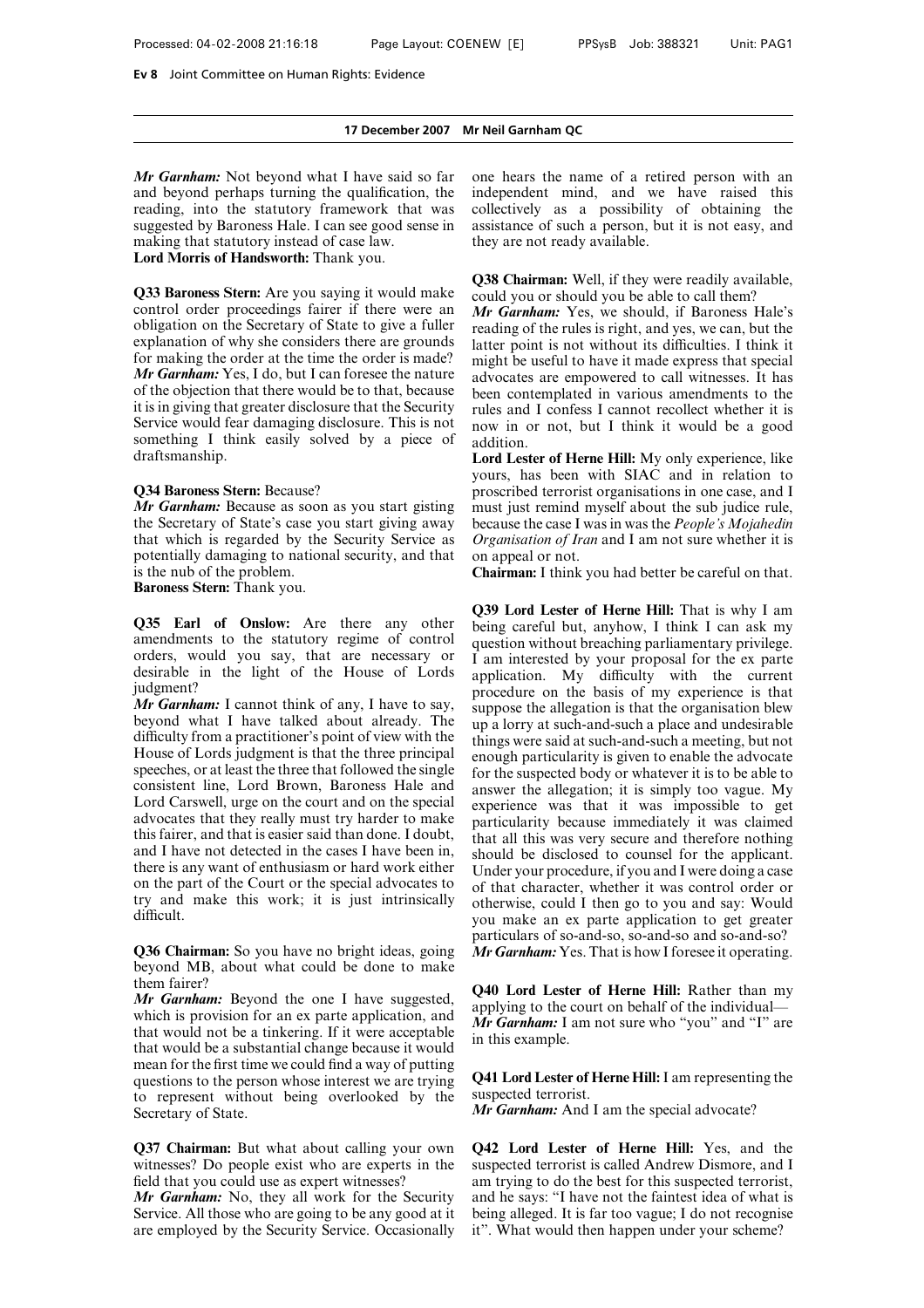*Mr Garnham:* My scheme envisages an application by me, the special advocate, based on what I know from the closed material trying to entitle me to ask you questions. For example, if the burden was that on 22 February Andrew Dismore was plotting with the rest of the organisation to blow up Parliament, although there is no way I think I can persuade a court to let me ask that question directly, I might be able to persuade somebody to give me permission to ask Mr Dismore where he was on 22 February.

**Q43 Lord Lester of Herne Hill:** I am suggesting asking the Security Service, not Mr Dismore.

*Mr Garnham:* On behalf of Mr Dismore I ask the court for permission to ask the Security Service, "Can I ask Mr Dismore where he was on the 22nd?", because that is the way it would work. It is not me getting further information out of the Security Service on the model I am proposing.

**Q44 Chairman:** You have got the information; you want to be able to put it to the suspect?

*Mr Garnham:* Yes. I want to know what he was doing; I want to know whether he has an explanation for where he was on that date.

**Q45 Chairman:** Without saying what they say you think he has done?

*Mr Garnham:* Yes. At the moment I cannot do that, probably, because there would be objections from the Secretary of State to my even raising the question of 22 February.

**Q46 Lord Lester of Herne Hill:** Because it would tip him off-

*Mr Garnham:* That there was something significant about 22 February.

**Q47 Lord Lester of Herne Hill:** I understand. So it would make a real difference if you could do that? *Mr Garnham:* Oh, yes.

**Q48 Chairman:** I think that is probably it, unless there are any questions or points that you would like to put to us that we have not covered?

*Mr Garnham:* No. Thank you very much for your time.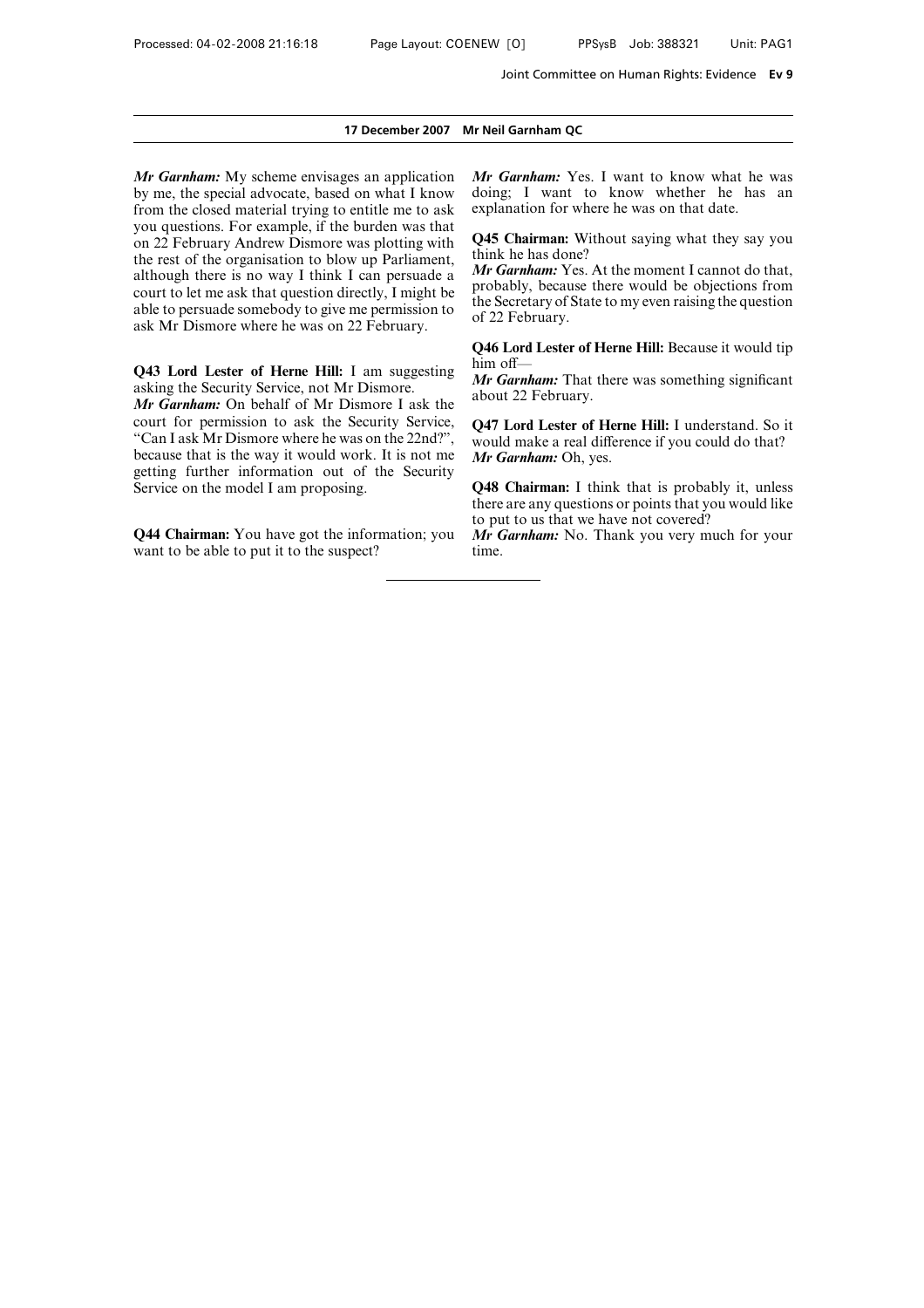# Written evidence

#### **1. Letter from the Rt Hon Jacqui Smith, Home Secretary to the Rt Hon David Davis MP, dated 10 December 2007**

I am writing to let you know that we intend to include two measures in the proposed counter terrorism bill that were not mentioned in the consultation documents the Government published on 25 July, but which I understand John Reid mentioned when he met you in May.

The two measures are:

#### *Provisions relating to use of closed source material in terrorist asset freezing cases*

Asset freezing is an important tool in the fight against terrorism. It is an executive action and is the responsibility of HM Treasury. When deciding whether to freeze the assets of a terrorist suspect, the Treasury may base its decision on all available information, including closed source material. Presently there is no mechanism in legislation to safeguard the use of closed source material in civil court proceedings relating to terrorist asset freezing cases (that is, where a decision to freeze assets is challenged in court), nor may intercept product be relied upon to support the asset freezing decision. We intend to amend the Regulation of Investigatory Powers Act 2000 so as to allow reliance on intercept in such cases (as already happens in control order, proscription and deportation cases), and to put in place a procedure to govern legal challenges to asset freezing decisions, which will afford the appropriate protection to sensitive material and capabilities. This will involve statutory provision for close hearings with special advocates.

#### *Attorney General's approval for all UK prosecutions of terrorist oVences committed overseas*

We are proposing to legislate so that the Attorney General should approve all UK prosecutions of terrorist offences committed overseas. It was recommended by Lord Carlile, in his report on the Definition of Terrorism (paragraphs 75–82) in order to strengthen confidence that the discretion for or against the use of counter terrorist legislation in extra-territorial cases is exercised correctly. At present the Attorney must give her consent to prosecutions for terrorism offences that are connected to the affairs of a foreign country. Therefore this is a small extension of the Attorney's powers.

I am copying this letter to Nick Clegg MP, Peter Wishart MP, Elfyn Llwyd MP, Rt Hon Keith Vaz MP, Andrew Dismore MP and Lord Carlile of Berriew QC.

#### *Jacqui Smith MP*

*10 December 2007*

#### **2. Letter from the Rt Hon Jacqui Smith, Home Secretary to the Rt Hon David Davis MP, dated 21 January 2008**

I am writing to inform you that I intend to include two further measures in the proposed counter terrorism bill. The measures relate to coroners' inquests that will involve material that could not be disclosed publicly without harming the public interest and measures to establish a universal UK jurisdiction for terrorist offences.

#### *Coroner's inquests*

The Coroners Act 1988 requires or creates a power for coroners to hold inquests with a jury when they have reason to suspect that an individual has died a violent, unnatural or unexplained death in prison or while in police custody, as well as in certain other circumstances. In such circumstances, an inquest may provide the means by which the UK complies with its obligation to investigate deaths under Article 2 of the European Convention on Human Rights (ECHR). It may therefore be necessary in some cases for coroners' inquests to consider material that could not be disclosed publicly without harming the public interest (for example, for reasons of national security or international relations). But material that cannot be disclosed publicly could not be shown to the jury, as the finders of fact. This creates the potential for coroners' inquests to be incompatible with Article 2 of the ECHR where the sensitive material is central to the inquest. In order to remove this potential, we have developed two legislative proposals which will ensure that coroners' inquests in England and Wales can always comply with Article 2 of the ECHR.

First, it is proposed that coroners should be required to hold inquests without juries in all cases which the Secretary of State has certified will involve consideration of material that could not be disclosed publicly without damaging the public interest for reasons of national security, international relations or for other public interest reasons. Sitting without a jury, suitably trained and cleared coroners, as the finders of fact in these inquests, will be able to see the material in question. It will be possible for coroners in certified cases to invite suitably trained and cleared counsel to assist the inquest. Counsel to the inquest, one of whose functions will be to represent the interests of bereaved families, will also be able to see the material in question.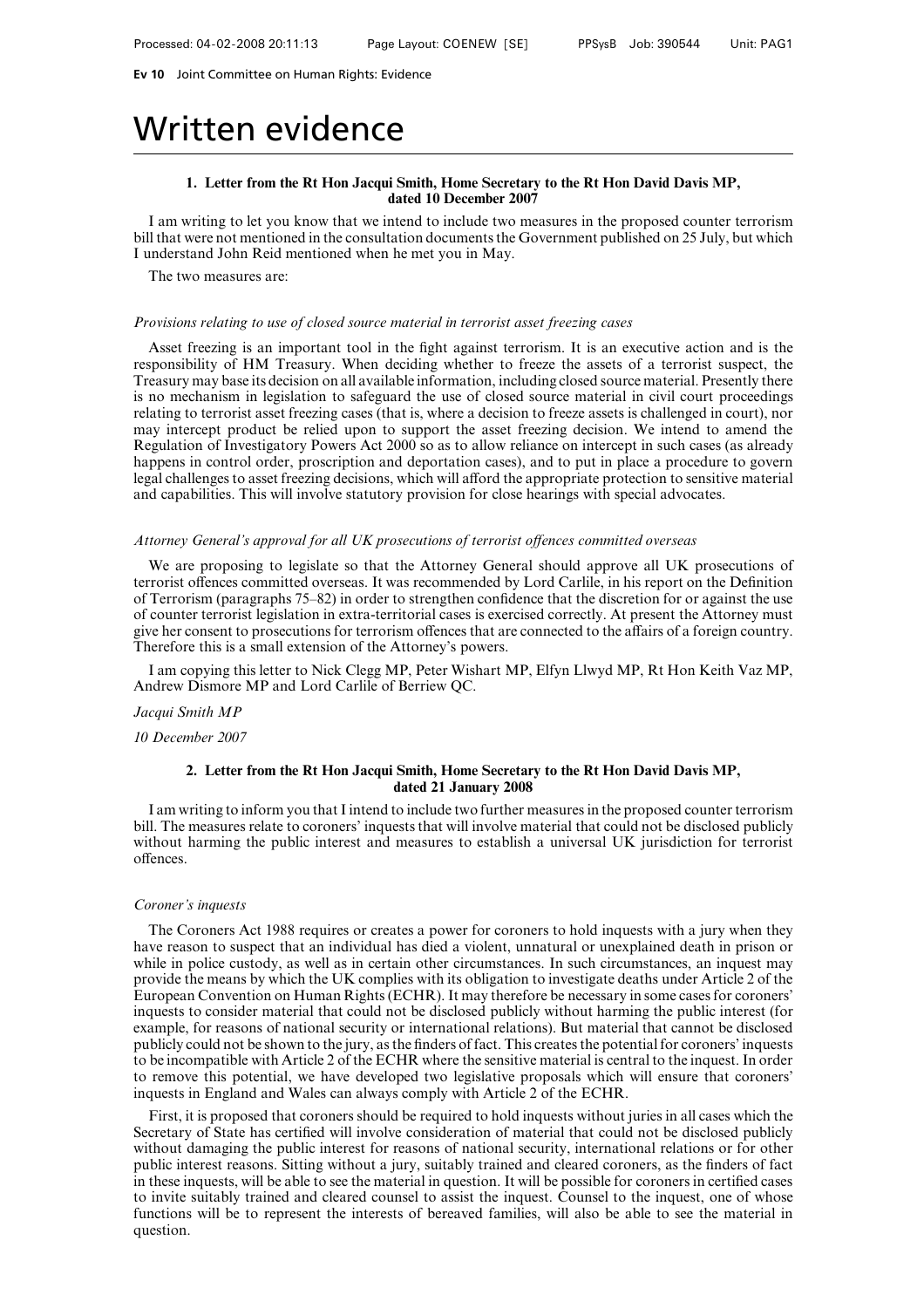Second, we also propose to add coroners presiding over such inquests, and counsel appointed for the purpose of assisting them, to the tightly drawn list of exceptions in section 18 of the Regulation of Investigatory Powers Act 2000 which would allow material derived from intercept to be disclosed to them where the exceptional circumstances of the case make the disclosure essential.

We propose to make a corresponding amendment to section 18 of the Regulation of Investigatory Powers Act 2000 to permit intercept material to be disclosed, in exceptional circumstances, to counsel to an inquiry held under the Inquiries Act 2005. The panel to an inquiry can already seek disclosure of intercept in exceptional circumstances. The Government is firmly of the view that the proposed changes are necessary in order to ensure that we are able to comply with our Article 2 obligations while protecting the integrity of the material in question. We are working with colleagues to consider whether equivalent provisions should be made for Northern Ireland and Scotland.

#### *Measure to establish a universal UK jurisdiction*

I would like to legislate in the Counter-Terrorism Bill to provide UK universal jurisdiction for terrorist specific offences. This would enable an offence under the Terrorism Acts 2000 and 2006 committed in any part of the UK to be tried in any other part of the UK.

The events in Glasgow earlier this year have highlighted a potential issue in relation to jurisdiction over terrorism cases. Although terrorism offences under the Terrorism Act 2000 and the Terrorism Act 2006 are UK wide there must be a link with England for the offences to be tried her (and the same is true in relation to Scotland and Northern Ireland respectively) and such a link may not be apparent until the investigation is well advanced.

Lack of clarity on these issues threatened to cause problems in the Glasgow case. This was resolved because the suspects could be prosecuted for both the incidents in London and Glasgow under the Explosive Substances Act 1883. This facilitated the transfer of the investigation to the Metropolitan police because the 1883 Act allows for prosecution in any part of the UK for explosions that are carried out anywhere in the UK. This issue has been highlighted by Lord Carlile in his report on the Bill which was published on 6 December.

There may, however, be circumstances where we are unable to transfer investigations under current legislation. Therefore we propose to legislate in the forthcoming Counter-Terrorism Bill to make it clear that a terrorist offence committed in any part of the UK can be prosecuted in any other part of the UK. This would enable prosecutions to take place in the most appropriate jurisdiction, whether that is in England and Wales or Scotland or Northern Ireland.

The proposal would be supported by the development of protocols between the police in England and Wales, Northern Ireland and Scotland on how cross border police issues should be handled in terrorism cases.

I am copying this letter to Chris Huhne MP, Peter Wishart MP, Elfyn Llwyd MP, Rt Hon Keith Vaz MP, Andrew Dismore MP, Rt Hon Alan Beith MP and Lord Carlile of Berriew QC.

#### *Jacqui Smith MP*

*21 January 2008*

#### **3. Letter to Rt Hon Jacqui Smith MP, Home Secretary. dated 12 November 2007**

#### Counter Terrorism Bill Draft Clauses

Thank you for sending my Committee a copy of draft clauses on some of the proposals in the forthcoming Counter Terrorism Bill. As you know, we welcomed your predecessor's commitment, in his statement to the House of Commons on 7 June 2007, to share draft clauses with us and the Home Affairs Committee. In our most recent report in our ongoing inquiry into counter-terrorism and human rights, we welcomed this as an important indicator of a change to a more consultative and consensual approach to counter-terrorism policy.1

While we are grateful to have received the draft clauses, we are disappointed not to have received them in time to give us an opportunity to subject them to detailed scrutiny and to point out any human rights compatibility concerns at as early a stage as possible and before the Bill is finalised. In Mr. McNulty's evidence to us on 20 September he hoped to be in a position to provide us with draft clauses by "early October", or by the time the House resumes (ie 8 October). We received the draft clauses on 6 November. With the Bill itself expected to be published shortly, this has provided us with very little time to conduct anything but a very cursory pre-legislative scrutiny of the draft clauses. We understand the pressures under which you and your staff work, but we hope that in future you will be able to keep your commitment to affording an opportunity for meaningful pre-legislative scrutiny by making draft clauses available at least four weeks before a Bill is due to be published. Otherwise the exercise risks looking like token consultation.

<sup>1</sup> *Counter-Terrorism Policy and Human Rights: 28 days, intercept and post-charge questioning*, 19th Report of 2006–07, para. 4.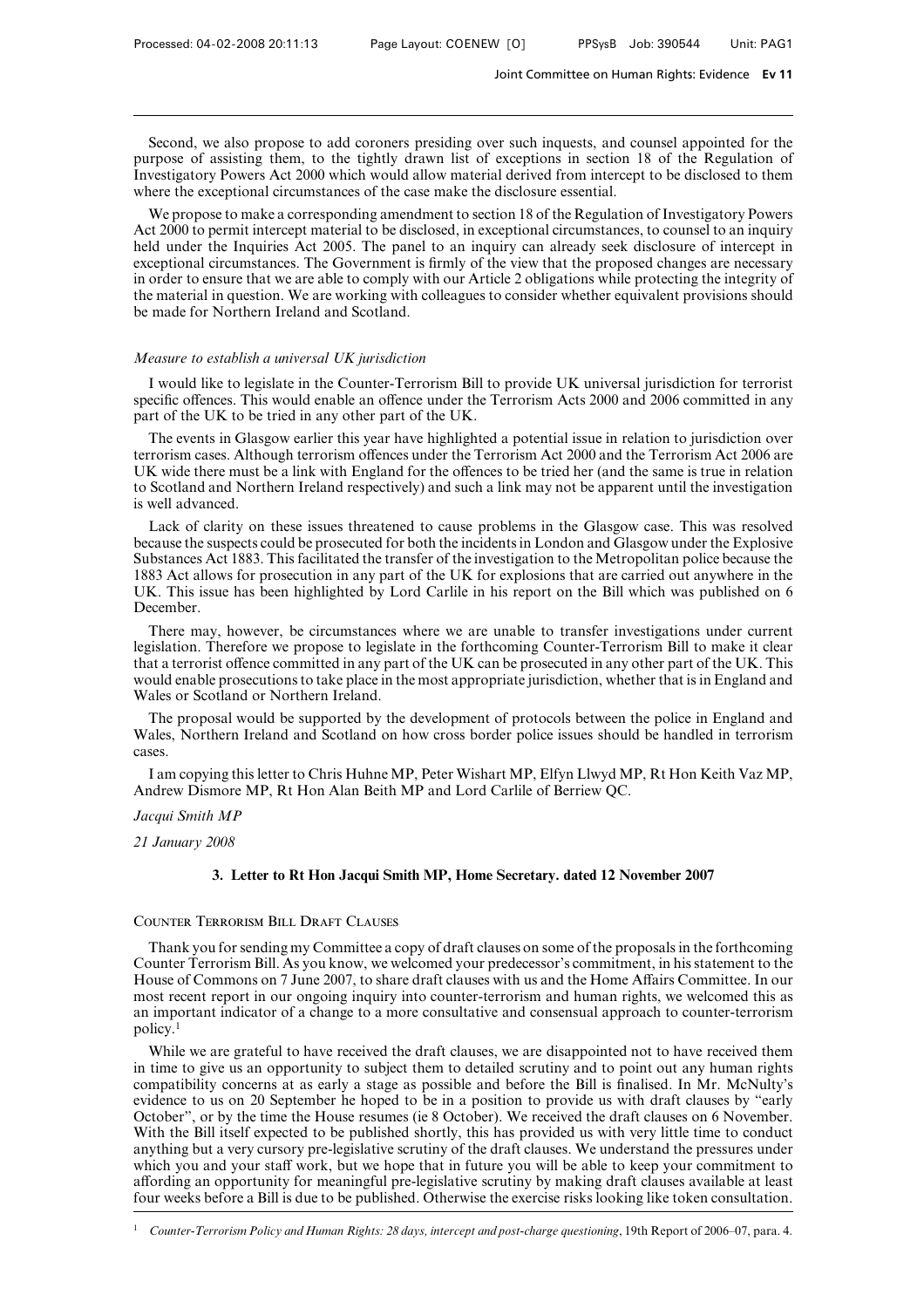We are also disappointed not to have received draft clauses concerning the Government's proposed extension to the period of pre-charge detention, which is likely to be the most controversial of the measures in the Bill and therefore most in need of careful pre-legislative scrutiny. We seek your reassurance that it is still the Government's intention to afford an opportunity for pre-legislative scrutiny of the draft clauses giving effect to this proposal.

In the meantime we would be grateful for your responses to the following questions concerning four of the areas covered by the draft clauses.

#### 1. *Post-charge questioning*

The draft clauses include a new power for a constable to question a person about terrorism-related offences after they have been charged with the offence, or been officially informed that they may be prosecuted for it, or where they have been sent for trial for the offence. They also provide for adverse inferences to be drawn from the accused's silence in the face of such post-charge questioning.2 No safeguards are included on the face of the draft clauses themselves. Instead, the draft clauses provide that the PACE Codes of Practice may make provision about post-charge questioning.

As we have pointed out in our recent reports, while we welcome the introduction of post-charge questioning as an important alternative to even longer pre-charge detention, the crucial human rights issue in relation to post-charge questioning will be the adequacy of the accompanying safeguards against the abuse of what is potentially an oppressive power. We note that the draft clauses provide no assistance on this, leaving all the safeguards to be provided in the PACE Code of Practice.

We would be grateful if you could provide more detail about precisely what safeguards are intended.

#### 2. *Disclosure and use of information by the intelligence services*

Two of the most significant human rights issues concerning the use and disclosure of information by the intelligence services are the arrangements for independent oversight of the powers to use and disclose information, and the safeguards provided to make sure that information has not been obtained from, and will not be used in, acts which amount to human rights violations.

In the Committee's report on Torture, for example, we said that in future "the UK intelligence and security agencies must take all feasible steps to ensure that information exchanged with foreign intelligence services has not been obtained from, and will not be used in, acts which would be regarded as human rights violations."3 Otherwise there is a serious risk of UK complicity in acts of torture and inhuman and degrading treatment. The draft clauses are silent on both of these matters.

*In light of these concerns, will independent oversight of these powers be exercised by the Information Commissioner?*

*Will the forthcoming Bill include express safeguards designed to ensure that information has not been obtained as a result of, and will not be used in, acts amounting to torture or other human rights violations?*

#### 3. *Retention and use of DNA samples*

We note that the draft clauses provide for the retention of DNA samples taken under the Terrorism Act on the National DNA Database, and for their use for the purposes of national security. There is no requirement that the person from whom the sample has been taken has been convicted of or even charged with a terrorism or terrorism-related offence and no limit on the period for which the samples can be retained.

In September, the Nuffield Council on Bioethics recommended that the police should only be allowed to store permanently bioinformation from people who are convicted of a crime, with the exception of people charged with serious violent or serious sexual offences.<sup>4</sup> Indefinite retention of DNA samples from persons suspected of terrorism potentially raises even more acute concerns about proportionality, because the threshold for arresting a person on suspicion of terrorism is so much lower, and the proportion of those arrested who are subsequently released without charge is correspondingly higher.

<sup>2</sup> Amending the relevant sections of the Criminal Justice and Public Order Act 1994.

<sup>3</sup> *The UN Convention Against Torture*, 19th Report of 2005–06 at para. 60. <sup>4</sup> *The Forensic Use of Bioinformation: Ethical Issues*.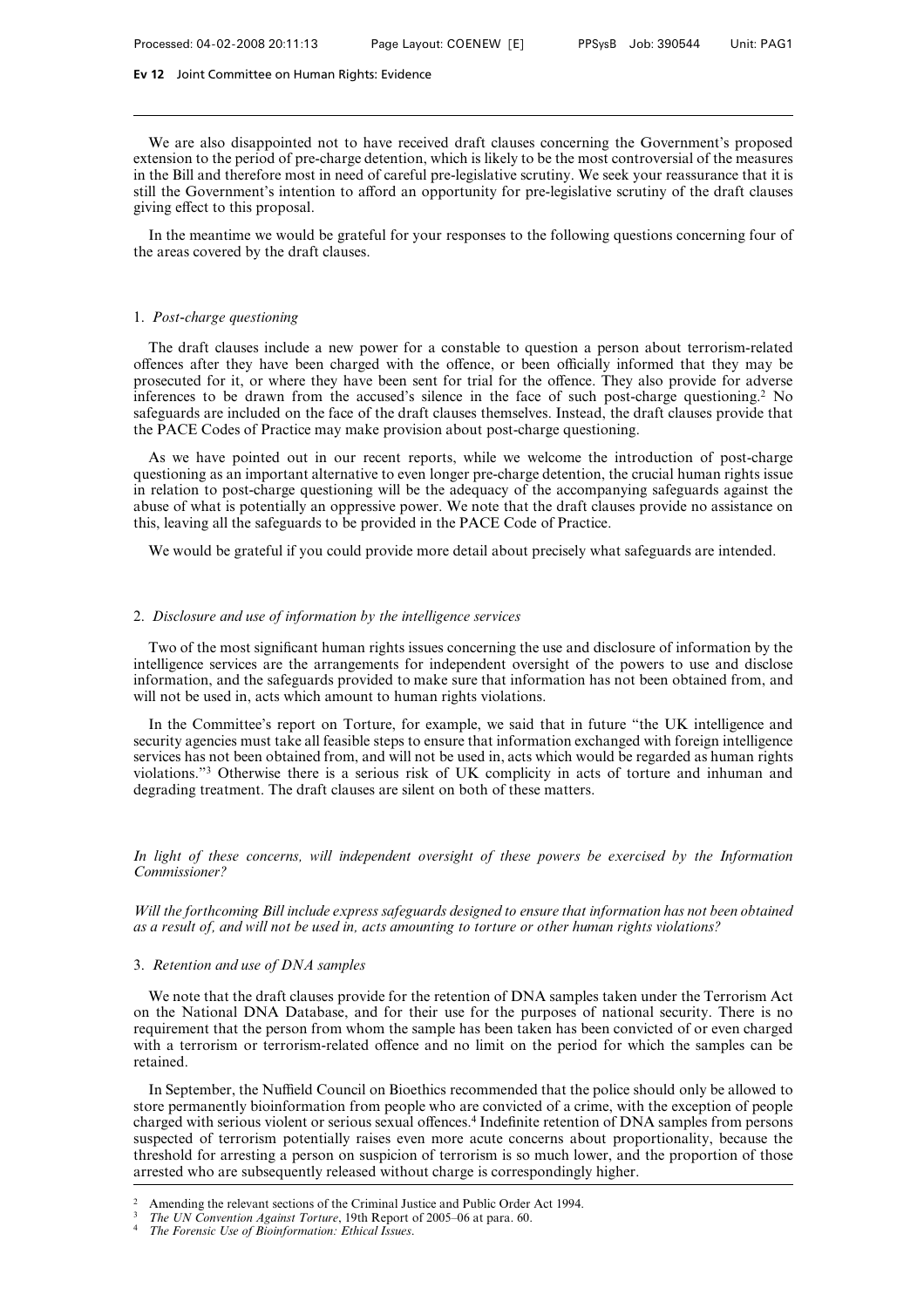*What are the Government's reasons for not limiting the retention and use of DNA samples to those who have been convicted of or charged with a terrorism or terrorism-related offence?* 

*On what evidence does the Government rely to demonstrate the necessity for a wider power to retain and use the samples taken from anyone arrested on suspicion of terrorism?*

#### 4. *Notification requirements*

The notification requirements contained in the draft clauses apply automatically to anyone convicted of a terrorist-related offence and sentenced to a term of imprisonment for 12 months or more in respect of the offence.

*Has the Government considered a less restrictive notification regime for those convicted of terrorism-related oVences in which the sentencing judge is given a discretion to decide, in all the circumstances, which notification requirements are required for the protection of the public? What are the Government's reasons for not favouring such a regime?*

The proposed notification requirements would apply indefinitely to a person sentenced to more than five years' imprisonment, and for 10 years to people sentenced to less than five years.

*Has the Government considered a more graduated regime in which the period for which notification is required is linked more proportionately to the length of the sentence received?*

*What is the justification for imposing indefinite notification requirements, without any mechanism for the requirements to lapse on certain conditions being satisfied?*

There is a procedure for the police to apply to a court for a notification order in respect of a person convicted of and sentenced to more than 12 months' imprisonment for a foreign terrorism offence, where the offence would also have constituted a terrorism offence if done in the UK.

*Given the breadth of the definition of "terrorism" in the Terrorism Act 2000, will the application of notification requirements to those convicted of terrorism offences outside of the UK catch the political opponents of oppressive regimes who have been convicted in their absence of offences which would qualify as "terrorism* $related$  *offences*"?

I would be grateful for your response to these questions by 26 November 2007.

#### **4. Letter from Jacqui Smith, Home Secretary, dated 5 December 2007**

#### Counter Terrorism Legislation and Draft Clauses

Thank you for your letter of 12 November 2007 asking a number of further questions about counter terrorism policy after considering the draft clauses of the Counter Terrorism Bill.

I am sorry we could not share draft clauses with you earlier and that we have been unable to share clauses on all the measures being considered for the bill. Unfortunately, I am unable to give you the assurance that you seek that you will have the opportunity to see all the clauses in draft before the bill is introduced but it is my intention that the Committee will, at least, see those relating to the most significant issues, including pre-charge detention.

I attach answers to the questions you raised.

*Jacqui Smith MP*

*5 December 2007*

#### *Post-charge questioning*

#### Q1. *We would be grateful if you could provide more detail about precisely what safeguards are intended*

The proposed measures will only allow an individual to be questioned in relation to the offence for which they have been charged. We believe this is an important safeguard against a person being charged for a minor offence unrelated to terrorism with the intention of questioning them about more serious offences after charge. In such circumstances, we believe the proper course of action would be to re-arrest the person for the more serious offence if further evidence came to light and to charge them appropriately. An initial period of 24 hours to question a person after charge can be authorised by a senior police officer, thereafter any questioning after charge would be limited to a maximum period of five days and would have to be authorised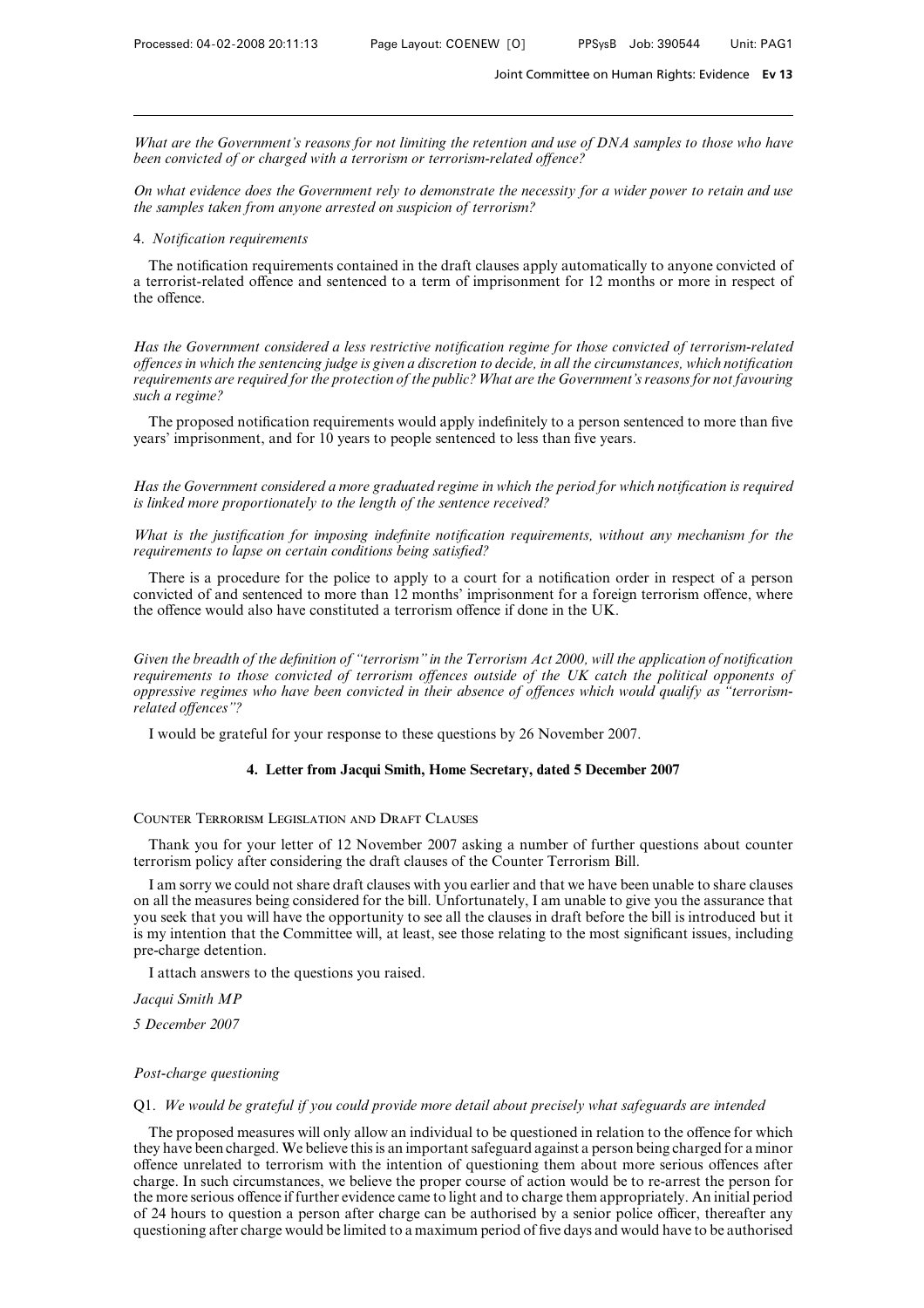by a Magistrate's Court. If there is a need to any subsequent post charge questioning, the police must return to the Magistrate's Court for further authorisation. The safeguards in the PACE codes will apply post charge as they do pre charge as regards the conditions of custody, questioning etc.

#### *Disclosure and use of information by the intelligence services*

Q2. *In light of our concerns, will independent oversight of these powers be exercised by the Information Commissioner?*

The Information Commissioner will exercise his existing powers of independent oversight in relation to this measure.

#### Q3. *Will the forthcoming Bill include express safeguards designed to ensure that information has not been obtained as a result of, and will not be used in, acts amounting to torture or other human rights violations?*

The Government shares the concern that everything practical should be done to ensure that information from foreign sources is not gained from human rights violations and that information shared with foreign governments is not used in such violations. However, the Government is satisfied that the existing oversight and safeguard arrangements for the intelligence and security agencies are working well and that no express safeguards are required. You will be aware that under Governance of Britain ways to develop the Parliamentary accountability and public transparency of the Intelligence and Security Committee are being considered.

#### *Retention and use of DNA samples*

Q4 and Q5. *What are the Government's reasons for not limiting the retention and use of DNA samples to those who have been convicted of or charged with a terrorism or terrorism-related offence?* 

#### *On what evidence does the Government rely to demonstrate the necessity for a wider power to retain and use the samples taken from anyone arrested on suspicion of terrorism?*

We believe it is important to be able to retain and use samples in relation to terrorism and national security from persons who have not been convicted or charged with a terrorist or terrorist related offence. As Tony McNulty said during his evidence session to the Joint Committee on Human Rights on 20 September, samples obtained from individuals who are not subsequently charged or convicted of an offence are already stored on the National DNA Database. These samples have proved to be extremely useful in police investigations. The figures supplied by Tony in his evidence session and clarified in his letter to you of 16 November 2007, support this. We consider that any intrusion on personal privacy is both necessary and proportionate to the benefits for victims of terrorism and society generally in terms of detecting terrorist activity and protecting the public against terrorism.

#### *Notification requirements*

Q6. *Has the Government considered a less restrictive notification regime for those convicted of terrorismrelated oVences in which the sentencing judge is given a discretion to decide, in all the circumstances, which notification requirements are required for the protection of the public? What are the Government's reasons for not favouring such a regime?*

The proposed notification regime mirrors that currently available for sex offenders. An important element of such regimes is that notification is an administrative requirement that flows automatically from a conviction for a particular offence. Notification is not intended to be a penalty—its purpose is the protection of the public rather than the punishment of the offender. Strasbourg jurisprudence (*Ibbotson v UK and Adamson v UK*) is that the sex offender notification requirements are not a penalty for the purposes of ECHR Article 7.1. Giving judges discretion over who and how they apply the notification requirements would risk undermining the administrative nature of such schemes. The effectiveness of the requirements could be undermined if they were not mandatory—and this position was recognised and upheld as being in accordance with Article 8 by the Court of Appeal in the case of *Forbes v the Home Secretary*.

#### Q7. *Has the Government considered a more graduated regime in which the period for which notification is required is linked more proportionately to the length of the sentence received?*

The proposed notification requirements are based on those for sex offender notification. Under our proposal a person would be subject to notification indefinitely if they were sentenced to imprisonment of five years or more (under sex offender notification the threshold is 30 months imprisonment) and for 10 years if they are sentenced to imprisonment between 12 months and five years (for sex offender notification a sentence of 6 months imprisonment would lead to a 10 year notification period). The sentence thresholds for notification periods for terrorists are therefore already higher than those that apply to sex offenders.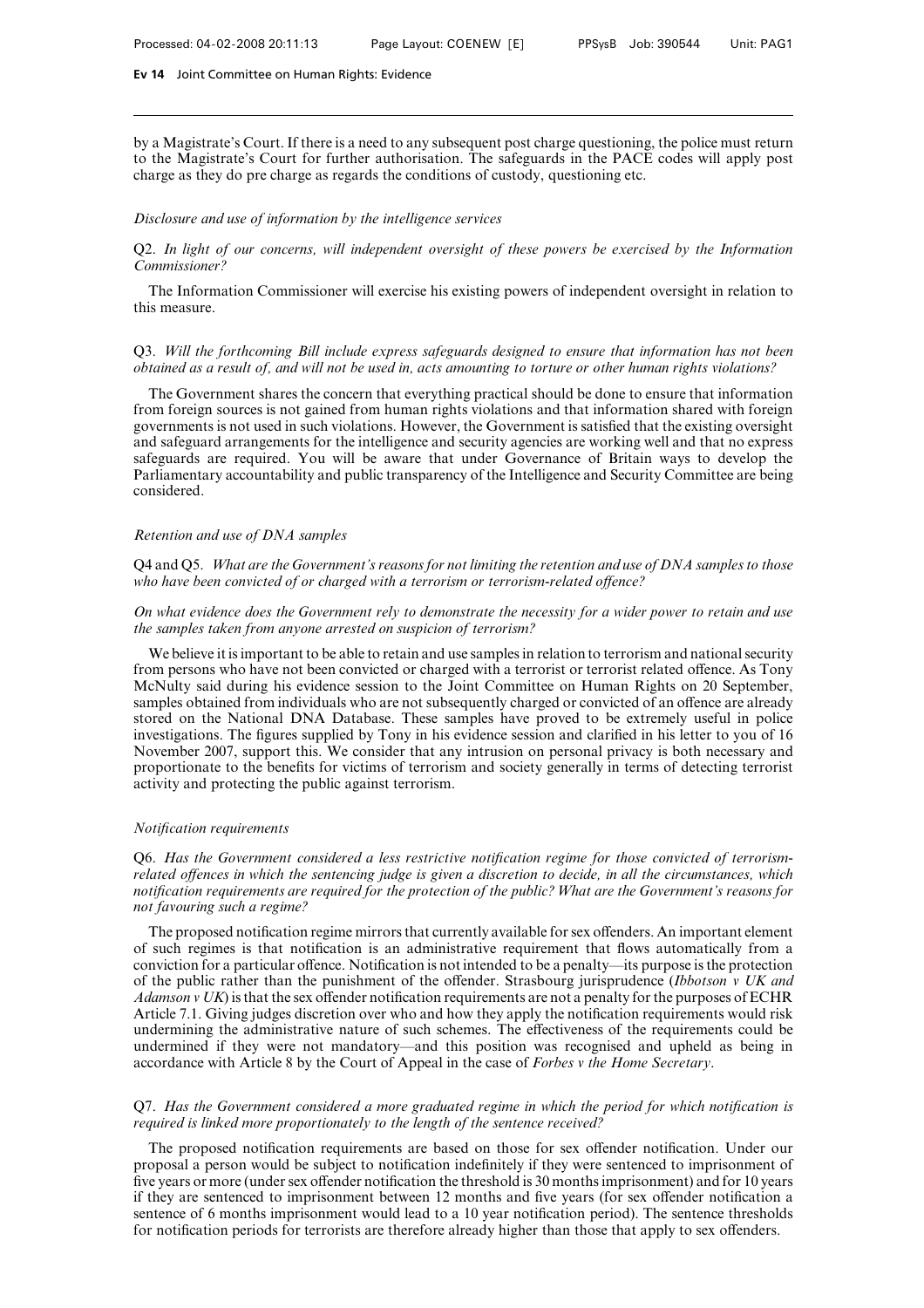Q8. *What is the justification for imposing indefinite notification requirements, without any mechanism for the requirements to lapse on certain conditions being satisfied?*

The measures we are proposing mirror those for sex offenders. The period of notification is related to the seriousness of the offence for which the person has been convicted as reflected in the sentence that they have received. Under the sex offender notification scheme a person is subject to the requirements indefinitely when they are sentenced to imprisonment for 30 months or more. We are proposing that indefinite notification should only be triggered where someone has been convicted of a terrorist related offence and sentenced to five years imprisonment or more.

Q9. *Given the breadth of the definition of "terrorism" in the Terrorism Act 2000, will the application of notification requirements to those convicted of terrorism offences outside of the UK catch the political opponents of oppressive regimes who have been convicted in their absence of offences which would qualify as "terrorismrelated offences*"?

It would be a matter for the police to decide whether to apply for a notification order against any particular individual. They would only be able to do so where the conviction for a terrorism offence overseas is equivalent to one that would trigger the notification if committed in the UK. I would be very interested to hear the Committee's view on how we might be able to define political opposition to oppressive regimes as this is a topic on which there has been much debate in the context of the definition of terrorism.

#### **5. Memorandum from Professor Clive Walker, Centre for Criminal Justice Studies, School of Law**

#### **INTRODUCTION**

1. This paper responds principally to proposals in the document, Possible Measures For Inclusion In A Future Counter Terrorism Bill (Home Office, 25 July 2007) (referred to as the "Possible Measures Paper"). However, other related documents regarding policing powers have also been consulted and are touched upon.

2. The sole issue dealt with in this paper is post-charge questioning. My previous submission has dealt with many other aspects raised in the discussion documents concerning counter-terrorism laws.

#### Background Principles

3. The impression is afoot amongst policy-makers and academic commentators that post-charge questioning is unproblematic either in principle or practice. This position is evident in the foregoing paper and is also present in the more general proposals in the further Home Office paper, Modernising Police Powers: Review of the Police and Criminal Evidence Act (PACE) 1984 (2007, para.3.49). It has therefore captured far less public attention than the debates about proposals for 90 day pre-charge detention and questioning. This impression is wrong in both principle and practice. In principle, there should be substantial concerns about any move towards post-charge questioning. In practice, there are many details to be considered and specified.

4. In legal principle, it should be realised that the purpose of police arrest and detention at common law was historically confined to the needs of bringing identified suspects before the courts. The court, and not the police station, was the place for the examination of suspects and witnesses, both at committal and at trial. Thus, arrest was for the purpose of charging with an offence and then conveyance to the courts. This legal position was subject to some practical derogation in respect of pre-charge detention and questioning during the 20th Century. Thus, in response to a request from the Home Secretary to the judges of the King's Bench, the Judges' Rules were issued in 1912 to guide English police forces about the detention and questioning of suspects in a way which would avoid the inadmissibility of any evidence so gathered. The Rules allowed the police, subject to a caution, to question before charge any person with a view to finding out whether, or by whom, an offence had been committed. The Rules required a further caution when a person was charged and prohibited questioning afterwards charging save in exceptional circumstances (rule III(b)). At the same time, the Rules did not amount to a formal legal recognition of powers to detain or question pre-charge and confirmed very firmly that questioning should cease on charge. The Rules created some clarity, certainly in comparison to earlier less authoritative guidance, such as Sir Howard Vincent's *Police Code and Manual of Criminal Law* (originally published as Cassell & Co., London, 1881). But since the law did not explicitly recognise the practice of police detention for questioning, the legal position of police questioning remained uncertain and always subject to the overriding exercise of judicial discretion on grounds of voluntariness and fairness. As explained by Lawrence J. in *R. v. Voisin* [1918] 1 KB 531 at pp.539–540:

"In 1912 the judges, at the request of the Home Secretary, drew up some rules as guidance for police officers. These rules have not the force of law; they are administrative directions the observance of which the police authorities should enforce upon their subordinates as tending to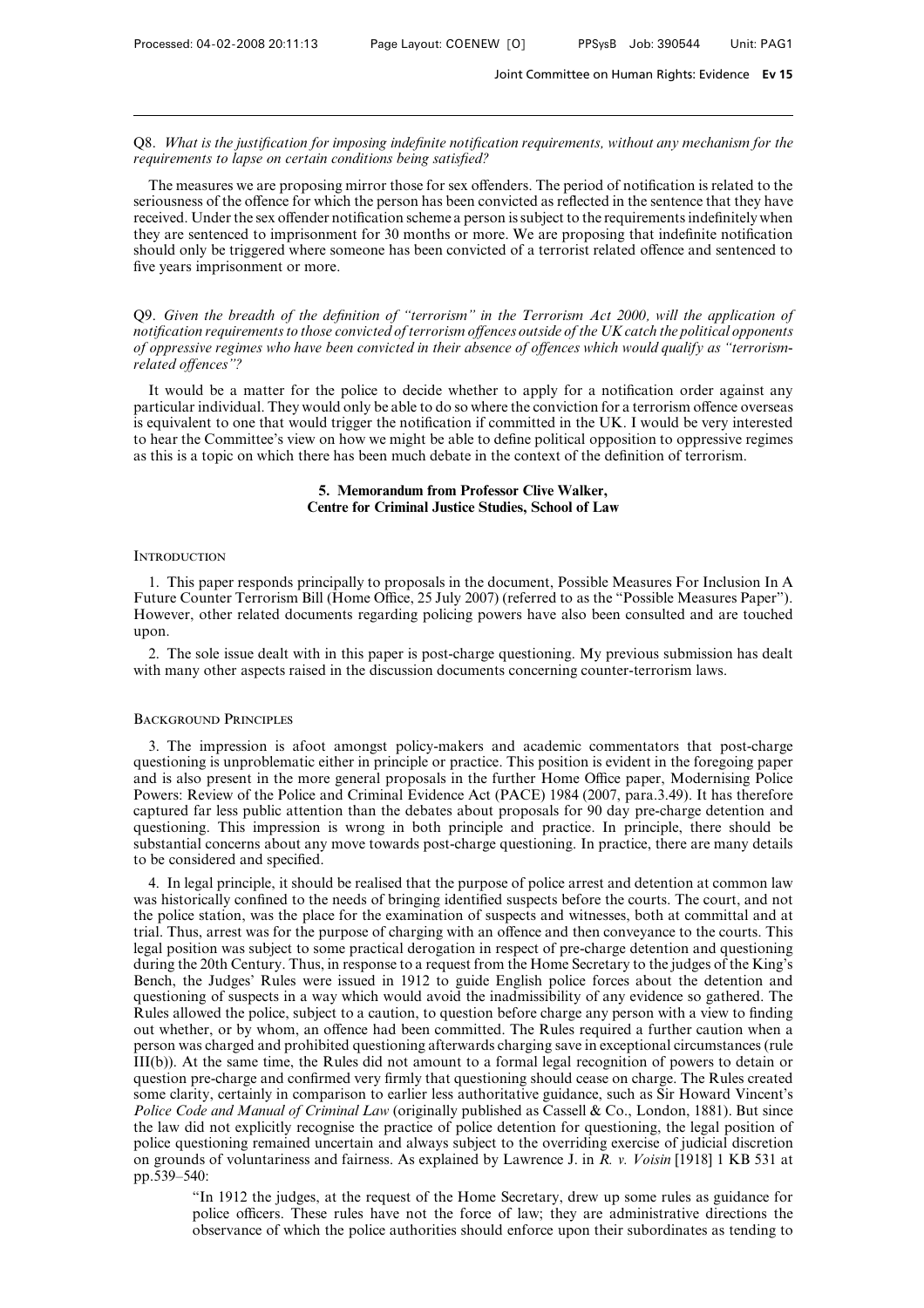the fair administration of justice. It is important that they should do so, for statements obtained from prisoners, contrary to the spirit of these rules, may be rejected as evidence by the judge presiding at the trial."

The 1912 Rules were revised in 1918 and were later reissued as a Home Office Circular 536053/23 (1924) and as the Practice Note (Judge's Rules) [1964] 1 WLR 152. They were eventually wholly replaced in 1986 by PACE Code C made under the Police and Criminal Evidence Act 1984 (PACE). However, until PACE, Parliament did not grant explicit powers to detain or question. That position was confirmed, for example by the Royal Commission in Police Powers (Cmd.3297, 1929) para 158 recommended against the grant of any general legal powers to hold in police custody and delay charges pending investigation. There were just a few exceptions to this position, including the Prevention of Terrorism (Temporary Provisions) Act 1974, which allowed pre-trial detention and questioning following arrest on suspicion of terrorism.

5. The position in regard to pre-charge detention and questioning was radically altered by PACE Part IV, which explicitly granted police powers and made police questioning of arrestees a routine part of investigations. Some twenty years on from PACE, it now sounds strange that there could ever be any legal doubt about police powers to question suspects in custody. However, evidence for that position can be confirmed in two ways:

First, it is reflected in the terms of Article 5 of the European Convention on Human Rights and Fundamental Freedoms of 1950, which states that:

"No one shall be deprived of his liberty save in the following cases and in accordance with a procedure prescribed by law  $\dots$  (c) the lawful arrest or detention of a person effected for the purpose of bringing him before the competent legal authority of reasonable suspicion of having committed and offence or when it is reasonably considered necessary to prevent his committing an offence or fleeing after having done so . . ."

It will be noted that there is no mention of the purpose of interim interrogation by the police, though it has been recognised that questioning for the purpose of building a case to be put before the court (but not mere intelligence gathering) is lawful, subject to adequate judicial supervision under article 5.3, in *Brogan v. United Kingdom*, App. nos. 11209, 11234, 11266/84, 11386/85, Ser. A 145-B, (1989) 11 E.H.R.R. 539 para.53.

(ii) Second, it was only in Holgate-Mohammed v Duke [1984] A.C. 437 that police powers to question before charge was conclusively established in common law by the House of Lords. In that case, a detective constable, exercising his powers under section 2(4) of the Criminal Law Act 1967, arrested the plaintiff on suspicion that she had stolen jewellery and took her to a police station where she was questioned. She was not charged with an offence and was released from detention within six hours of her arrest. The plaintiff brought a civil action against the chief constable for damages for wrongful arrest. The judge found that the detective constable had had reasonable grounds to suspect the plaintiff of having committed an arrestable offence and that the period of detention was not excessive but, because the constable had decided not to interview her under caution but to subject her to the greater pressure of arrest and detention so as to induce a confession, there had been a wrongful exercise of the power of arrest. The plaintiff was awarded £1,000 damages. The Court of Appeal allowed an appeal by the chief constable, and the House of Lords dismissed the plaintiff's appeal. The House of Lords applied administrative law standards to the exercise of discretion pursuant to arrest powers by a constable. In this way, the discretion must be exercised in good faith and not be affected by irrelevant considerations. The interrogation of a suspect in order to dispel or confirm a reasonable suspicion was a legitimate cause for arrest, so that the fact that the constable, when exercising his discretion to arrest the plaintiff, took into consideration that she might be more likely to confess her guilt if arrested and questioned at the police station was a relevant matter and therefore did not render the exercise of his discretion *ultra vires*. Lord Diplock stated the position as follows at p.445:

"That arrest for the purpose of using the period of detention to dispel or confirm the reasonable suspicion by questioning the suspect or seeking further evidence with his assistance was said by the Royal Commission on Criminal Procedure in England and Wales (1981) (Cmnd. 8092) at paragraph 3.66 'to be well established as one of the primary purposes of detention upon arrest.' That is a fact that will be within the knowledge of those of your Lordships with judicial experience of trying criminal cases; even as long ago as I last did so, more than 20 years before the Royal Commission's Report. It is a practice which has been given implicit recognition in rule 1 of successive editions of the Judges' Rules, since they were first issued in 1912. Furthermore, parliamentary recognition that making inquiries of a suspect in order to dispel or confirm the reasonable suspicion is a legitimate cause for arrest and detention at a police station was implicit in section 38(2) of the Magistrates' Courts Act 1952 which is now reproduced in section 43(3) of the Magistrates' Courts Act 1980, with immaterial amendments consequent on the passing of the Bail Act 1976."

However, it will be noted that there is no specific statutory authorisation or common law precedent quoted in the foregoing extract. It may also be noted that the legal position of "arrest on charge" and that an arrested person was placed "in the protection of the law" prevailed in Scotland until recent times (compare: *Chalmers v Lord Advocate* 1954 SLT 177; *Johnston (Derek) v HM Advocate* 1993 J.C. 187).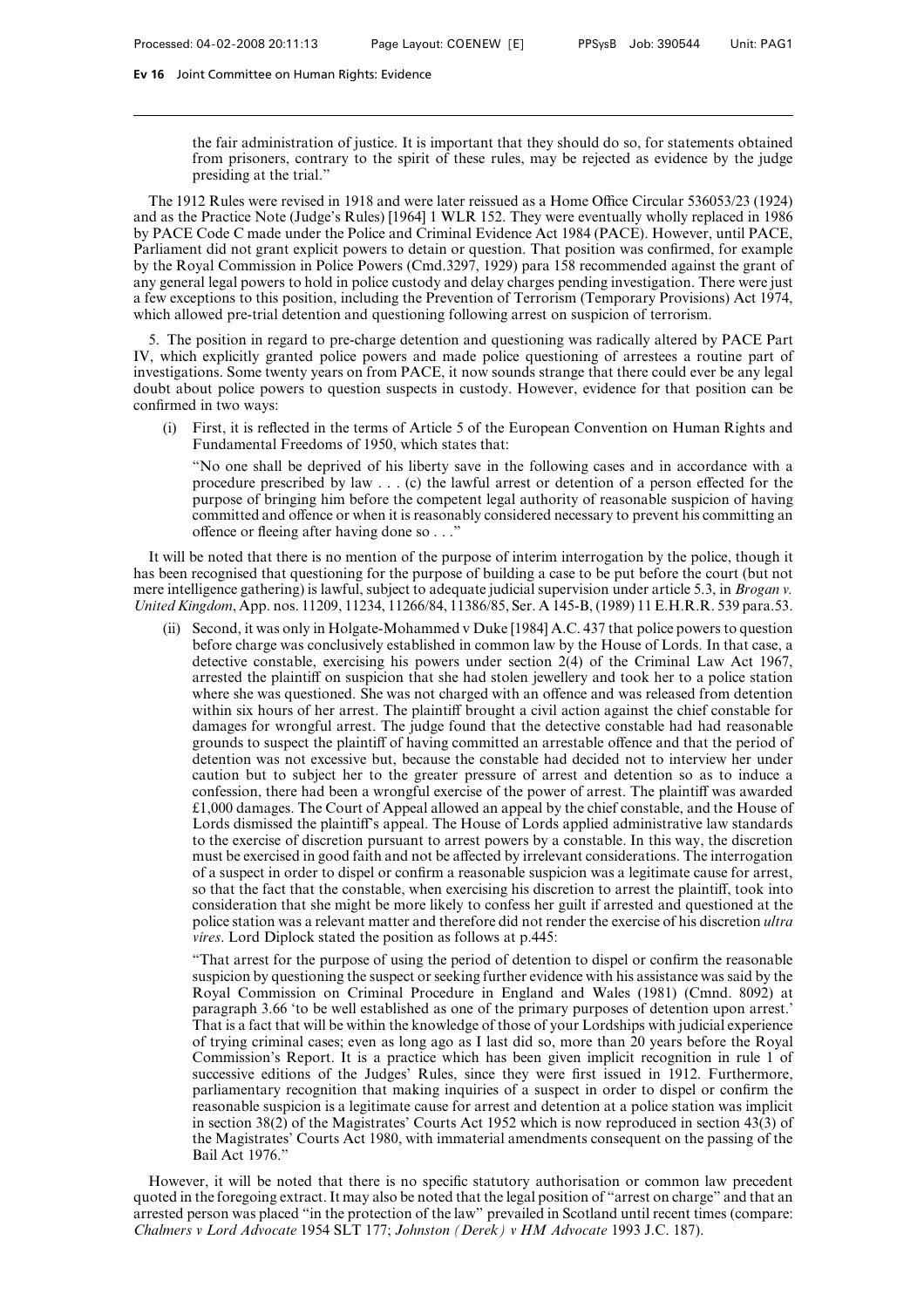6. Much of the foregoing discussion has related to the development of police powers to question before charge. There is even less historic legal basis for powers to question after charge, including no clear precedent equivalent to *Holgate-Mohammed*. Exceptional circumstances when post-charge questioning might be allowed were outlined in rule III(b) of the Judges' Rules. They were confined to (i) where necessary for the purpose of preventing or minimizing harm or loss to some other person or the public or (ii) clearing up an ambiguity in a previous answer or statement. PACE Code C has added the possibility of questioning (iii) "in the interests of justice for the detainee to have put to them, and have an opportunity to comment on, information concerning the offence which has come to light since they were charged or informed they might be prosecuted". If anyone is interviewed in these circumstances, inferences cannot be drawn under sections 34 to 37 of the Criminal Justice and Public Order Act 1994, and the accused must be given a modified "oldstyle" caution. More extensive powers of post-charge questioning exist exceptionally in respect of a variety of corporate and financial services crimes and serious frauds whereby questioning is allowed. The exceptional nature of such powers is noted in *R v. Director of Serious Fraud OYce, ex parte Smith* [1993] A.C. 1. Any evidence gathered pursuant to such powers will not be admissible at trial. A substantial list exists under Schedule 3 of the Youth Justice and Criminal Evidence Act 1999 as follows: Insurance Companies Act 1982; sections 43A and 44; Companies Act 1985, section 434; Insolvency Act 1986, section 433; Company Directors Disqualification Act 1986, section 20; Building Societies Act 1986, section 57; Financial Services Act 1986 sections 105 and 177; Companies (Northern Ireland) Order 1986 (NI 6), Articles 427 and 440; Banking Act 1987 sections 39, 41 and 42; Criminal Justice Act 1987 section 2(8); Companies Act 1989, section 83; Companies (Northern Ireland) Order 1989, Article 23; Insolvency (Northern Ireland) Order 1989 (NI 19), Article 375; Friendly Societies Act 1992, section 67; Criminal Law (Consolidation) (Scotland) Act 1995, section 28; Proceeds of Crime (Northern Ireland) Order 1996 (NI 9), Schedule 2 paragraph 6.

7. The principled position is that, after charge, questioning should stop for two reasons. The first is that, after charge, the suspect becomes subject to the control of the court and further actions in pursuance of the case should be authorised by the court. It is the court which takes charge of the suspect and not the police, and the police should not intervene without permission. The second reason is to guard against oppressive treatment and questioning. Given that a person may spend a long time in custody after charge, there is a danger that prejudice to the case could be caused by forms of treatment which are later viewed as unfair by a jury. The police (and prosecution) represent one side of the adversarial process, and the court must umpire the way the accused is treated to ensure fairness.

8. The first reason, the transfer of authority to the courts, can be evidenced by two sources. The first is the Criminal Procedure Rules 2005 SI no.384. These set out the overriding objective, that criminal cases be dealt with justly (rule1.1) and specify further that the court must advance the overriding objective by actively managing the case (rule 3.2). This transfer of authority away from the police is also underlined by the institution of the charging scheme under the Criminal Justice Act 2003, by which charging decisions and the gathering of evidence in connection with charges becomes a matter for the Crown Prosecution Service. The second source which underlines this transfer of authority after charge is a series of Scottish cases. In *Stark and Smith v H.M. Advocate* 1938 J.C. 170 at p.173, Lord Justice-General Normand stated:

"As a matter of law the police are not entitled to question an accused person about a particular charge once the investigation relating to that charge has been completed at the stage of his having been taken into custody and cautioned and charged. Statements made by an accused person after that stage, made in such circumstances, are inadmissible as evidence. The police may not question him or act in such a way as to give a plain invitation or otherwise to induce him to answer questions . . ."

In *Miller v HM Advocate* 1997 SCCR 748 at p.751, it was stated that, "The formality of the making of a charge provides a certain and clear-cut point marking the change in the relationship between the police and the suspect." This rather stark position has been moderated to some extent. In *Aiton v H.M. Advocate* 1987 S.C.C.R. 252, the High Court of Justiciary allowed a statement where there was no question of the police inviting or inducing the appellant to make a statement. In *Fraser and Freer v H.M. Advocate* 1989 S.C.C.R. 82, the police invited statements after charge but did not question the charged persons. Questioning about other matters unrelated to the crime charged was allowed in *Carmichael v Boyd and Kinnie* 1993 S.C.C.R. 751.

9. As regards the second reason for limiting post-charge questioning, possible unfairness to the accused, all questioning, whether pre-charge or post-charge, should be voluntary and fair, as required by PACE, sections 76 and 78. The English legal system remains in the business of running an adversarial process and must secure fairness in that context. One consequence is that if the police are afforded new powers to examine their chief suspect at any time up to trial and on pain of adverse inferences, then the defendant's barrister should be likewise enabled to examine the police and their witnesses on the same terms under the principle of equality of arms, as required by article 6 of the European Convention on Human Rights. Second, how can we disentangle what might be said to be legitimate questioning which is akin to documentary disclosure by the defence, a principle first controversially enshrined in the Criminal Procedure and Investigations Act 1996, and the questioning of an accused with a view to uncovering the defence's legal tactics? Surely, the pursuit of the latter is not fair in the light of the principles of legal privilege and the right to counsel? But who will police the police questioning in these sensitive circumstances? Compulsion through police questioning may contravene article 6 of the European Convention where other criminal proceedings are pending as in *Shannon v United Kingdom* App. no.6563/03, 4 October 2005. For both these reasons, it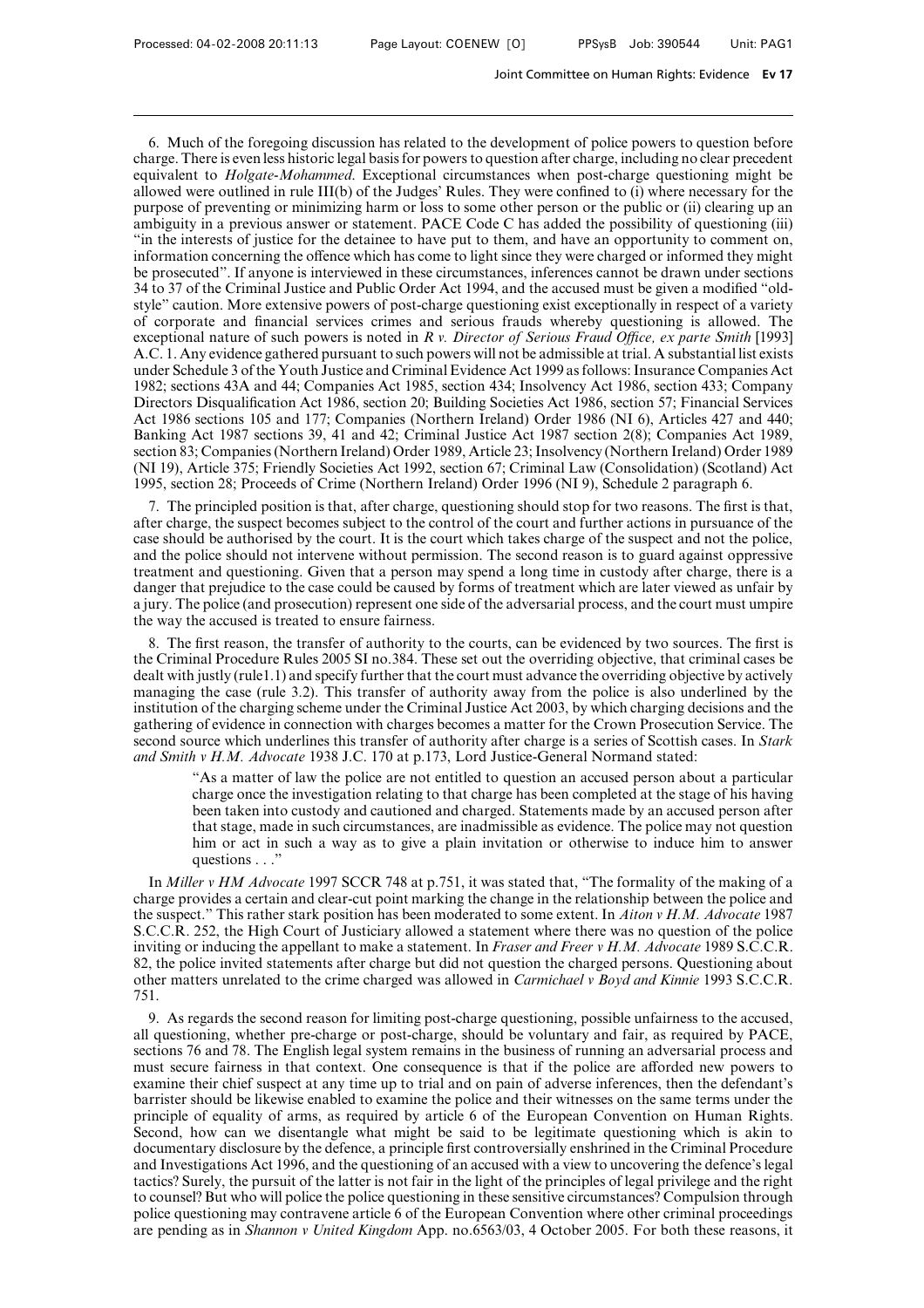would be troubling to put the police in effective charge of a post-charge process which might impinge upon pre-trial processes which are normally the province of the presiding judge. At very least extra safeguards are required. This hostile approach to post-charge questioning was adopted by the Court of Appeal in *R v. Walters* [1989] *Crim. L.R.* 62. The defendant was accused of throwing petrol bombs. He was charged on evidence of eye witnesses and also because of burns on his leg. While on remand, he asked to see a specified police officer. The police officer asked, after caution, whether he was admitting the offence, which he did. No contemporaneous record was made of the conversation. The Court was of the view that there should have been no questioning after charge and therefore excluded the statement.

10. Moving from history and established principle to the future use of post-charge questioning in counter-terrorism, in terms of the substantive case for post-charge questioning, one can appreciate that the weight of evidence in complex terrorist cases, combined with the use of the Threshold Test by Crown Prosecutors (albeit that the Test does not apply in many terrorist cases: House of Commons Home Affairs Committee, Terrorism Detention Powers (2005–06 HC 910 para.112)), do conduce towards the resumption of questioning after charge. It is said by the Home Office paper to have become more likely that new facts will emerge in terrorist cases than in many other serious crimes (with, perhaps, the exception of serious frauds). At the same time, if the justice route is to be followed, as opposed to the pursuit of preventive administrative measures such as control orders, then the standards of justice must be observed. It is no use securing a conviction, if the convict, his community and even the general public regard it as lacking legitimacy. It is most unlikely to be viewed as legitimate or just if the post-charge questioning is applied in circumstances beyond those already identified in Code C, in other words, (i) where necessary for the purpose of preventing or minimizing harm or loss to some other person or the public or (ii) clearing up an ambiguity in a previous answer or statement or (iii) to gather statements about information concerning the offence which has come to light since the charge was lodged. The justice of the resumption of questioning can be readily understood in those three circumstances. By contrast, the resumption of questioning post-charge about matters which were known and investigated pre-charge does not appear legitimate. Rather, it appears to set at nought the carefully constructed restraints on questioning and detention pre-charge which exist for the sake of fairness and liberty.

11. Conclusion: There exist strong statements of practice, backed by sound principle, that questioning after charge is generally not allowed. There are good reasons to support that stance in terms of the overriding roles of the court and prosecution after charge and also because of the need to ensure fairness. For these reasons, if it is decided that post-charge questioning is to be allowed, the rule of law demands that there should be a clear grant of statutory authority. Changes to PACE Codes, whether Code C or Code H, will not be sufficient to achieve these purposes since they may affect issues of admissibility but cannot grant new legal authority. In short, clear statutory powers will be required if post-charge questioning is the chosen policy.

12. Conclusion: The need for greater use of post-charge questioning is understandable in the circumstances of complex terrorist cases and the use of the Threshold Test for charging. But the application of post-charge questioning in circumstances beyond the three situations already identified in PACE Code C is not legitimate if the principles of adversarial process and fairness are to be maintained.

#### The Preferred Approach: Judicial Examination

13. Assuming that post-charge questioning is to be allowed, then the preferred approach should be to explore an enhanced role for the presiding trial judge rather than the police. The intervention of the judge will answer the demand for equality of questioning opportunities and will reduce concerns about voluntariness and fairness. This mechanism also ensures, in line with principle, that the court is in charge of process.

14. There is much to be said for the precedent of the Explosive Substances Act 1883, section 6, by which, in exceptional cases arising from terrorism, there may be questioning after charge, but it must be conducted by a judge. Section 6 states as follows:

"6 Inquiry by Attorney-General, and apprehension of absconding witnesses:

(1) Where the Attorney-General has reasonable ground to believe that any crime under this Act has been committed, he may order an inquiry under this section, and thereupon any justice for the county, borough, or place in which the crime was committed or is suspected to have been committed, who is authorised in that behalf by the Attorney-General may, although no person may be charged before him with the commission of such crime, sit at a. . . petty sessional or occasional court-house, or police station in the said county, borough, or place, and examine on oath concerning such crime any witness appearing before him, and may take the deposition of such witness, and, if he see cause, may bind such witness by recognizance to appear and give evidence at the next petty sessions, or [a magistrates' court] when called upon within three months from the date of such recognizance; and the law relating to the compelling of the attendance of a witness before a justice, and to a witness attending before a justice and required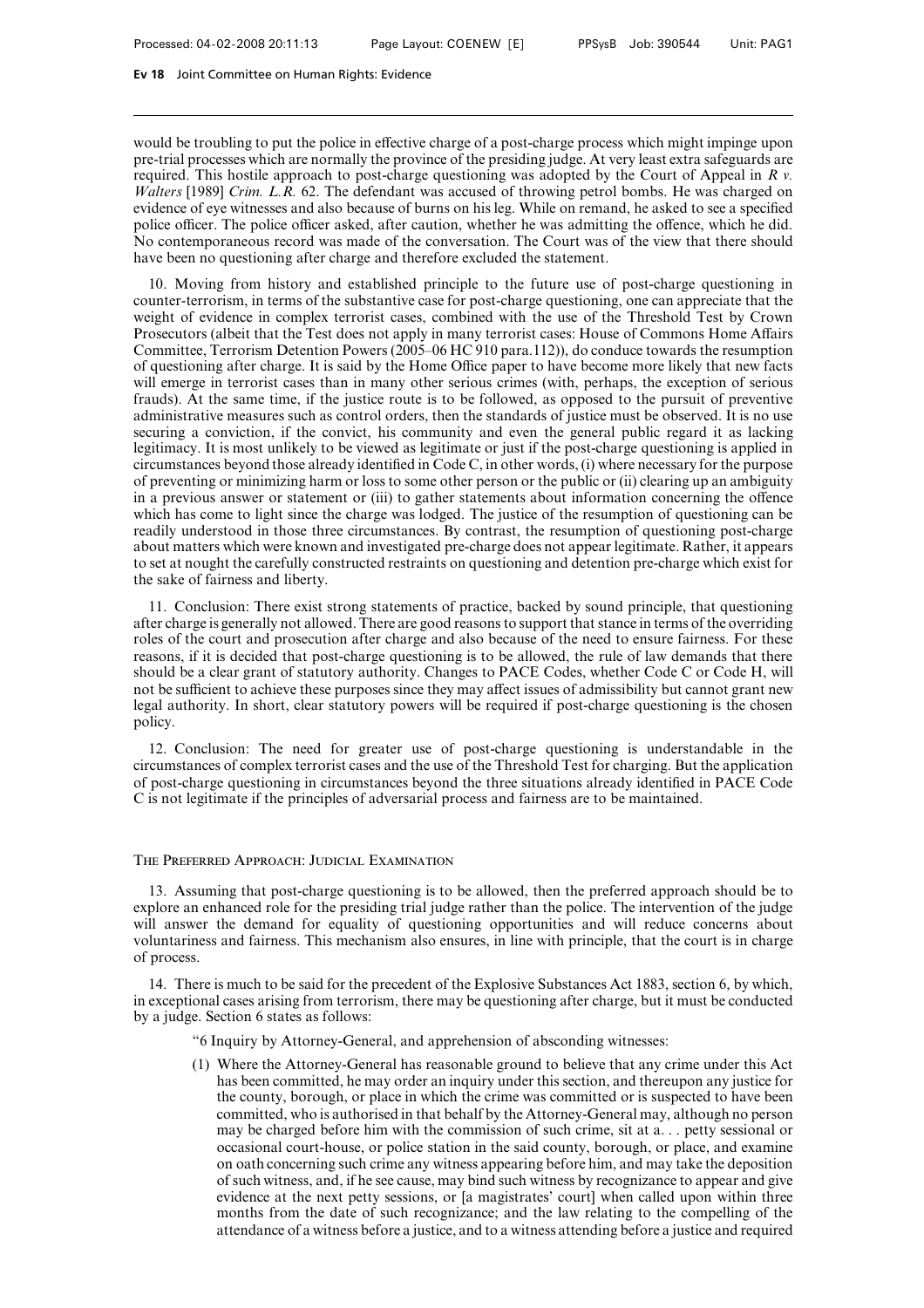to give evidence concerning the matter of an information or complaint, shall apply to compelling the attendance of a witness for examination and to a witness attending under this section.

- (2) A witness examined under this section shall not be excused from answering any question on the ground that the answer thereto may criminate, or tend to criminate, [that witness or the [spouse or civil partner] of that witness]; but any statement made by any person in answer to any question put to him [or her] on any examination under this section shall not, except in the case of an indictment or other criminal proceeding for perjury, be admissible in evidence [against that person or the [spouse or civil partner] of that person] in any proceeding, civil or criminal.
- (3) A justice who conducts the examination under this section of a person concerning any crime shall not take part in the committing for trial of such person for such crime.
- (4) Whenever any person is bound by recognizance to give evidence before justices, or any criminal court, in respect of any crime under this Act, any justice, if he sees fit, upon information being made in writing and on oath, that such person is about to abscond, or has absconded, may issue his warrant for the arrest of such person, and if such person is arrested any justice, upon being satisfied that the ends of justice would otherwise be defeated, may commit such person to prison until the time at which he is bound by such recognizance to give evidence, unless in the meantime he produces sufficient sureties: Provided that any person so arrested shall be entitled on demand to receive a copy of the information upon which the warrant for his arrest was issued."

This role would fit with the Protocol on the Management of Terrorist Cases. Section 6 is now outdated and would need revision as follows:

- It should be applied not only to explosives offences but also to other terrorist offences and even (as argued above) to persons subject to control orders.
- It should be triggered by a request from either prosecution or defence on the basis of compelling new evidence which has arisen after the pre-charge process and where the judge is satisfied that it is in the interest of justice to investigate further. The possibility of defence requests might seem unlikely, but evidence might arise which can lead to a dismissal of charges at an early stage.
- An amendment is required to section  $6(2)$ . The purpose of the amendment would be to make the answer admissible, but in circumstances of judicial control which might be distinguished from the *Shannon* case.
- The power should be exercised by a judge qualified to sit in the Crown Court. Given that seniority, it is not clear why the disqualification under section 6(3) should apply.
- Further consideration could be given to whether the adverse inferences of the kind allowed in sections 34 to 37 of the Criminal Justice and Public Order Act 1994 should be allowed. The changes in Schedule 3 of the Youth Justice and Criminal Evidence Act 1999, which disallow any testimony, were made in the light of powers of compulsion (it being an offence not to respond to the questions). That legal position had been condemned under article 6: *Saunders v United Kingdom*, App.no.19187/91, (1997) 23 EHRR 213. Adverse inferences might be viewed as less drastic than a criminal offence, and a judicial examination might be less partisan than interrogation by an investigator. Nevertheless, the fact that the person is under charge and is increasingly close to the point of trial when such matters can be drawn out in better controlled circumstances, might be telling. The idea that adverse inferences can simply be applied to the context of post-charge questioning (Home Office paper, Modernising Police Powers: Review of the Police and Criminal Evidence Act (PACE) 1984 (2007, para.3.53) therefore fails to understand the legal difficulties. These difficulties are compounded if it is the police or prosecution who are put in charge of the questioning post-charge.

15. It should be emphasised that a judicial examination of this kind is not the same as appointing a judge as investigator. Under the proposal, the judge can retain the role of umpire, with a prosecutor or defence counsel putting the questions which have been screened by the judge. It is submitted that this is far preferable to the confusion of roles which would be represented by a judge-investigator. Judges have no training in police investigation. Furthermore, they would have to rely on police sources of intelligence and evidence, assuming they were forthcoming from the police which may not always be true where an "outsider" is involved, and so could not really act independently. To be viable, a judge-investigator would therefore need independent resources as well as training.

16. A number of substantial advantages would flow from judicially-managed examinations. Existing time-limits regarding detention could be respected. At that point, the person would be charged or be subject to a control order or be set free. If further evidence arose from later investigations, further questioning would be possible by reference to judicial examination, which would have the major benefit of ensuring that the responses would be admissible evidence and ensuring respect for the independence of the judiciary. It would also ensure clearer circumstances of fairness and humanity for the suspect.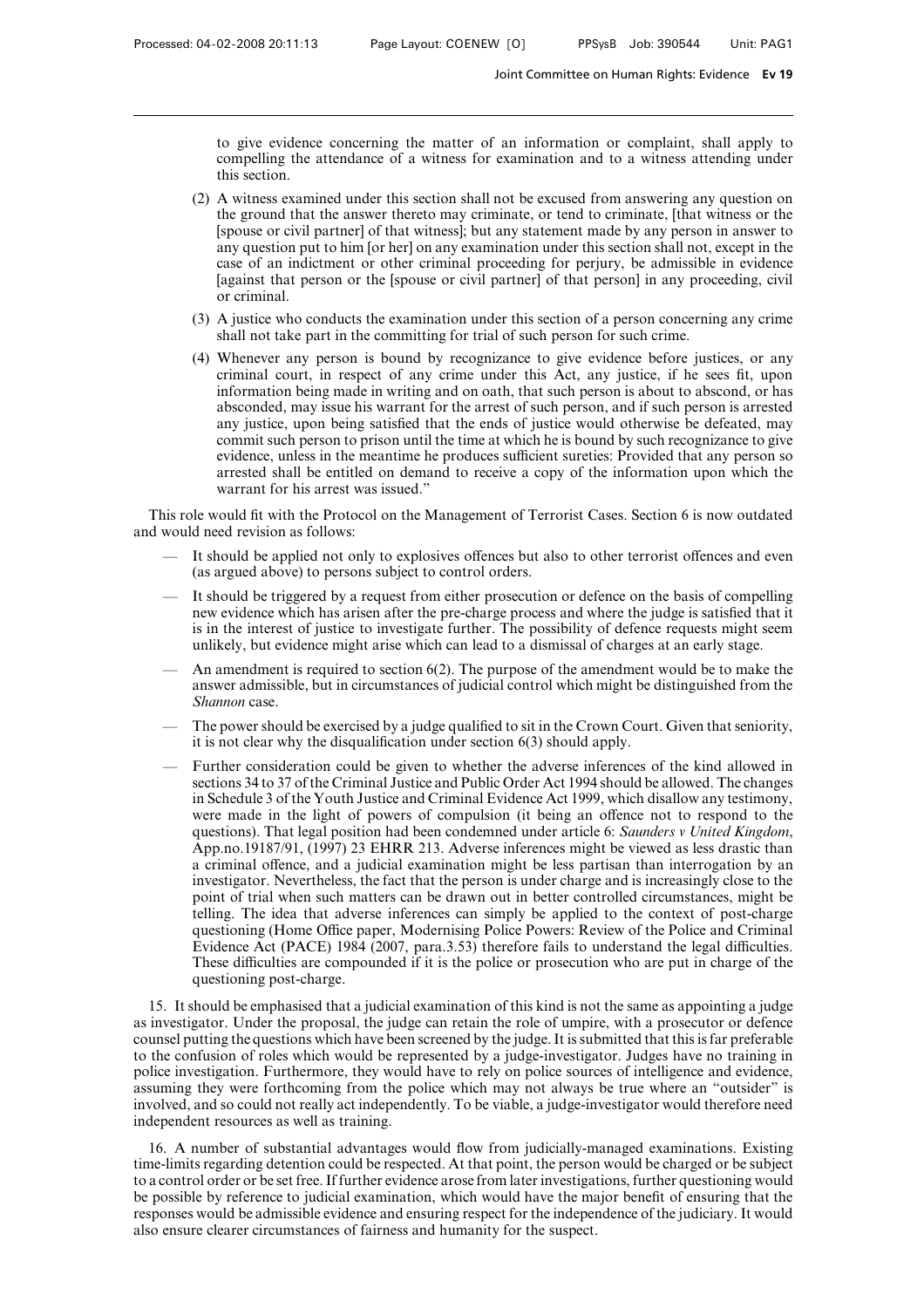17. Conclusion: The principles of fairness and court control after charge are best secured by a form of judicial examination of persons who have been charged with criminal offences. The necessary powers and processes should be adapted from section 6 of the Explosive Substances Act 1883.

#### *Police examination by way of post-charge questioning*

18. If post-charge questioning powers are to be granted to the police, there should be clearer rules about the circumstances of questioning than currently arise under PACE Code C paragraph 16 (the more specialist Code H para 15 adds nothing to the regulations). The rules should operate *pari passu* with the rules about pre-charge detention, including: limits on any interview session and an overall limit on questioning; the specification of conditions of treatment, dealing with meals, heating, sleep and so on; access to outsiders; and the recording of interviews.

19. These points are in the main straightforward, but the call for an overall time limit is problematic. Should this limit apply to questioning on all matters together or about each specific issue? One can imagine that the latter would be a more attractive rule to the police, who might say that information on X was not available until, say 10 days after charge, while information on Y was only discovered at 37 days after charge. If one assumes just one extra period of questioning of, say, 28 days (as specified by the Terrorism Act 2006, section 23), then there is just one day to question about Y. But if each specific matter triggers a potential 28 days, not only does the questioning clock become complex, with overlapping periods, but it also begins to appear to allow a process of wearing away the will of the suspect who is being exhausted into a state of complicity.

20. It is submitted that the resolution of these difficulties can be tackled in the following way. First, there should be a total parameter on police questioning. The prospect of a potentially large number of successive periods of questioning until trial is surely akin to the kind of practices widely condemned as applying in Guant—namo Bay. Second, given that the evidence will already have emerged to trigger the need for further police questioning, a second grant of 28 days would be excessive. One should instead invoke the extraordinary period of detention for questioning which prevailed during most of the life of British antiterrorism laws, namely seven days (from the Prevention of Terrorism (Temporary Provisions) Act 1974 until the Criminal Justice Act 2003, section 306). It should be emphasised that seven days was the period specified in its original version by the Terrorism Act 2000, Schedule 8 paragraph 29. A limited period of this kind would apply discipline to police questioning, forcing investigators to think carefully about their strategies of investigation and limiting the questioning process until they were good and ready. For example, they would know that if information X has arisen but they are still investigating issue Y, it might be wise to wait until a fuller picture emerges before starting the seven day clock. The only variation on the PACE rules for pre-charge questioning might be that the clock could be stopped within seven days at the behest of the police. For example, if inquiries are satisfied on X and Y within two days, the investigators could save up a further five days for questioning about a later unexpected matter.

21. Oversight of police practices and the running of the questioning clock is vital. The judge who is managing the case to trial should have oversight over these processes. Any application to question should no longer take place under the terms of PACE Code C para 16. Instead, the regulation of these matters should be clearly set out in statute (and be reflected in PACE Code H para 15). The process should flow as follows. First, the police should seek the consent of the prosecutor assigned to the case for further questioning. If the prosecutor consents, both police and prosecutor should apply to the managing judge who should be able to grant a period of questioning up to seven days. The judge should consider and specify the following matters:

- that there is clarity as to the subject-matter which will be the basis of questioning. Police investigators should be warned to stick to the approved issues and that questioning beyond these parameters may lead to the exclusion of evidence under PACE sections 76 and 78. They should also warn that questioning which is designed to achieve objectives which fall within the process of disclosure or which infringe upon legal privilege will be treated as an abuse of process;
- that the police are applying appropriate resources to achieve a speedy resolution of the investigative process, including sufficient personnel, translators, data analysers, and forensic technicians;
- that the conditions of questioning are satisfactory—that arrangements are in place to oversee the welfare of the accused and to provide legal advice.

Once the process of questioning is over or whenever the questioning clock is stopped, the police should be required to return to the court to report their findings and should produce custody and interview records so that checks can be made on detention periods expended to date and the nature and subject-matter of questioning.

21. There will be substantial concerns about unfair process in terms of any evidence arising from postcharge questioning being put before a trial court. These concerns could be averted by adopting the simple rule under Schedule 3 of the Youth Justice and Criminal Evidence Act 1999 that information gathered is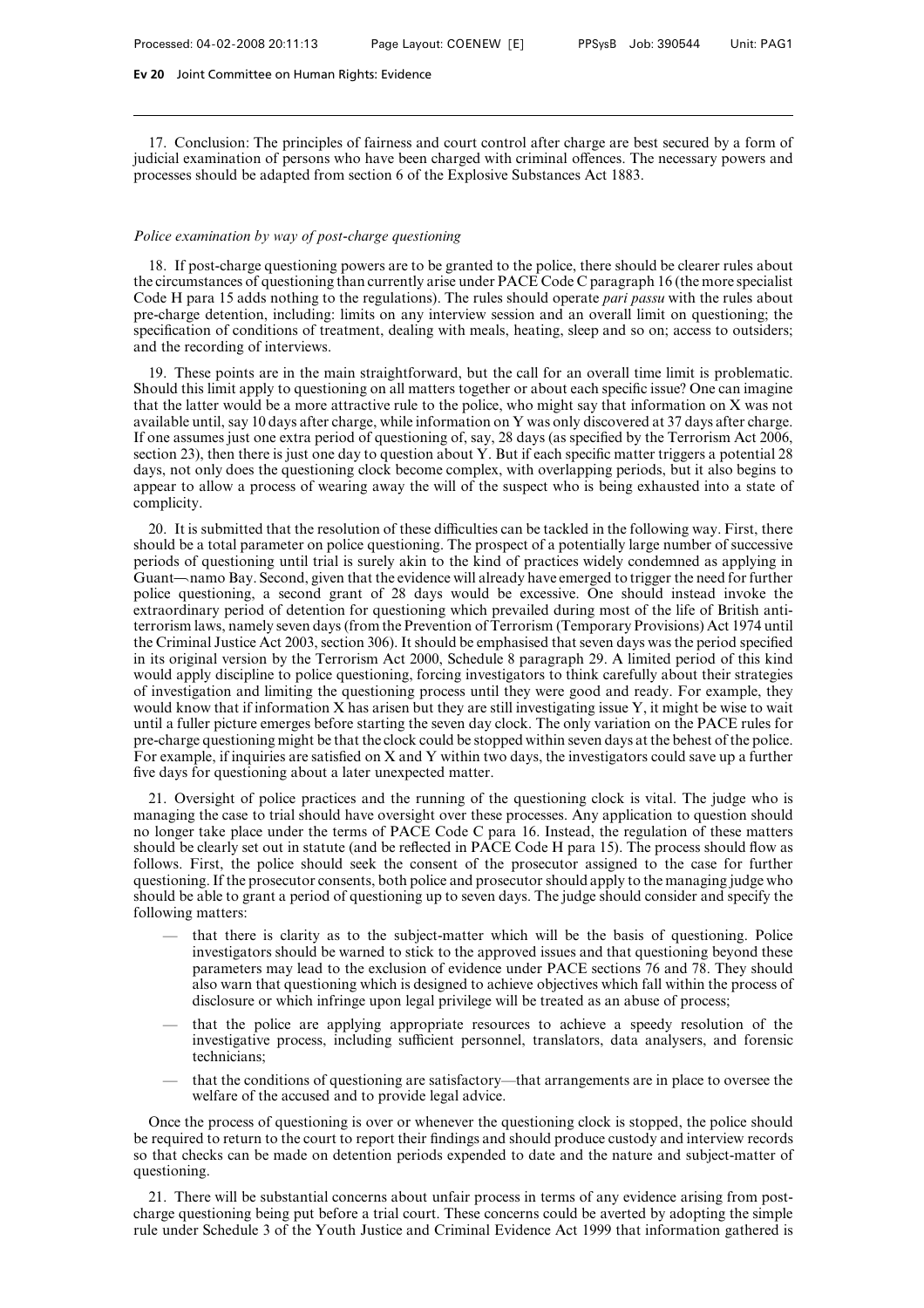not admissible. However, such a rule would doubtless be said to defeat any criminal justice purpose of questioning, though not the intelligence-gathering purposes or possible executive purposes such as control orders.

22. A more modest limitation would be to leave in place the existing "old-style" caution (PACE Code C para 16.4) and not to apply the adverse inferences in sections 34 to 37 of the Criminal Justice and Public Order Act 1994. The argument may again be made that questioning in the absence of the threat of adverse inferences is likely to be a fruitless pursuit. In response, it may be pointed out that skilled investigators with considerable detention periods in which to interrogate should have the skills to make headway, as they managed to do in many cases before 1994. A further response is to repeat the point made earlier that police questioning at this late stage of the process raises greater concerns about unfairness under Article 6 than questioning pre-charge because of the greater circumstances of pressure on the accused. At the same time, the European Court of Human Rights in *Murray v United Kingdom*, App.no.1873/91, 1996-I, (1996) 22 EHRR 29 at para 47 has held that the privilege against self incrimination under Article 6 is not absolute. Provided there is a strong element of judicial supervision of the questioning, combined with strong warnings at trial to the jury as to the stressful circumstances in which any testimony was obtained post-charge, then it might pass the article 6 standard of fairness, though there will often be considerable challenges in the circumstances of extraordinary terrorist detentions. It would therefore be worthwhile to place any evidence before the managing judge for an early decision as to admissibility and the fairness of a direction about adverse inferences. Any statements obtained through post-charge questioning should also be subject at trial to a special warning by the judge to the jury concerning the highly stressful and potentially oppressive circumstances in which they have been obtained.

23. Conclusion: After charge, police examinations raise greater dangers of unfair treatment and excluded evidence than judicial examinations. They are a second best solution. If they are adopted, then the conditions in which they operate should be clear and detailed and specified by statute. The conditions should include: consent by the prosecutor and the prosecutor's involvement in applications to the court for permission to question; close judicial supervision by way of initial authorisation and subsequent review; detailed rules as to treatment; a questioning clock which is limited to an overall limit of seven days; any use of adverse inferences should be considered by the managing judge who should address the admissibility of the statements obtained by post-charge questioning; a special warning to the jury about the reliability of post-charge statements.

*December 2007*

#### **6. Memorandum by Professor Ed Cape, Professor of Criminal Law and Practice, University of the West of England, Bristol**(1)

*The Government's proposals to permit post-charge questioning and to lift the restriction on drawing inferences from "silence"*

#### *The current position*

Persons arrested and detained under the Terrorism Act (TA) 2000 s41 (on suspicion of terrorism) are detained under that section, and the TA 2000 Sch 8. The relevant Code of Practice governing their detention until the time that they are charged with a criminal offence is PACE Code of Practice H. If and when they are charged, their continued detention is governed by PACE Code of Practice C.

The decision to charge, and questioning of the suspect, are not dealt with by the Police and Criminal Evidence Act (PACE) 1984 nor the TA 2000, but by the Codes of Practice.

With regard to the point at which questioning must cease, Code H para 11.7 provides:

"11.7 The interview or further interview of a person about an offence with which that person has not been charged or for which they have not been informed they may be prosecuted, must cease when:

- (a) the officer in charge of the investigation is satisfied all the questions they consider relevant to obtaining accurate and reliable information about the offence have been put to the suspect, this includes allowing the suspect an opportunity to give an innocent explanation and asking questions to test if the explanation is accurate and reliable, eg to clear up ambiguities or clarify what the suspect said;
- (b) the officer in charge of the investigation has taken account of any other available evidence; and
- (c) the officer in charge of the investigation, or in the case of a detained suspect, the custody officer, see *PACE Code C paragraph 16.1*, reasonably believes there is sufficient evidence to provide a realistic prospect of conviction for that offence. See *Note 11B*"

Questioning is, of course, limited by the restrictions on the maximum length of pre-charge detention, a matter which, of course, is currently the subject of further government proposals.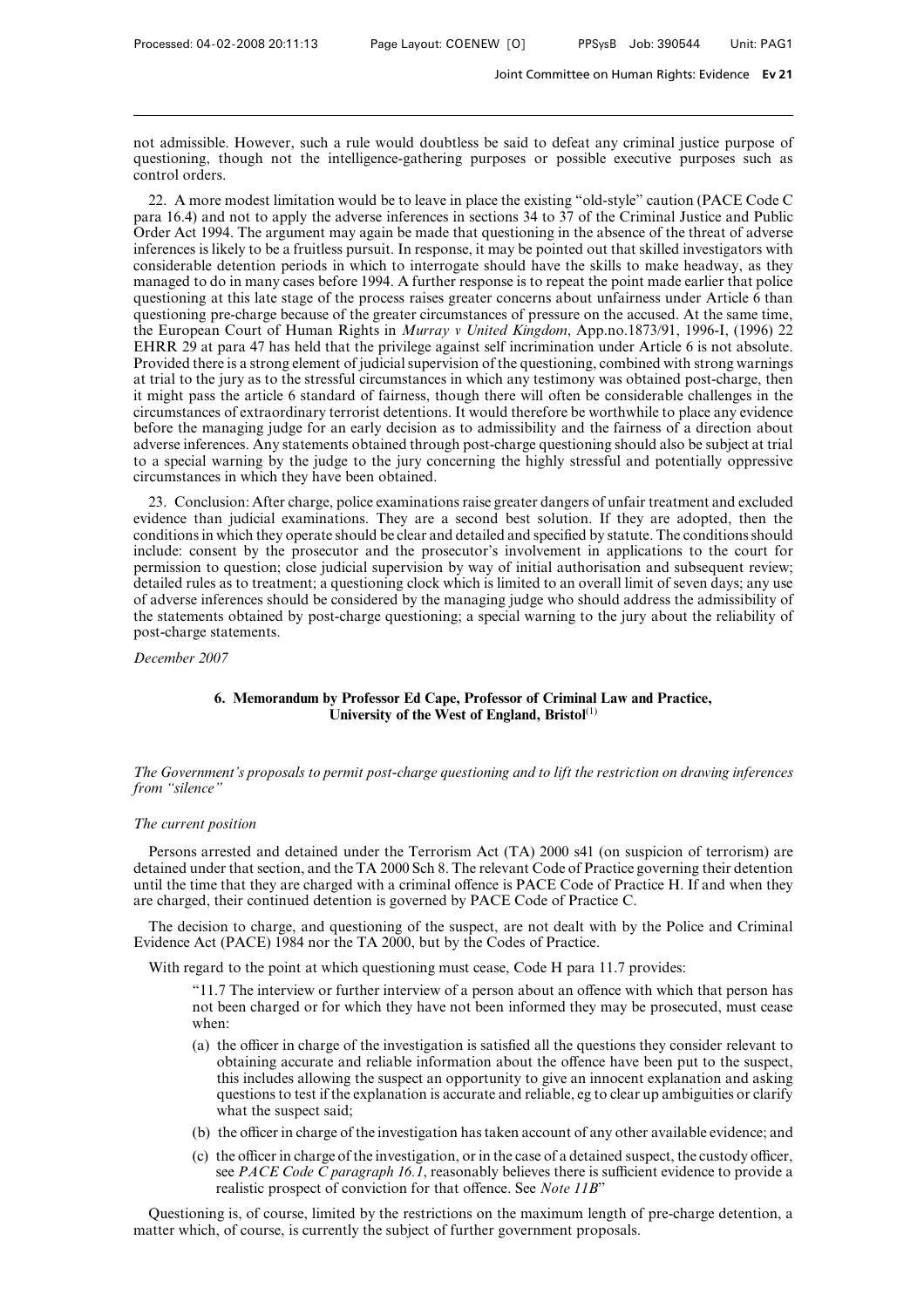Any charge decision must be made in accordance with PACE 1984 s37(7) which provides that if the custody office determines that they have before them sufficient evidence to charge the person arrested with the offence for which they were arrested<sup>(2)</sup>, the person must be, inter alia, detained or released on bail for the purpose of the DPP making a charge decision (in practice, a Crown Prosecutor), released on bail, or charged. If a suspect is released on bail without charge, bail conditions may be imposed.

The restriction on questioning after charge is governed by Code C para 16.5, which provides that:

"16.5 A detainee may not be interviewed about an offence after they have been charged with, or informed they may be prosecuted for it, unless the interview is necessary:

- to prevent or minimise harm or loss to some other person, or the public;
- to clear up an ambiguity in a previous answer or statement; and
- in the interests of justice for the detainee to have put to them, and have an opportunity to comment on, information concerning the offence which has come to light since they were charged or informed they might be prosecuted.

Before any such interview, the interviewer shall:

- (a) caution the detainee, 'You do not have to say anything, but anything you do say may be given in evidence.';
- (b) remind the detainee about their right to legal advice."

Inferences from silence under the Criminal Justice and Public Order Act 1994 s. 34 are limited to "silence" during questioning prior to charge or "on being charged"<sup>(3)</sup>.

Three things are worthy of note regarding the current position.

- (a) As currently phrased Code H para 11.7 gives power to the police to continue questioning beyond the point where the officer in charge of the investigation concludes that there is sufficient evidence to provide a realistic prospect of conviction. In fact, in this respect, it would appear to conflict with the custody officer's duties under PACE 1984  $s37(7)$  since they should make a decision under that sub-section as soon as they have before them sufficient evidence to charge. That conflict has not been authoritatively determined by the courts, but it would appear that if the officer in charge of the investigation can authorise continued interviewing even if they are satisfied that there is sufficient evidence to provide a realistic prospect of conviction if, for example, they wish to have put to the suspect further questions regarding the suspected offence.
- (b) In taking a charge decision, the custody officer must have regard to the DPPs Guidance on Charging, issued under PACE 1984 s37A. This currently provides that where a case has been referred to a Crown Prosecutor for a charge decision, the normal test to be applied is whether there is a realistic prospect of conviction and whether the public interest test is satisfied. However, in circumstances where there is insufficient evidence to satisfy this test and it would not be appropriate to bail the person, the charge decision may be made on what is known as the Threshold Test, which is essentially whether there are reasonable grounds for suspecting that the person has committed an offence<sup>(4)</sup>. Taking the provisions together, the police and the CPS are given maximum discretion regarding when to charge—subject to maximum time limits governing detention without charge, they may continue to detain, and to question, until all of the conditions in Code H para 11.7 are met or they may charge on the basis of the Threshold Test.
- (c) Code C para 16.5 permits questioning after charge in certain circumstances, including in relation to information concerning the offence which has come to light since the person was charged. I know of no statistical or other research evidence on post-charge questioning, but the government has stated that the CPS reports that suspects normally decline to be interviewed. It would seem that this cannot be correct since, at least if they continue to be in custody, the police have the power under para 16.5 to interview although, of course, the suspect may decline to answer questions put to them.

#### *The rationale for limiting questioning after charge*

PACE 1984 and the Codes of Practice were, to a large extent, based on the recommendations of the Royal Commission on Criminal Procedure which reported in 1981. The Commission does not appear to have considered questioning after charge. This is almost certainly because it was accepted as a basic feature of our criminal justice process that questioning after charge should not normally be permitted. The Commission was acutely aware that arrest and detention represent a significant limitation on a person's freedom. When the police question a person arrested and detained at a police station they are, of course, interviewing under coercive conditions. It has traditionally been regarded as proper that such questioning should be limited both in time and extent. The point at which a person is charged has been regarded as the point at which, having determined that there is sufficient evidence to charge, questioning should cease (although, of course, other forms of investigation can continue).

In an adversarial system, in which (unlike some inquisitorial jurisdictions) investigation is neither conducted nor supervised by the judiciary, the coercive powers of the police to interview under detention, should be subject to significant limitations. Otherwise, the principle of equality of arms, which provides a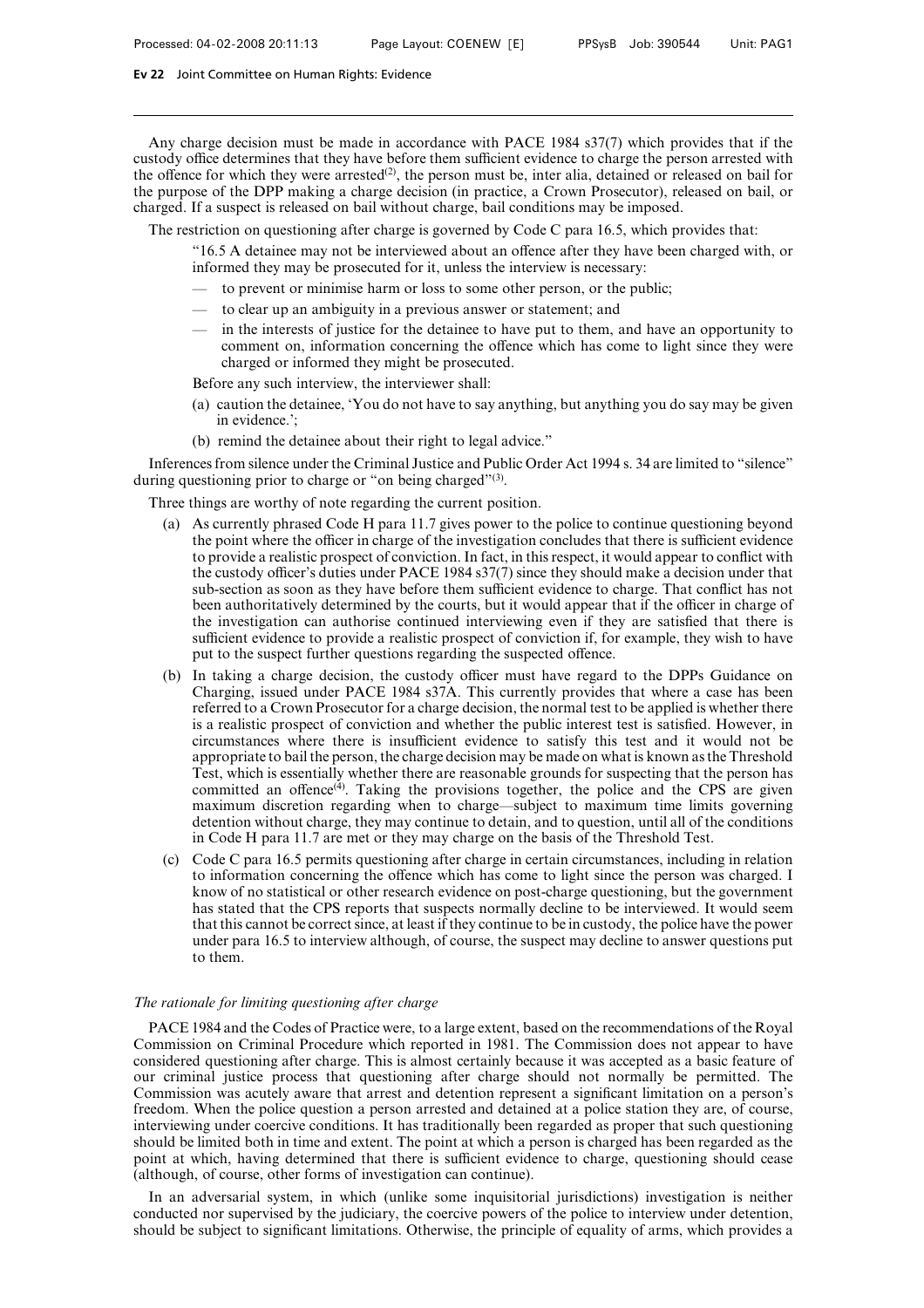foundation for adversarialism, is severely compromised. To enable the police to interview a suspected person after the decision has been made that there is sufficient evidence to instigate criminal proceedings puts that person at a severe disadvantage, particularly if inferences may be drawn if they do not co-operate with the process. A defendant who is cross-examined at trial not only has the benefit of legal representation, but will also have received prior disclosure of both the evidence on which the prosecution intends to rely and "unused material". This is in recognition of the fact, incorporated into the European Convention on Human Rights article 6, that they are entitled to know the case against them. Permitting questioning after charge, especially if it goes beyond putting to the accused information that has come to light since they were charged, would seem to be a way of circumventing that right.

#### *The Government's proposals*

It should be noted that whilst the proposals are currently limited to terrorist suspects, the Home Office is considering extending them to all suspects.(5)

I am not aware of any evidence that the current limitations on questioning after charge are causing difficulty to the police and prosecution. As noted above, the police may already question after charge in certain circumstances. If the police are to have to power to continue to question without such limitations, it would seem that the only purpose must be to enable them to strengthen the case for the prosecution. This is particularly so if the restrictions on inferences are removed. As argued above, this would amount to a severe infringement of the principle of equality of arms and, in turn, would undermine the right to a fair trial.

If the government is to persist with its proposals, I suggest that a number of matters should be considered:

- 1. The creation of the position of an "investigating judge" who would determine whether post-charge questioning is necessary, and who would conduct the questioning. This would ensure that the procedure is a judicial process conducted by a person who is independent of the investigation. Whilst it is the case that in some inquisitorial jurisdiction such questioning is conducted by a prosecutor, prosecutors in such jurisdictions are generally considered to be an arm of the judiciary and in some jurisdictions are subject to a common training.
- 2. Prior disclosure to the accused of relevant material in the hands of the police/prosecution. This would go some way to dealing with the objections to post-charge questioning outlined above.
- 3. An absolute right to legal representation, with sufficient time given to the accused and their lawyer to prepare for such questioning.
- 4. The mechanism by which the accused is to be available for further questioning, and the location where questioning is to be conducted. In terrorism cases it is likely that the accused will be remanded in custody, although if the proposal is extended to all accused, this will not necessarily be the case. If the person is on bail, are the police to be given powers of arrest for the purposes of questioning? Given the adverse effects of lengthy detention and interview in a police station, consideration should be given to requiring that post-charge questioning be conducted away from a police station, for example, in a court room.
- 5. Given the coercive nature of post-charge questioning of a person who is detained, and the risk that continued questioning would either amount to oppression or circumstances likely to render any confession unreliable,(6) and particularly in the absence of any of the protective measures outlined above, it would be inappropriate for the law on inferences from "silence" to be changed.

#### **REFERENCES**

(1) Author of *Defending Suspects at Police Stations* (5th ed., LAG, 2006), and the Police Powers section of *Blackstone's Criminal Practice 2008* (Oxford University Press, 2007).

(2) It should be noted that s37(7) is deficient in a number of ways, including the fact that where a person was arrested under TA 200 s41 they are not arrested for an offence.

(3) Strictly it is not "silence" that may lead to inferences, but failure to tell the police facts which are relied upon in the person's defence, and only provided the court is satisfied that, in the circumstances existing at the time, the person could reasonably be expected to have mentioned those facts.

(4) The Threshold Test has been disapproved of by the Divisional Court in *G v Chief Constable of West Yorkshire Police* [2006] EWHC 3485 (Admin). A decision on an appeal to the Court of Appeal from this decision is currently awaited. For further analysis of this point see E. Cape, (2007) "Police Bail and the Decision to Charge: Recent Developments and the Human Rights Deficit", August *Archbold News*, 6–9.

(5) See the Home Office Consultation Paper *Modernising Police Powers*, March 2007.

(6) Which result in exclusion of a confession under PACE 1984 s76.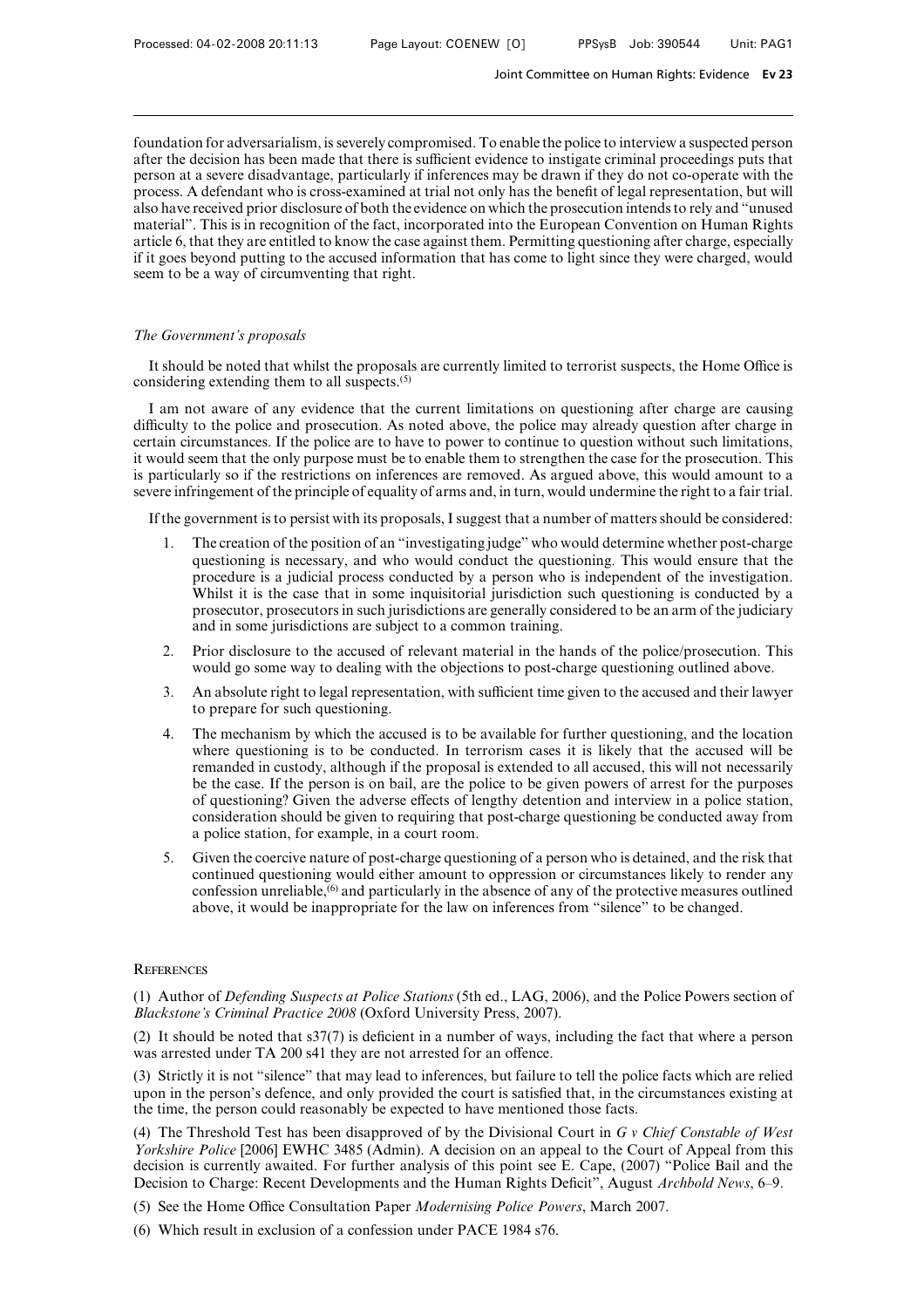#### **7. Letter from the Rt Hon Tony McNulty MP, Minister of State, Home OYce, dated 14 December 2007**

#### *Meeting with Special Advocates, 3 December 2007*

In my letter of 16 November I undertook to inform you of the outcome of my 3 December meeting with three special advocates (Andrew Nicol QC, Judith Farbey and Martin Chamberlain). All three special advocates gave evidence to the JCHR in March 2007.

The meeting was constructive, and I found it useful in further informing my appreciation of the work and issues involved in control order and SIAC proceedings. The special advocates concentrated on practical issues concerning the operation of the special advocate procedure and ensuring it worked as efficiently and effectively as possible, rather than the concerns of principle that you have previously raised with the Government, and on which we continue to differ. I reiterated the Government's commitment to providing special advocates with the equipment and training they need to do their job. The main outcome of the meeting was that I agreed that the Government would consider whether it would be possible to expand the training course already available to special advocates to cover concerns the special advocates had about remaining gaps in their knowledge.

#### **8. Letter to Sue Hemming, Deputy Director Counter Terrorism Division, Crown Prosecution Service, dated 20 December 2007**

#### *Threshold test*

Thank you for giving evidence to my Committee on 5 December. We found your evidence very useful. I am writing to ask if you can help us with a few more detailed questions about the use made of the "threshold test" for charging.

During your evidence, Baroness Stern asked you (Qs 151 and 153) how often the threshold test is used in terrorism cases and in what proportion of cases it is used where a suspect has been held for more than 14 days. You said that you do not hold data on that, but that it had probably been used in just under 50% of the last 18 or 20 terrorism cases in which charges have been brought and you estimated that it might be slightly more than 50% in cases where people have been held for more than 14 days. You very kindly offered to find out for us the number of cases in which it has been used where the suspect has been detained beyond 14 days (Q153).

We may return to the use made of the threshold test in our next report on counter terrorism and human rights and would be very grateful if you could tell us:

1. *In approximately how many cases has the threshold test been used in terrorism cases since it was introduced?*

2. In how many cases have suspects been charged with the offence of acts preparatory to terrorism on the *threshold test?*

3. *In how many of the cases in which a suspect has been charged after being held for more than 14 days has the threshold test been used?*

4. *In each of the cases in which the threshold test has been used to charge a suspect who has been held for more than 14 days:*

- *how long had they been detained when they were charged on the threshold test;*
- *what was the offence with which they were charged on the threshold test; and*
- *how long after being charged on the threshold test was it decided that the full code test was satisfied?*

5. *What arrangements has the CPS made to monitor the use made of the threshold test in terrorism cases and does it propose to keep it under review?*

6. *Can you explain to us the background to the introduction of the threshold test in the Code for Crown Prosecutors, including whether any public consultation was carried out prior to the change being introduced?*

During the evidence session on 5 December, it was suggested by Mr. Bajwa (Q158) that both the court and the defence should be informed that the threshold test, rather than the full code test, is the basis for the charge. You said in response  $(Q161)$  that you were not sure what practical effect this would have. However we are conscious that you did not have much time to think about your response to this suggestion and we would therefore like to give you an opportunity to provide a more detailed response if you wish to do so.

7. *Would the CPS have any objection to an express requirement that both the suspect and the court be told whether the suspect has been charged on the threshold test or the full code test?*

I would be very grateful for your response to these questions, if possible, by Monday 14 January 2008.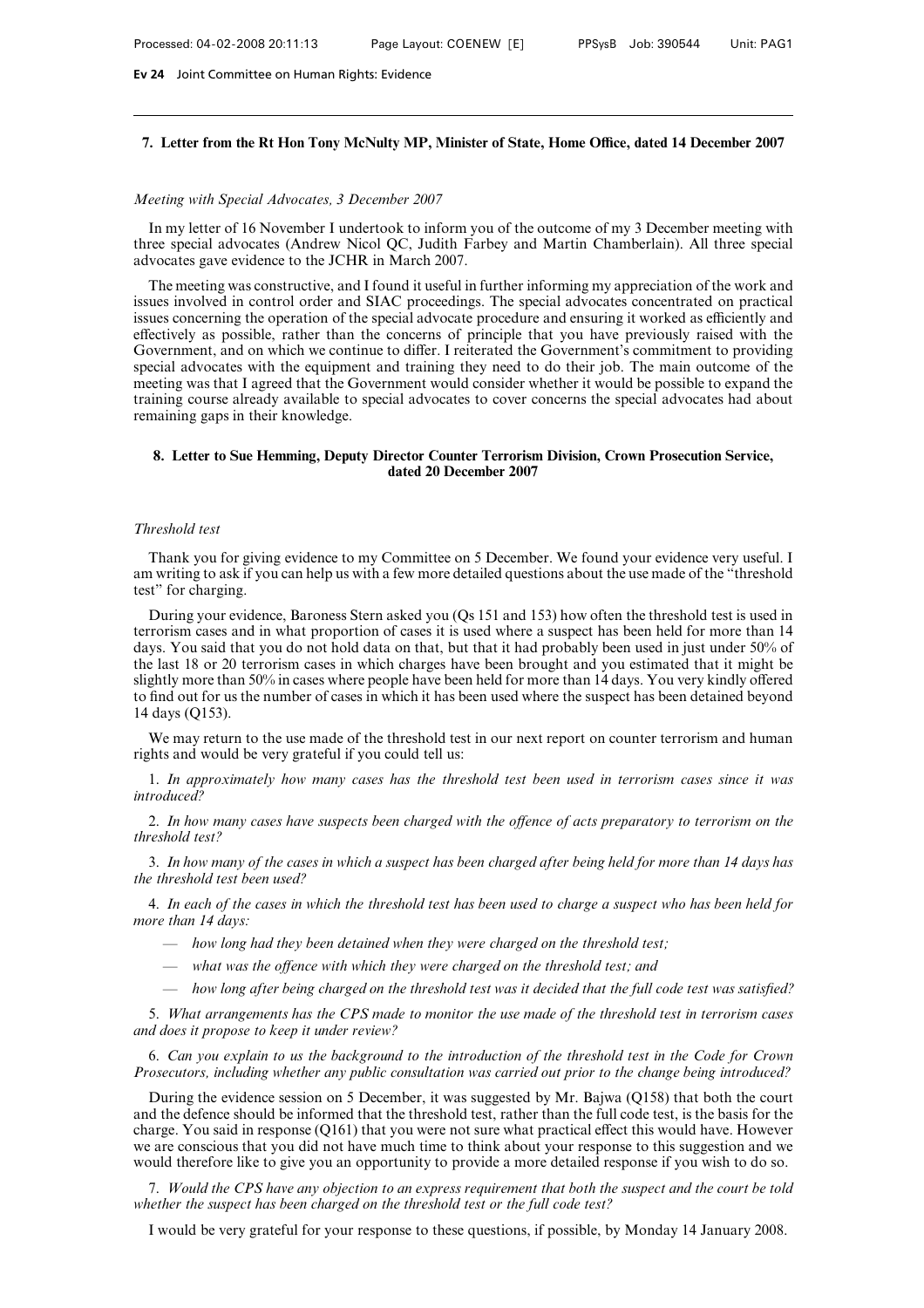#### **9. Letter from Sue Hemming, Deputy Director Counter Terrorism Division, Crown Prosecution Service, dated 18 January 2008**

Thank you for your letter dated 20 December 2007.

I regret that not all of the information you have sought is readily available however I am able to provide most of the information you have requested and to answer your substantive questions at 5, 6, and 7.

We do not keep specific data about which test was applied in every case since the test was introduced, but I am able to give you that information in relation to those who were held for more than 14 days.

Eight individuals have been charged after being held for more than 14 days. The threshold test was used to charge four defendants. The full test was used to charge the other four.

In three cases where the threshold test was used the defendants had been held for 27/28 days and in the other the defendant was held for 20 days before charge. Of the four charged on the full test, three were held for 19/20 days and one for 15 days. The reason for the day not being exact is that I do not have the precise time of each defendant's arrest.

Of those charged on the threshold test, two were charged with offences contrary to Section 5 Terrorism Act 2006, one with conspiracy to cause explosions and one with offences under Section 58 Terrorism Act 2000 and Section 8 Terrorism Act 2006. Three charged on the full test were charged with conspiracy to murder and one with an offence under Section 38B Terrorism Act 2000. I should emphasis at this point that Section 5 Terrorism Act 2006 is a very serious offence that requires intent and carries a maximum sentence of life imprisonment. I have felt it necessary to emphasise this because the seriousness of that offence was questioned by others during the evidence session.

There is considerable monitoring in all terrorism cases after charge and particularly where the threshold test has been used. This takes the form of continuous review by the prosecutor and judicial scrutiny of the case in accordance with the Terrorism Case Management Protocol (TCMP). The TCMP is a public document which sets out how all terrorism cases should be managed through the court.

CPS guidance requires prosecutors to set review dates in all threshold test cases. The date for the first review is set at the time of charge and the main pieces of evidence required will be set out in an advice for the police. Thereafter there will be further regular reviews as and when necessary in each individual case. In terrorism cases the prosecutor allocated to a case will be working on it consistently until the point that the case papers are served on the defence and the court, whether that is within 42 days (the time for most ordinary criminal cases) or a longer period set by the judge. Each prosecutor on the Counter Terrorism Division has only a few cases which will be at different stages of the investigative and prosecution process and it is not unusual in the very large cases for a prosecutor to be devoted almost exclusively to that case from the date of charge to the date of trial.

In the first 11 days the prosecutor looks at the available evidence, advises the police, and produces a preliminary summary and proposed timetable for service of evidence. These are both quite detailed documents which serve to inform the managing judge and the defence at an early stage about what evidence is then currently available and what additional evidence will be available for service and when it will be available. On the fourteenth day there is a preliminary hearing where the judge sets the timetable for the case having been informed by the information provided by the prosecutor. This will inevitably involve staged service of distinct sections of the evidence and before each section is served the prosecutor will review it against the evidence so far. The evidential case inevitably continues to develop up until the date that the full case is served but often beyond that as terrorism investigations are frequently very large and wide ranging.

There are also regular conferences to discuss and review the progress of the case and the gathering of evidence throughout that pre-service period. This continuous and dynamic process means that the whole of the prosecution's case against each defendant in every case is looked at very regularly. If the evidence is not developing as anticipated or if something is received that appears to be exculpatory, the prosecutor will reconsider the case against each defendant and either discontinue if it is clear that there is no longer a realistic prospect of conviction or if felt more appropriate because further information is expected, in exceptional circumstances we might inform the court that bail is no longer opposed. This could occur at any stage even before the formal review date or receipt of all the papers from the police.

In addition to the continuous review by the prosecutor, the regular conferences with the prosecution team to review progress, and the monitoring of the timetable by the court, all cases are closely supervised by me or my deputy throughout their lifetime. This includes regular updates on progress and monthly formal reporting.

I trust you will understand from my brief explanation, that there are procedures in place to ensure very close monitoring and supervision of all terrorism cases and especially those where the threshold test has been used. We do of course keep all our systems and procedures under review and develop and improve our practices where it is thought appropriate.

I know you will appreciate that I was not personally involved in the introduction of the threshold test but I have consulted colleagues about the background to it. The threshold test was developed following the transfer of responsibility for charging from the police to the CPS.